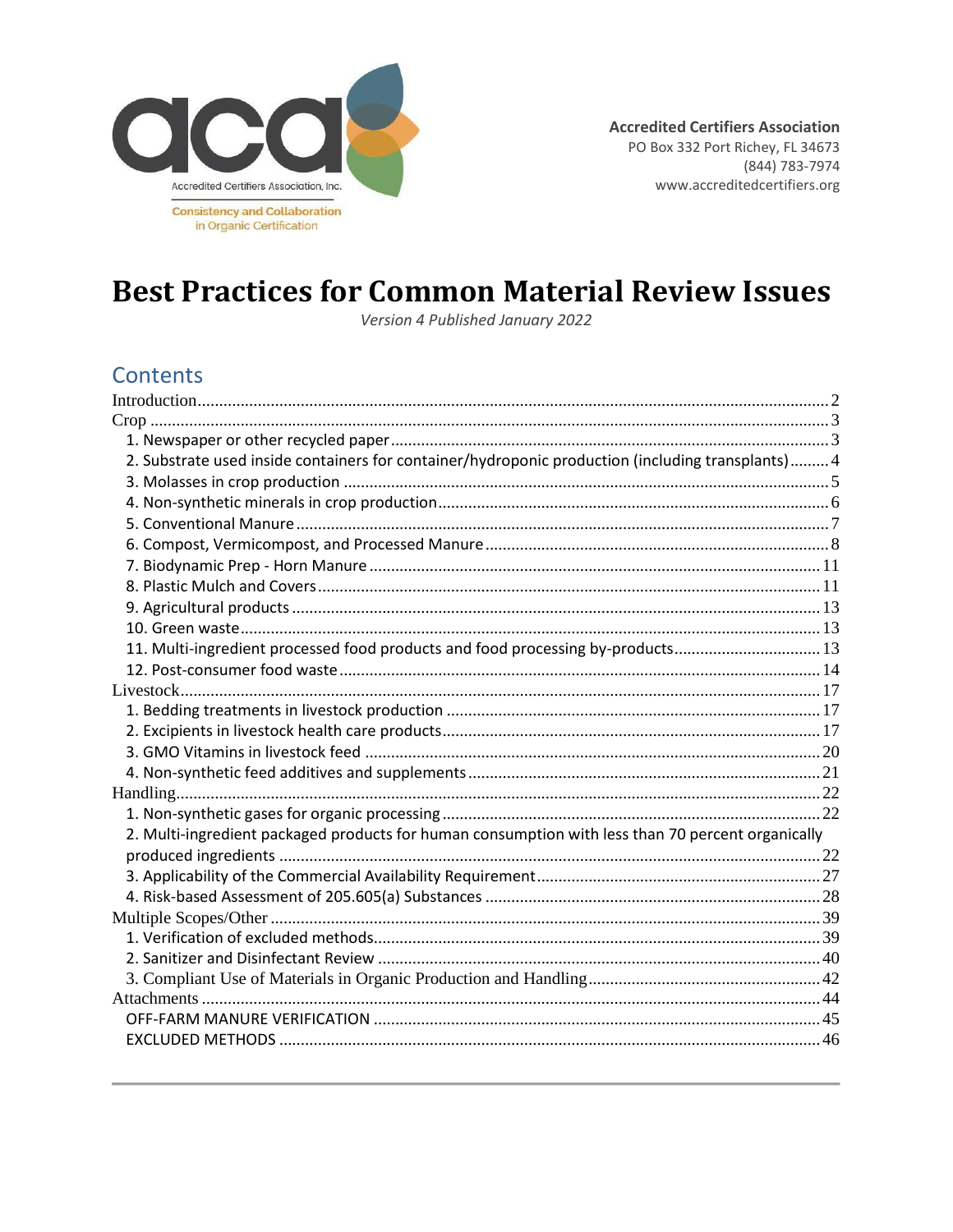# <span id="page-1-0"></span>**Introduction**

Organic certifiers and material review organizations strive for consistency in evaluating material inputs for compliance with the National Organic Standards. However, material reviewers find that evaluation is a nuanced process and the language of the regulations does not always present clear direction. Guidance is sought from the National Organic Program (NOP) regarding known material disputes, and material reviewers work together to arrive at resolutions to common questions.

In 2017, a working group comprised of certifiers and material reviewers assembled to document common approaches for reviewing a number of materials. This information was presented at the 2018 ACA Annual Training in San Antonio, Texas. Later, the group reassembled to develop similar training materials for the 2019 ACA Annual Training in Greenville, South Carolina. Some of the 2017 materials were revised at that time, having been noted as such in this updated document.

Group members have determined that it would be best to revisit and add to this document on an annual basis with input from as many certifiers and material reviewers as possible. Those interested in participating in ongoing working group efforts should contact the ACA.

*The ACA recommends all accredited certifiers adopt ACA Best Practices for the sake of consistent implementation of the USDA Organic Regulations. ACA Best Practices are reviewed periodically to ensure they are accurate and up to date. Concerns with this or any ACA Best Practice or guidance document should be submitted to the ACA Coordinator.*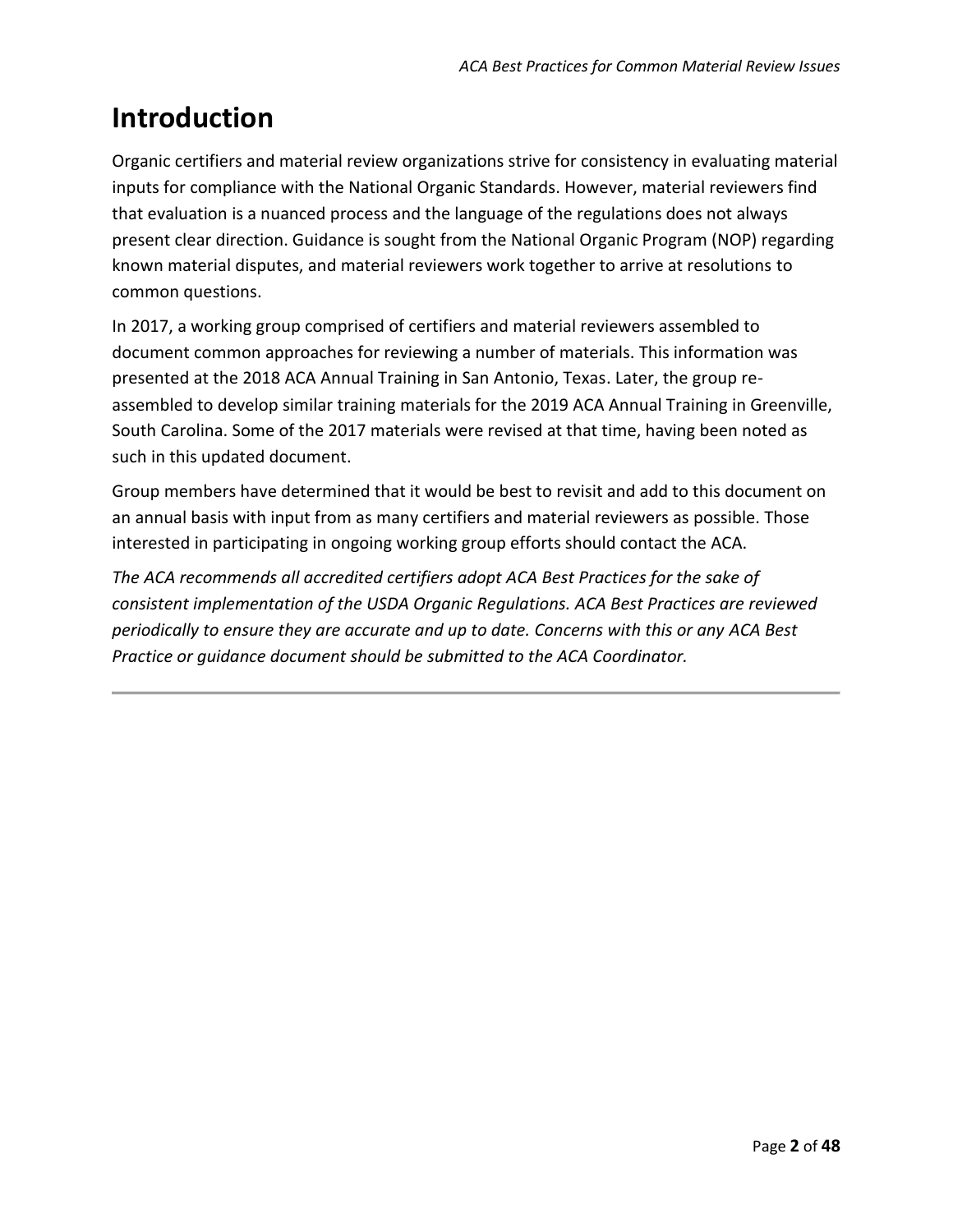# <span id="page-2-0"></span>**Crop**

Synthetic inputs are permitted for a specific use in organic crop production if listed at §205.601, and all non-synthetic inputs are permitted for use in organic crop production except for those listed as prohibited at §205.602. In addition, §205.203 states that "The producer must manage plant and animal materials to maintain or improve soil organic matter content in a manner that does not contribute to contamination of crops, soil, or water by plant nutrients, pathogenic organisms, heavy metals, or residues of prohibited substances…"

## <span id="page-2-1"></span>**1. Newspaper or other recycled paper**

#### *References: §205.601(b)(2)(ii); §205.601(c)*

**Sources:** In determining allowed sources of "other recycled paper", we generally support a liberal interpretation of what it means to be "recycled." An analysis of the full manufacturing process of the paper is not necessary. Rather, we just need to verify that it meets any definition of "recycled" and also that it does not contain glossy or colored inks.

Allowable sources of "recycled" paper include:

- Any paper (including virgin paper) that has been diverted from a waste stream
- Any paper (including virgin paper) that has been previously used in any manner
- Any paper that includes any amount of recycled content (e.g., paper with 5% recycled content)

Newspaper from any source is allowed and is not required to be verified as "recycled." Virgin newsprint-grade paper is allowed. The only prohibited source of paper that we could identify is 100% virgin non-newspaper paper which was not previously used and/or diverted from a waste stream.

**Additives:** Additives and processing aids that are used during the manufacturing of paper, as described in the technical reports, are allowed as part of the "standard of identity" of paper as it is listed on 205.601. For additives that are added after the paper has been manufactured (e.g. adhesives added to paper), there are 2 different approaches used by certifiers for evaluation (listed below). NOP guidance is pending to determine the appropriate approach for these "postpaper" additives.

● Approach #1: Additives added after the paper has been manufactured are reviewed individually in accordance with the National List (synthetics must be on 205.601). Under this approach, glue inherent in corrugated cardboard is allowed, but glue added to make paper pots is prohibited.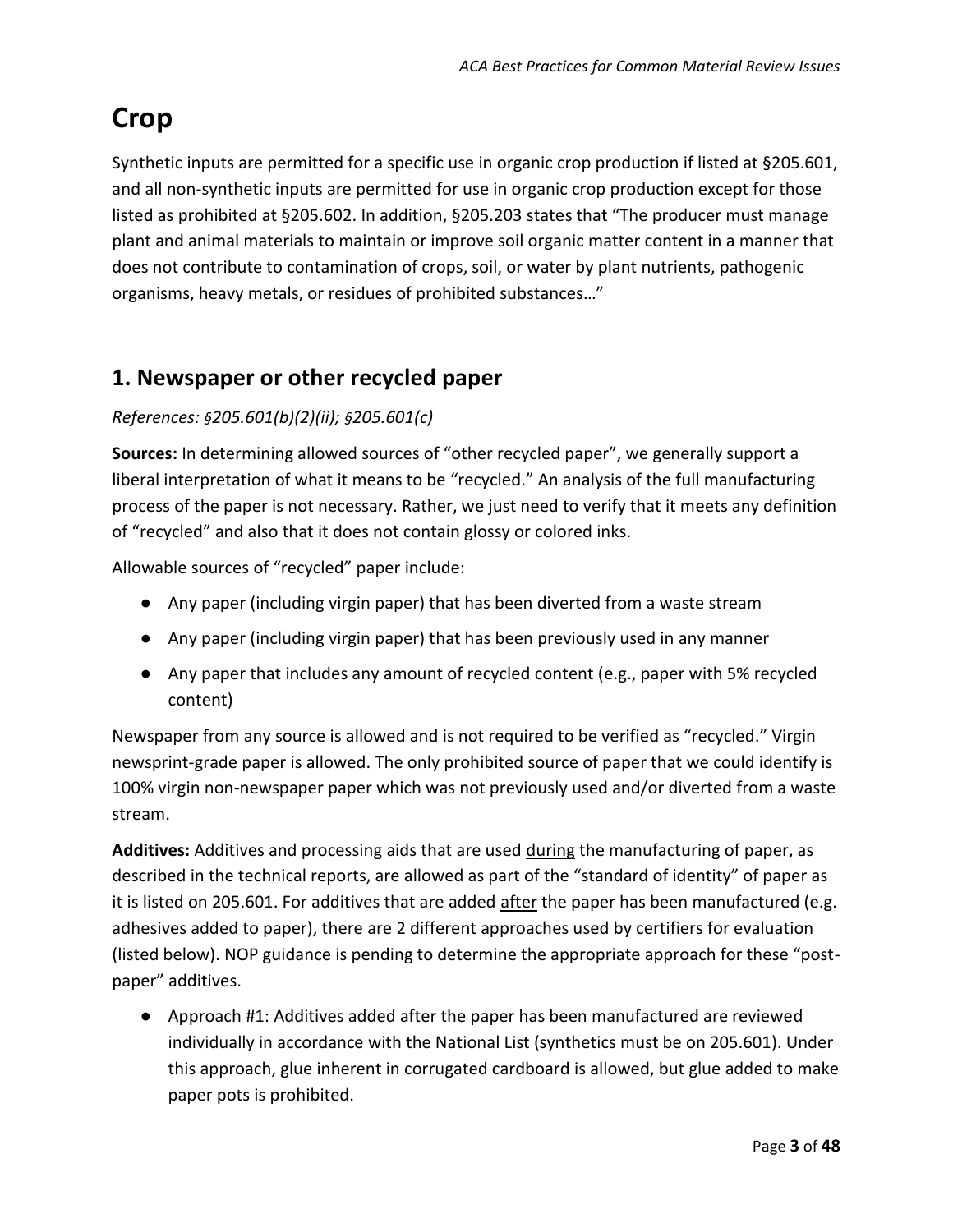● Approach #2: Additives added after the paper has been manufactured are allowed if they are the same/similar to additives that would have been allowed in the manufacturing of paper. Under this approach, glue added to make paper pots is allowed.

**Uses:** Newspaper and other recycled paper are clearly allowed for use as mulch and as compost feedstocks. Certifiers are also allowing the use of these paper products to be planted directly in the ground (e.g., paper pots used to grow transplants), even though the National List does not directly provide for this use\* (e.g. paper pots may not have an explicit weed control or compost feedstock function). The allowance of paper to be planted in the ground is based on common sense justification, such as: When paper is used as a mulch, it is in direct contact with soil and may be left in the field to decompose. Paper that is planted in soil is essentially having the same impact on organic integrity.

\* During the Spring 2018 Meeting of the National Organic Standards Board (NOSB), the National Organic Program clarified that, while use of paper is allowed as mulch or compost feedstock, use of paper for the purpose of transplanting does not comply with the regulations. Certifiers noted this was a departure from common practice of certifiers, and NOP allowed an initial phase-out period to end after the 2018 growing season. They suggested that interested stakeholders should submit a petition for paper pots to be added to the National List for the use described. Since then, a petition has been submitted to the NOSB for consideration. At the request of many stakeholders, NOP has extended the phase-out period until further notice. These Best Practices may be amended depending upon the outcome of the petition process.

New paper pots should be reviewed for acceptable sources of paper and additives as stated above in approach #2. Any crop producer can use approved paper pots, including growers that were not previously using paper pots. The review and approval of paper pots is subject to change depending on the completion of the NOSB review.

# <span id="page-3-0"></span>**2. Substrate used inside containers for container/hydroponic production (including transplants)**

#### *References: §205.601(j)*

In this issue, we are using the term "substrate" to refer to soil or soil-substitute materials that hold plant roots and the matrix within which the roots grow. Examples of substrate are pictured below. The substrate is distinct from the container or tray (e.g. "devices") that physically contains/holds the substrate materials.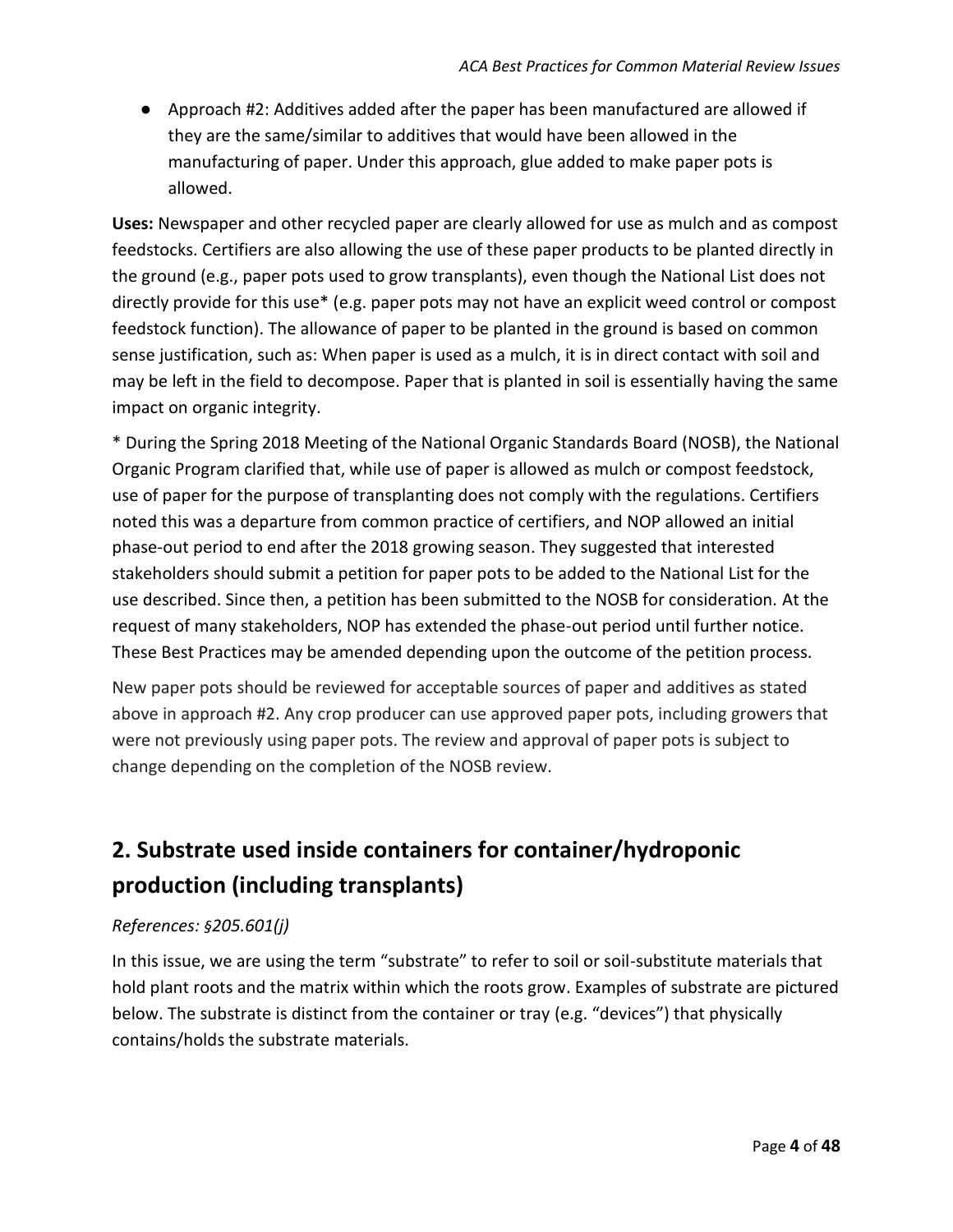

rockwool plugs [Synthetic]

foam cubes [Synthetic]

plastic polymer mat [Synthetic]

Substrate ingredients must be disclosed and reviewed individually in accordance with the National List (synthetics must be on 205.601). Under this approach, synthetic foam cubes and plastic mesh pads are prohibited if the roots permeate the material and cannot be removed.

# <span id="page-4-0"></span>**3. Molasses in crop production**

#### *References: NOP 5033; NOP 5034-1*

**Additives:** To confirm non-synthetic status, certifiers should evaluate whether any synthetic additives are added and intended to remain in the final molasses product (synthetic additives include those listed in 5034-1 and any other prohibited additive or ingredient that remains in the final product). An analysis of the full manufacturing process of the molasses material is not necessary. This "sound and sensible" approach is supported by an understanding that processing aids used in the manufacture of molasses are expected to be removed from the final product during standard manufacturing procedures and considered to have no functional effect in the finished product. Synthetic preservatives, artificial colors, and artificial flavors are considered functional and prohibited additives.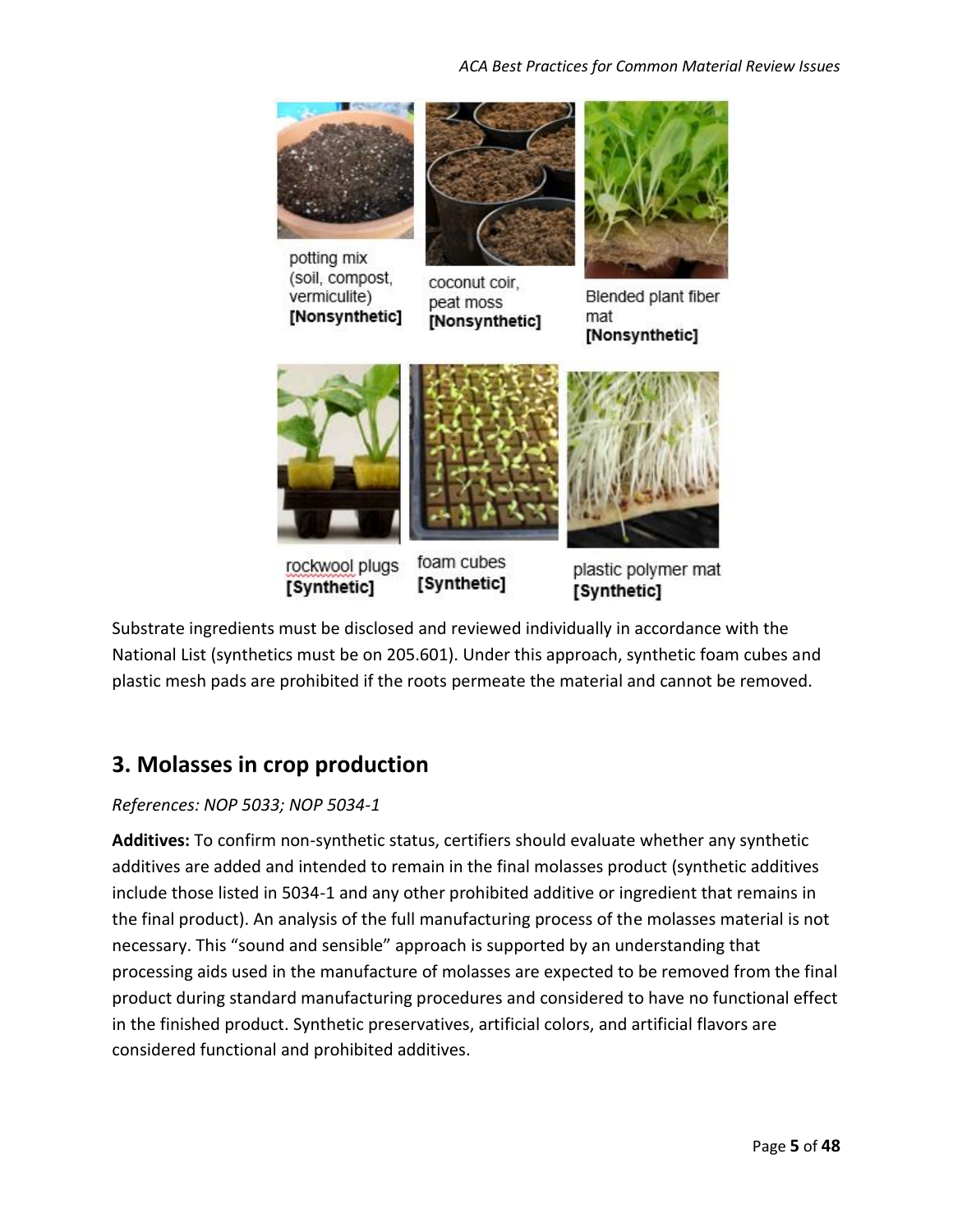Certified organic molasses should be allowed as a crop input without further review. This is another sound and sensible approach.

**Documentation:** Information to confirm non-synthetic status of molasses may be obtained from the final handler or distributor of the molasses product, provided that the party is knowledgeable. This documentation may include a label with a complete ingredient list, a spec sheet, or a statement from the molasses supplier about whether the molasses contains additives that are intended to remain in the final product. If not, then the certifier would need to trace back in the chain until such verification can be obtained.

## <span id="page-5-0"></span>**4. Non-synthetic minerals in crop production**

#### *References: NOP 5033; NOP 5034; NOP 5034-1*

Minerals which are permitted only in non-synthetic form vary in their risk of being processed or formulated in a manner that may be synthetic. The source of any non-synthetic mineral must be documented. An analysis of the full manufacturing process of the mineral is not necessary in every case, but additional information can always be requested as needed.

**High risk minerals:** The minerals listed below should be evaluated for certain high-risk aspects of their manufacturing process to ensure non-synthetic status. Information to confirm compliance should ideally come from the original manufacturer of the mineral product, and not as a self-declaration from a distributor or re-packager the product. This approach is based on an understanding that distributors/re-packager commonly are unaware of un-labeled additives (such as dust suppressants) or processing methods used in manufacturing and formulating the product.

- Gypsum/Calcium Sulfate: Risk of dust suppressant, recycled wallboard, or smoke stacks (FGD Gypsum).
- Lime/Calcium Carbonate: Must not be beet lime, precipitated lime, or quick lime (calcined from calcium carbonate), or water treatment lime.
- Potash/MOP/SOP/KCl: Must be from mined source. Must not contain prohibited dust suppressants.
- Calcium chloride: Must be from natural brine sources. We interpret the calcium chloride restriction at 205.602(c) to pertain to diseases on fruits such as bitter pit in apples and blossom end rot in tomatoes, peppers, and cucurbits. To our knowledge, there are no agronomic crops that suffer from calcium uptake disorders.
- Salt: Must not contain prohibited anti-caking agents or other additives
- Kaolin: Must not be calcined at a high temperature, resulting in synthetic metakaolin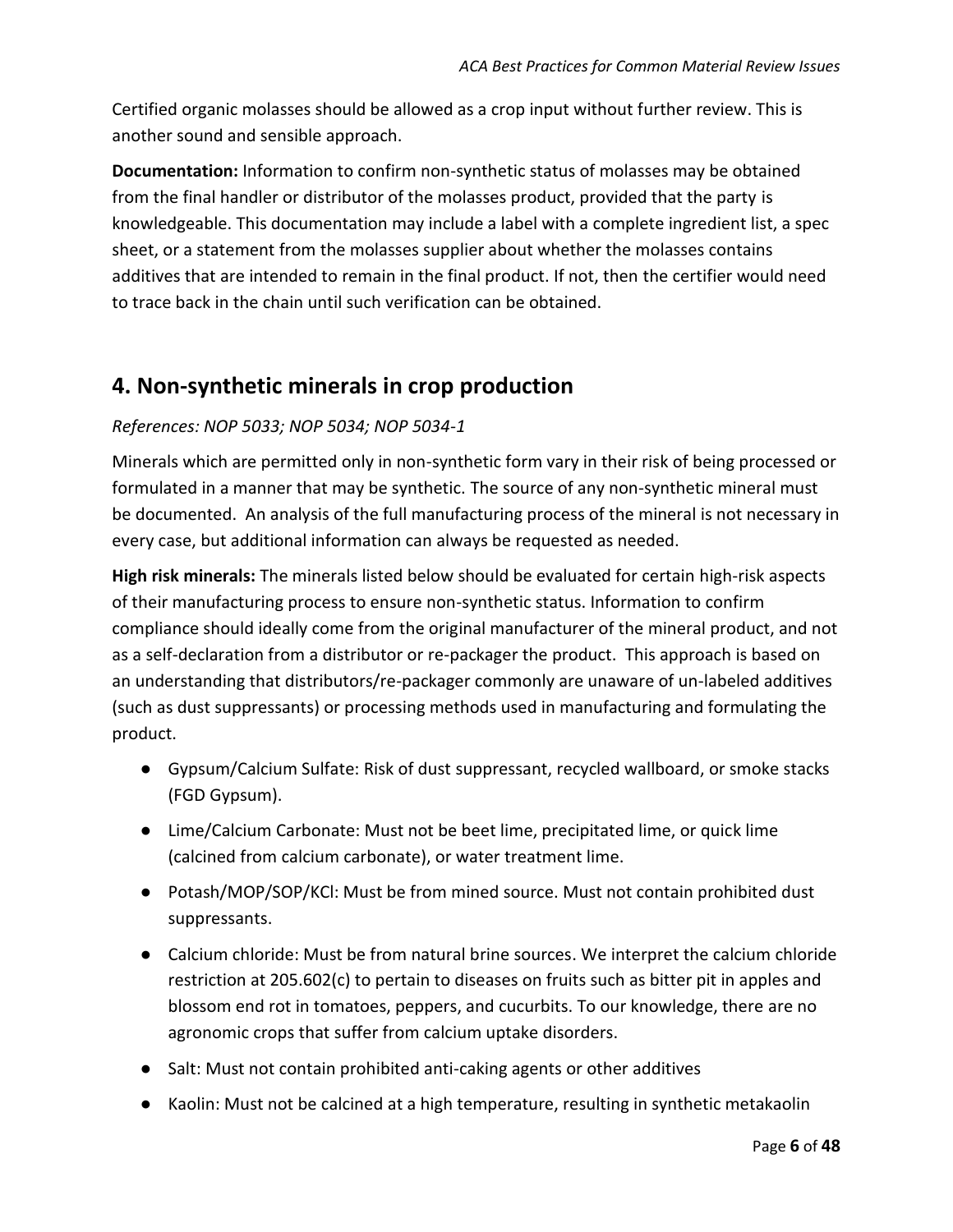**Low risk minerals: Although the source should be confirmed,** the minerals listed below do not require additional documentation or further review to confirm non-synthetic status, although additional information can be requested if any questions arise. This "sound and sensible" approach is based on an understanding that these minerals are rarely, if ever, formulated or processed in a manner that would render them synthetic. These materials will be periodically re-reviewed to determine continued "low risk status."

- Vermiculite
- Perlite
- Diatomaceous Earth (calcined forms are considered non-synthetic)
- Leonardite
- Oyster Shell
- Sand
- Greensand
- Basalt Grit

### <span id="page-6-0"></span>**5. Conventional Manure**

*References: §205.203, §205.601, §205.602, NOP 5034-1*

Manure is defined at §205.2 as feces, urine, other excrement, and bedding produced by livestock that has not been composted.

**Raw Manure:** Raw manure is permitted for use on organic operations, provided that it is:

(i) Applied to land used for a crop not intended for human consumption;

(ii) Incorporated into the soil not less than 120 days prior to the harvest of a product whose edible portion has direct contact with the soil surface or soil particles; or

(iii) Incorporated into the soil not less than 90 days prior to the harvest of a product whose edible portion does not have direct contact with the soil surface or soil particles

Raw conventional manure is allowed as long as it is verified that prohibited additives (e.g. pit additives, fly sprays, odor control) are not added after the manure is removed from the animal area. The attached Off‐Farm Manure Verification can be used to verify compliance with this best practice.

The use of raw conventional manure must comply with §205.203(c):

The producer must manage plant and animal materials to maintain or improve soil organic matter content in a manner that does not contribute to contamination of crops, soil, or water by plant nutrients, pathogenic organisms, heavy metals, or residues of prohibited substances.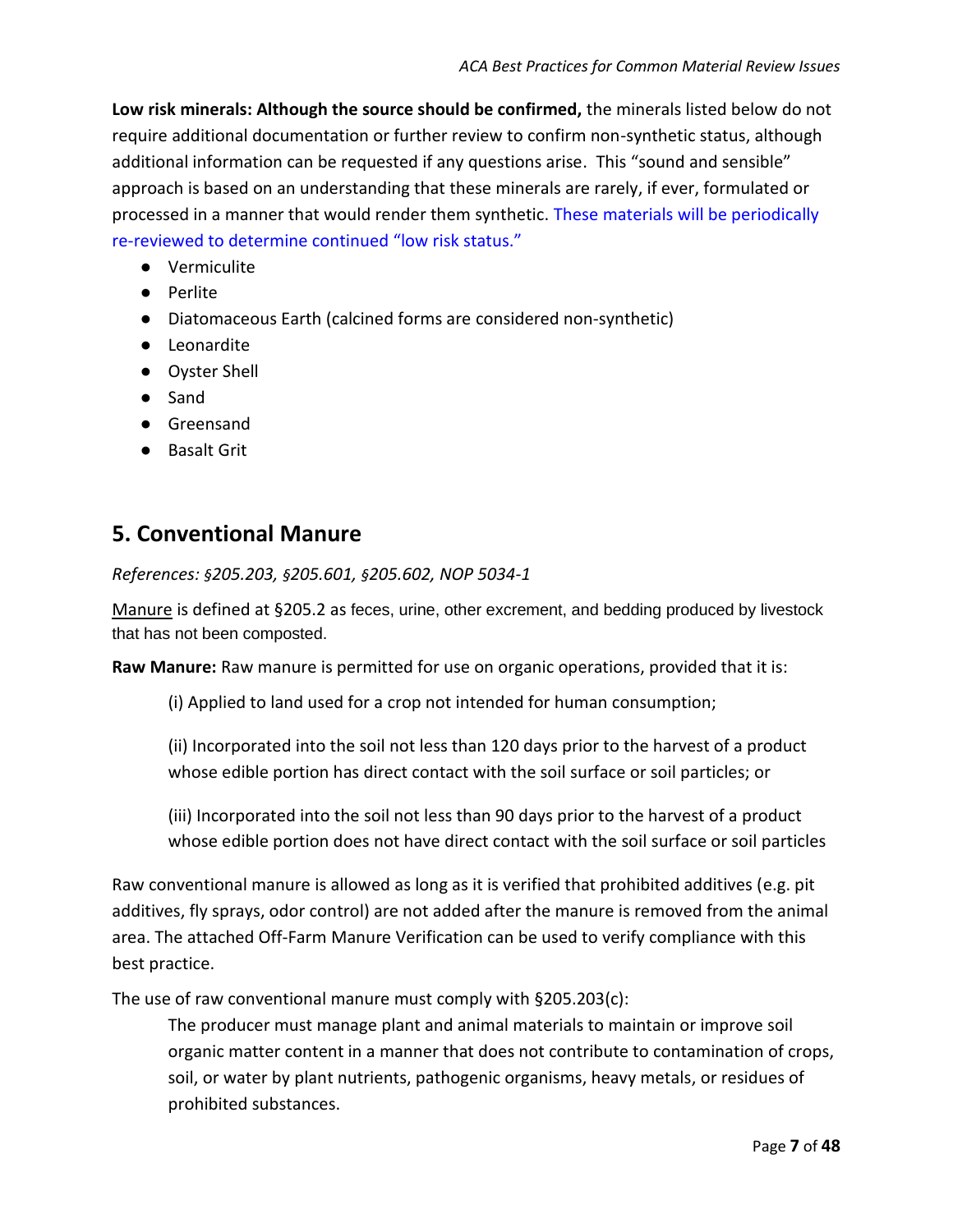Associated documents: [Off-Farm Manure Verification](#page-44-0)

### <span id="page-7-0"></span>**6. Compost, Vermicompost, and Processed Manure**

*References: §205.203, §205.601, §205.602, NOP 5006, NOP 5021, NOP 5034, NOP 5034-1*

#### **Compost, Alternative Composting Methods, and Processed Manure**

Compost is defined at §205.2 as the product of a managed process through which microorganisms break down plant and animal materials into more available forms suitable for application to the soil. Compost must be produced through a process that combines plant and animal materials with an initial C:N ratio of between 25:1 and 40:1. Producers using an in-vessel or static aerated pile system must maintain the composting materials at a temperature between 131 °F and 170 °F for 3 days. Producers using a windrow system must maintain the composting materials at a temperature between 131 °F and 170 °F for 15 days, during which time, the materials must be turned a minimum of five times.

Alternative Composting Methods are clarified in NOP 5021. Compost is acceptable if (i) made from only allowed feedstock materials; (ii) the compost undergoes an increase in temperature to at least 131ºF (55ºC) and remains there for a minimum of 3 days; and (iii) the compost pile is mixed or managed to ensure that all of the feedstock heats to the minimum temperature for the minimum time.

Processed Manure / Heat Processed Manure guidelines are specified in NOP 5006. Processed manure may be used as a supplement to a soil building program without a specific interval between application and harvest. Processed manure must be treated so that all portions of the product, without causing combustion, reach a minimum temperature of either 150° F (66° C) for at least one hour or 165° F (74° C), and are dried to a maximum moisture level of 12%; or an equivalent heating and drying process could be used. Processed manure products must not contain more than  $1x10<sup>3</sup>$  (1,000) MPN fecal coliform per gram of processed manure sampled and must not contain more than 3 MPN Salmonella per 4 grams of processed manure sampled.

#### **Feedstock:**

- Non-synthetic non-agricultural ingredients
	- Must not be prohibited at 205.602
	- Non-synthetic status may be verified according to [NOP 5033-1](https://www.ams.usda.gov/sites/default/files/media/NOP-Synthetic-NonSynthetic-DecisionTree.pdf)
	- Compost containing manure must comply with the days-to-harvest restrictions if it does not meet one of the three criteria outlined below.
		- Manure feedstock must be verified according to best practice section 5.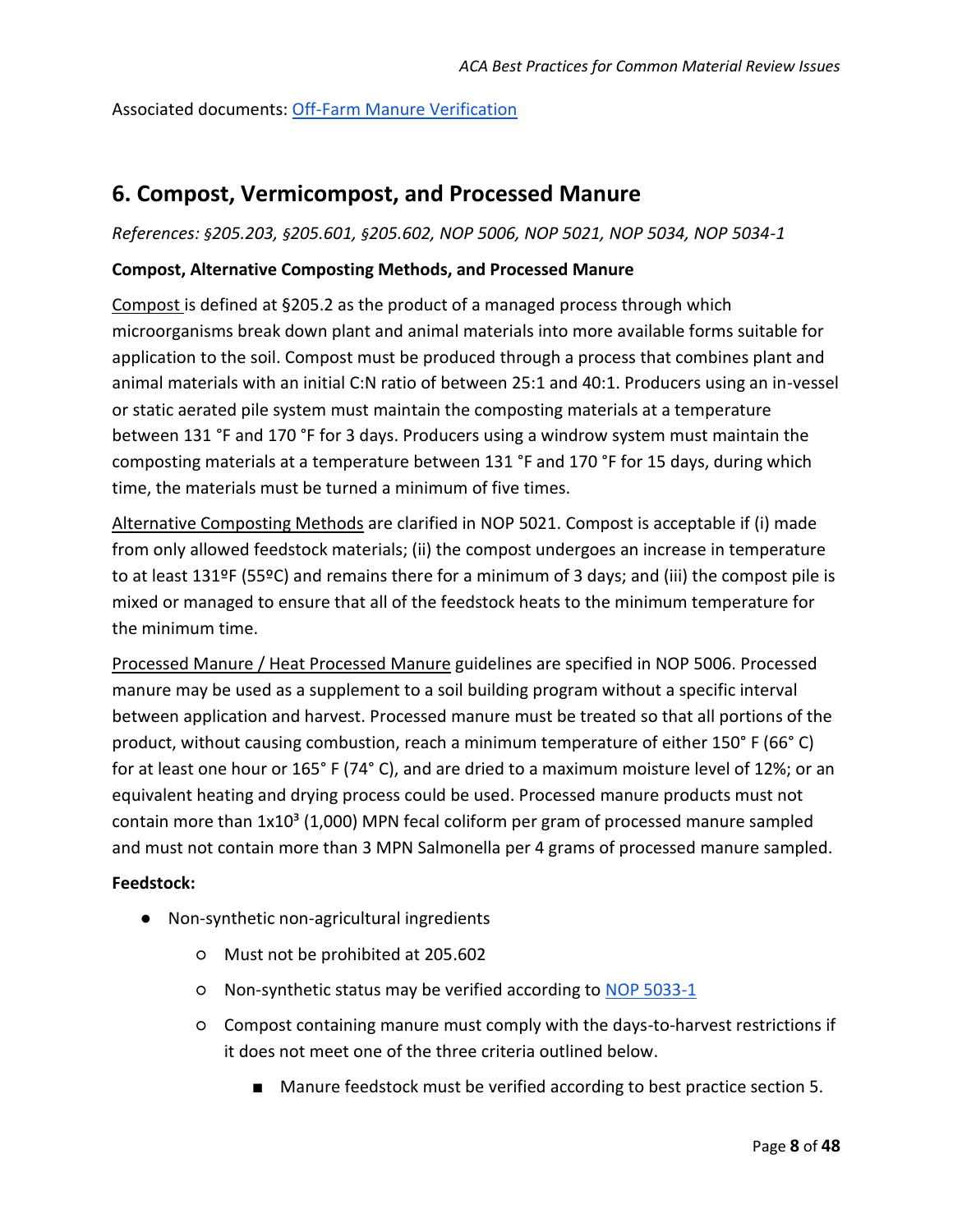- Non-synthetic agricultural compost feedstocks
	- Allowed unless prohibited at 205.602
	- Not required to be organic
	- Not verified to be free of pesticide residues
	- Processed ag ingredients and food waste are not considered non-synthetic agricultural ingredients
- Synthetic compost feedstocks
	- $\circ$  Must be listed as allowed at 205.601(c) or 205.601(j), in accordance with any restrictions.

#### **Compost (or alternative) manufacturing process verification:**

- No manure or animal feedstocks used:
	- Compost that contains only plant materials is permitted for use without restriction, even if it does not meet the composting requirements at §205.203(c)(2), NOP 5006 and NOP 5021.
- Containing manure:
	- To be allowed without restriction, must meet <u>one of the three</u> following criteria:
		- 1. Meets the NOP definition of compost at §205.2 and the composting standard at 203(c)(2).
		- 2. Meets the alternative composting methods in NOP 5021, Compost and Vermicompost in Organic Crop Production. The monitoring of the parameters in this NOP guidance must be documented in the OSP in accordance with § 205.203(c) and verified during the site visit. Certifiers reviewing compost inputs produced by commercial operators should similarly review the production methods and source materials, although onsite visits are not required (NOP 5021). Initial C:N ratio is not required.
		- 3. Meets the Processed Animal Manures Guidelines in NOP 5006

#### **Vermicompost:**

Not Containing Manure:

● Vermicompost that contains only plant material may be used without restriction, and does not need to meet additional vermicompost production requirements.

Containing Manure: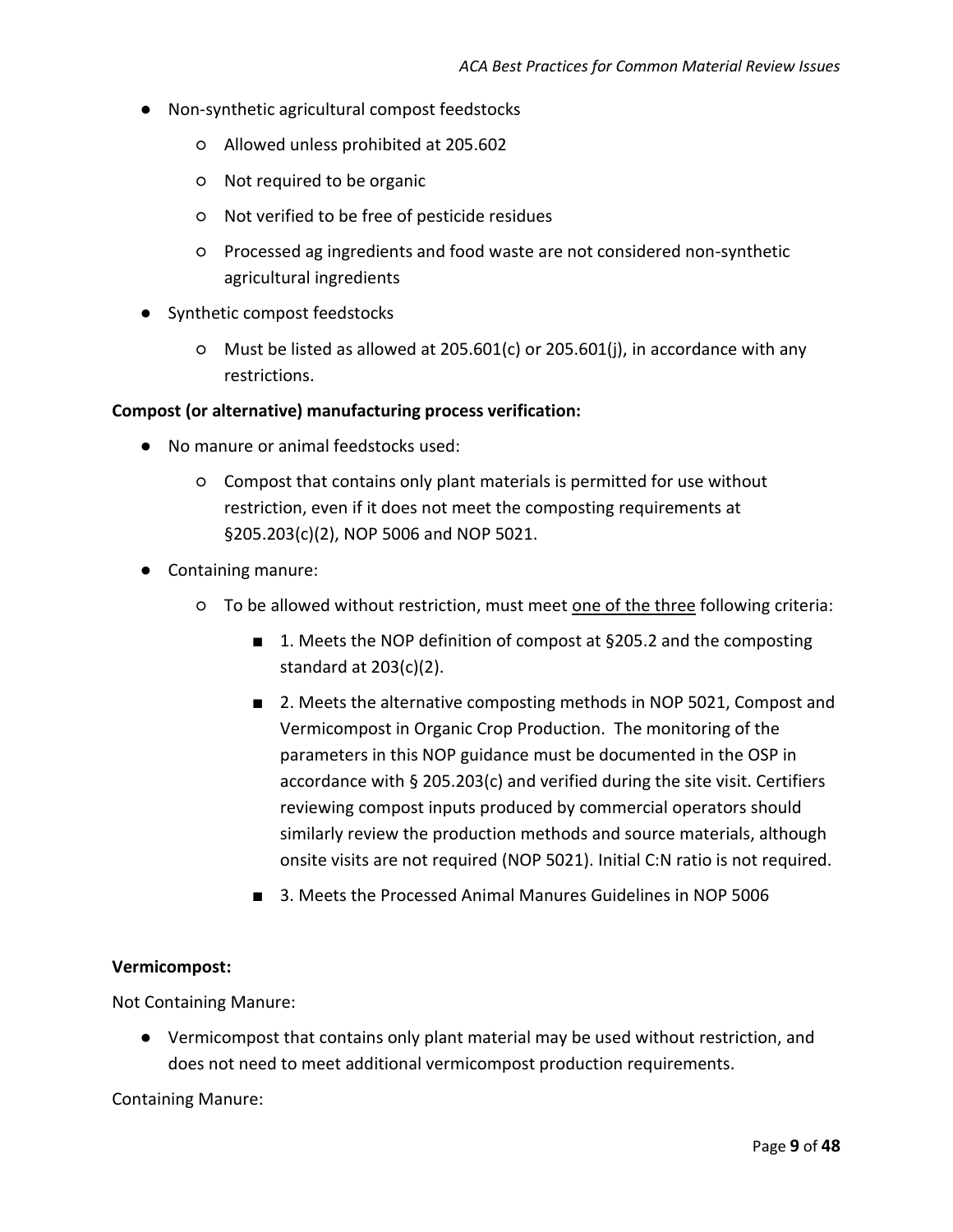- Vermicompost containing manure that does not have the days-to-harvest restriction may be used without restriction, and does not need to meet additional vermicompost production requirements.
- Vermicompost containing manure that meets the vermicompost production requirements may be used without restriction.
	- Vermicomposting is an acceptable method of composting when:
		- 1. It is made from allowed feedstock materials (either non-synthetic substances not prohibited at § 205.602, or synthetics approved for use as plant or soil amendments);
		- 2. Aerobic conditions are maintained by regular additions of layers of organic matter, turning, or employing forced air pipes such that moisture is maintained at 70-90%; and
		- 3. The duration of vermicomposting is sufficient to produce a finished product that does not contribute to contamination of crops, soil, or water by plant nutrients, pathogenic organisms, heavy metals, or residues of prohibited substances. Verification may include:
			- Type and duration of vermicomposting (duration of vermicomposting is at least 12 months for outdoor windrow, 4 months for indoor container systems, 4 months for angled wedge systems, or 60 days for continuous flow reactors).
				- For outdoor windrows, one indicator that the process is complete is when the worms move out of the compost, which would typically take 6 months in warm conditions, or up to 12 months in colder climates.
			- Testing for pathogens (Salmonella and fecal coliform organisms) and/or heavy metals.
			- Earthworms fragment the organic wastes into finely-divided materials with a low C:N ratio and high microbial activity.
			- Nitrogen is mostly found in the nitrate form, and potassium and phosphorus are in soluble forms.
			- For most organic wastes, no traces of the raw materials are visible. Processing is maintained at 70-90% moisture content with temperatures maintained in the range of 18-30 degrees C (65-86 degrees F) for good productivity.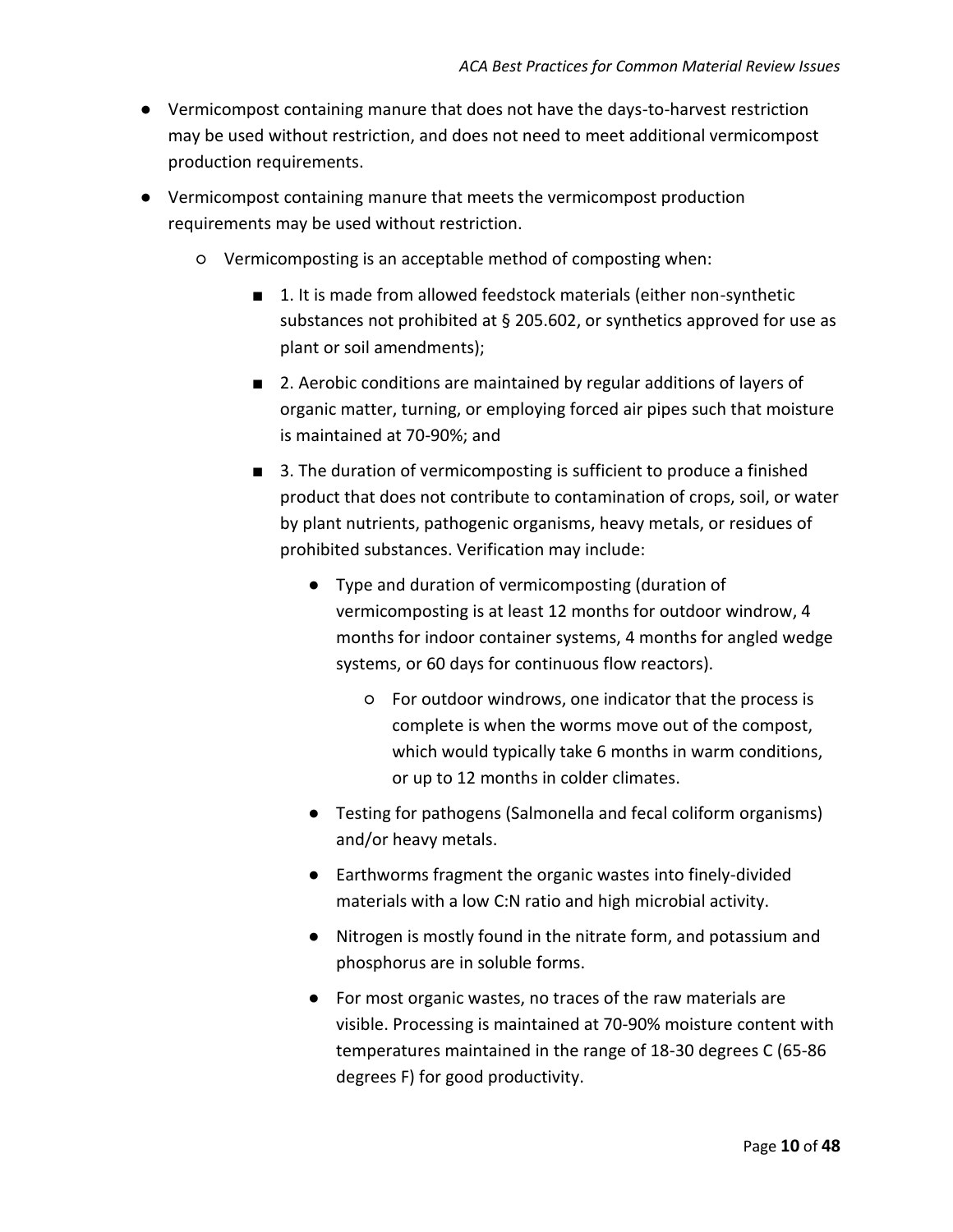● Vermicompost that contains manure that does not meet vermicompost production requirements must comply with the days-to-harvest restrictions.

## <span id="page-10-0"></span>**7. Biodynamic Prep - Horn Manure**

#### *References: §205.203, §205.601, §205.602, NOP 5034-1*

Horn manure spray is produced by filling a horn with raw animal manure, burying the horn in soil for a specified period of time, unburying the horn, and diluting the contents with water for application to crops or fields.

- Synthetic ingredients must be listed at §205.601(j) and non-synthetic ingredients must not be prohibited at §205.602. Restrictions and annotations, such as documentation for micronutrient deficiencies, must be followed.
- Preparations containing animal manure, including horn manure spray, must comply with raw manure days-to-harvest restrictions. The pre-harvest interval begins the date the horn is buried.
	- In general, this process does not satisfy the requirements for composted manure or processed manure that would exempt the use from the pre-harvest interval requirements that apply to raw manure under section  $205.203(c)(1)$  of the USDA organic regulations or NOP Guidance 5006. Certifying agents may need to review the manufacturing process on a case-by-case basis to determine whether the raw manure restriction applies; however, for purposes of the guidance, we have not amended the listing. The only manufacturing process that would not require the raw manure days-to-harvest restriction would be using composted or processed manure.

Note: FSMA regulations, state, and local regulations were not evaluated or addressed in this best practice.

## <span id="page-10-1"></span>**8. Plastic Mulch and Covers**

#### *References: §205.2, §205.206(c)(6), §205.601(b)(2)(ii), NOP Policy Memo 15-1, NOP 5034-1*

*Mulch. Any non-synthetic material, such as wood chips, leaves, or straw, or any synthetic material included on the National List for such use, such as newspaper or plastic that serves to suppress weed growth, moderate soil temperature, or conserve soil moisture.*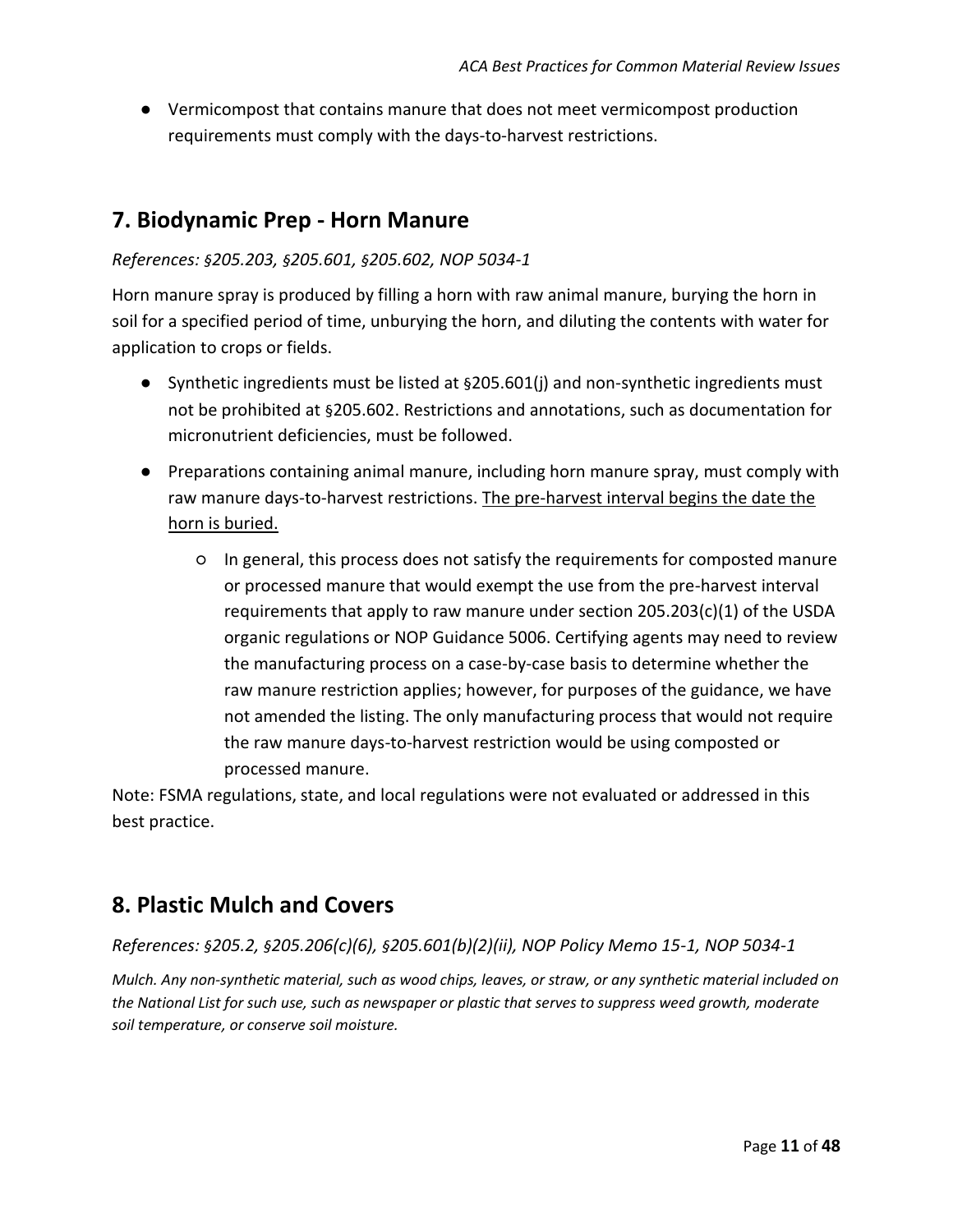#### **Non-biodegradable:**

- Plastic and other synthetic mulches and covers (petroleum-based other than polyvinyl chloride (PVC)) are allowed for weed control, provided that they are removed from the field at the end of the growing or harvest season. Current commercial product used (at least in USA) do not contain PVC, so PVC free is not verified for synthetic mulches and covers. Recycled products (billboard covers) should be reviewed for PVC content.
- Plastic mulch should be verified to be non-biodegradable.
- Plastic covers alone are not considered an acceptable buffer or barrier from prohibited substances.
- For perennial crops harvested over more than one season, synthetic plastic mulch may be used provided it is removed before it breaks down or degrades. The operator must provide a description of the estimated life span of the material and plans for removal at the appropriate time in the Organic System Plan.

#### **Biodegradable Biobased Mulch Film**

*Biodegradable biobased mulch film. A synthetic mulch film that meets the following criteria:*

*(1) Meets the compostability specifications of one of the following standards: ASTM D6400, ASTM D6868, EN 13432, EN 14995, or ISO 17088 (all incorporated by reference; see §205.3);*

*(2) Demonstrates at least 90% biodegradation absolute or relative to microcrystalline cellulose in less than two years, in soil, according to one of the following test methods: ISO 17556 or ASTM D5988 (both incorporated by reference; see §205.3); and*

*(3) Must be biobased with content determined using ASTM D6866 (incorporated by reference; see §205.3).*

- Biodegradable biobased mulch films as defined in §205.2 are allowed for weed control, provided that they are produced without organisms or feedstock derived from excluded methods.
- It is unlikely that any brand name products currently in the marketplace will comply with the NOP regulations. Most and possibly all, of the currently marketed biobased mulch films contain some petrochemical feedstocks, and the feedstocks are typically less than 50% biobased.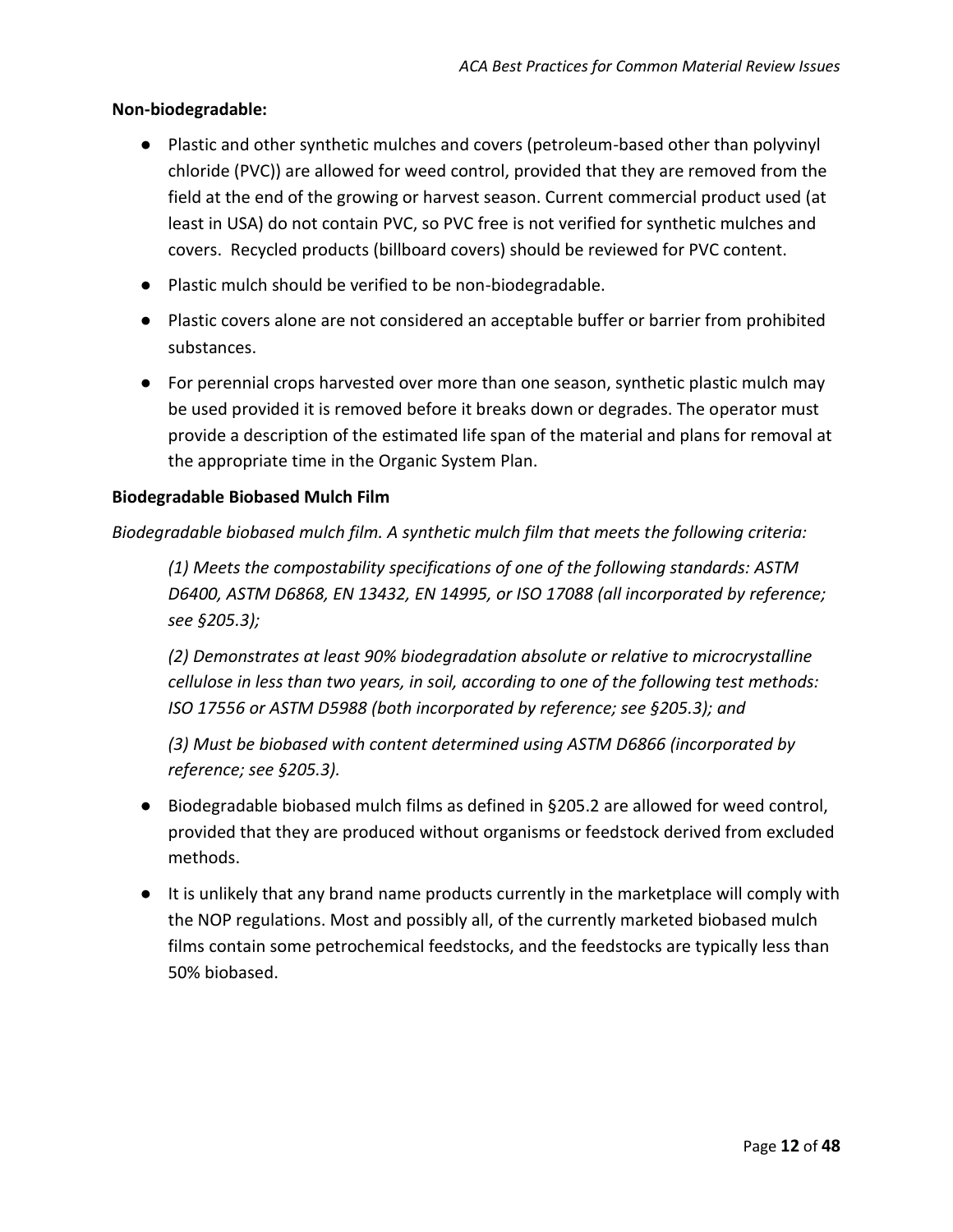# <span id="page-12-0"></span>**9. Agricultural products**

*References: §205.2, §205.203, §205.602, [NOP 5033-2,](https://www.ams.usda.gov/sites/default/files/media/NOP-Ag-NonAg-DecisionTree.pdf) [NOP 5034,](https://www.ams.usda.gov/sites/default/files/media/NOP-5034.pdf) [NOP 5034-1](https://www.ams.usda.gov/sites/default/files/media/NOP-5034-1.pdf)*

Raw, single ingredient agricultural inputs, such as straw, are non-synthetic and therefore allowed in crop production unless prohibited at §205.602. Processed agricultural products such as fortified milk products are not considered raw, single ingredient agricultural inputs.

Best Practice: Composted or uncomposted raw, single ingredient agricultural inputs, such as straw, are allowed for use in organic crop production without verification of additives or GMO status. Inputs may be verified to be agricultural according to NOP 5033-2

*Some certifiers may choose to verify non-GMO status of at-risk non-organic single ingredient agricultural inputs, such as corn and cotton.*

## <span id="page-12-1"></span>**10. Green waste**

#### *References: §205.2, §205.203, §205.601-602[, NOP 5034,](https://www.ams.usda.gov/sites/default/files/media/NOP-5034.pdf) [NOP 5034-1](https://www.ams.usda.gov/sites/default/files/media/NOP-5034-1.pdf)*

Green waste composed of grass clippings or leaves is non-synthetic and not prohibited at §206.602. Therefore, it is permitted in organic crop production, provided that it does not contribute to contamination of crops, soil, or water by plant nutrients, pathogenic organisms, heavy metals, or residues of prohibited substances.

Best Practice: Composted and un-composted green waste composed of grass clippings or leaves is allowed in organic crop production, provided that it is verified that the manufacturer or certified operation removes any prohibited contaminants, such as trash or plastic or biodegradable bags prior to composting or prior to use as a non-composted input material.

# <span id="page-12-2"></span>**11. Multi-ingredient processed food products and food processing byproducts**

*References: §205.2, §205.203, §205.601-602[, NOP 5034,](https://www.ams.usda.gov/sites/default/files/media/NOP-5034.pdf) [NOP 5034-1](https://www.ams.usda.gov/sites/default/files/media/NOP-5034-1.pdf)*

Requests to approve multi-ingredient processed food products and by-products as a crop input are occasionally submitted. They are considered non synthetic inputs unless they undergo a chemical change (NOP 5033-1). Certifiers have different approaches to reviewing processing aids in these cases, but agree that, when composted, multi-ingredient food products and by-products pose little threat to organic integrity.

**Best practice:** When composted according to NOP requirements at §205.203 or alternative approved composting methods (NOP 5021), or when meeting the Processed Animal Manures Guidelines (NOP 5006), multi-ingredient food products, such as beer, whey waste, and bread, and food processing by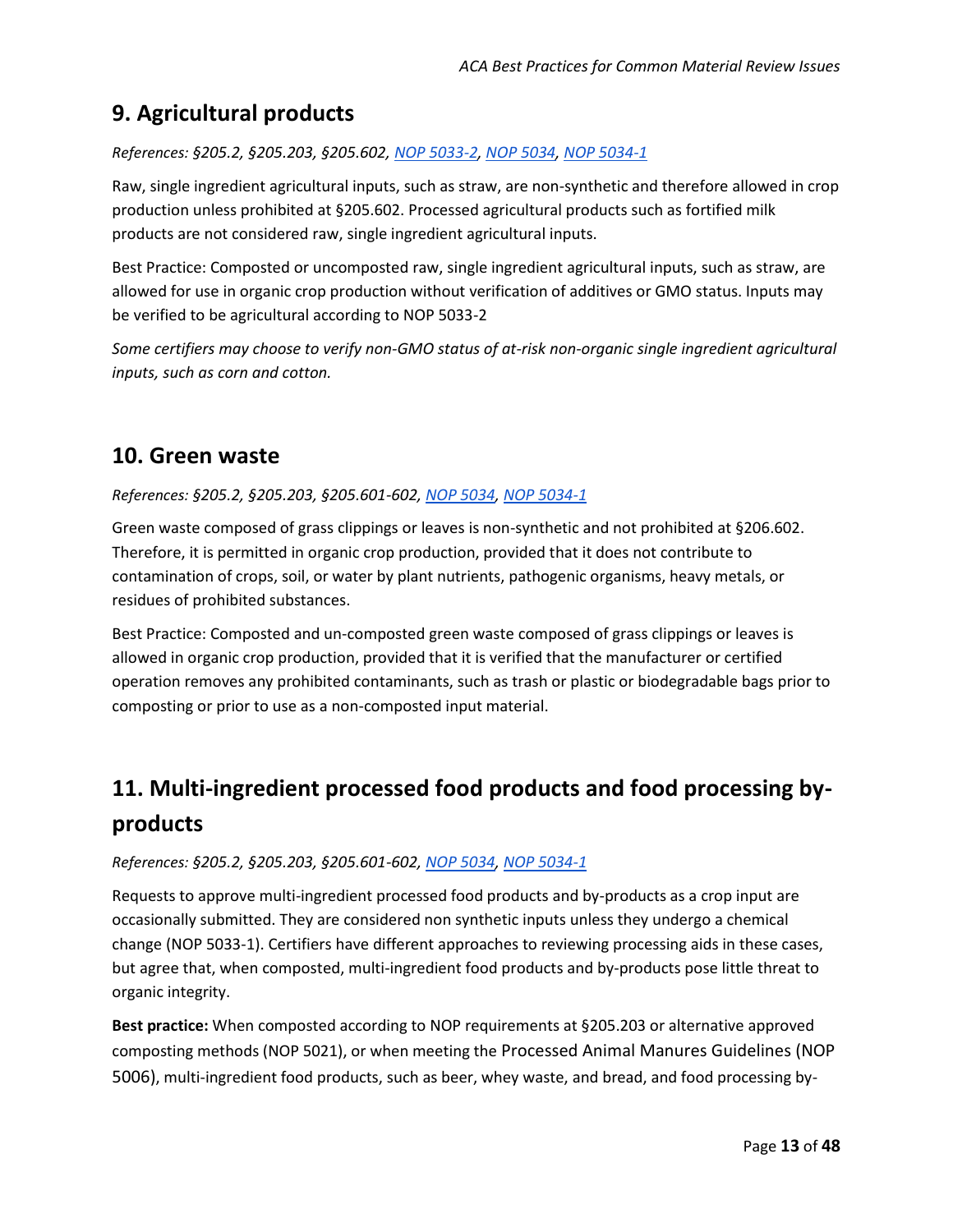products, such as cannery waste, pomaces (peels, stems and cores), vegetable and fruit waste, and distillers grain, are permitted in organic crop production.

Note: The group has not yet developed a best practice on uncomposted multi-ingredient processed food products and food processing by-products.

### <span id="page-13-0"></span>**12. Post-consumer food waste**

#### *References: §205.2, §205.203, §205.601-602[, NOP 5034,](https://www.ams.usda.gov/sites/default/files/media/NOP-5034.pdf) [NOP 5034-1](https://www.ams.usda.gov/sites/default/files/media/NOP-5034-1.pdf)*

Post-consumer food waste, composed from scraps from a cafeteria, restaurant, or kitchen, is often requested for use as a compost feedstock in organic crop production. Post-consumer food waste is at risk of containing trash, plastic, or biodegradable plastics, such as plastic silverware, plates, cups and trash bags.

Best practice: When composted according to NOP requirements at §205.203 or alternative approved composting methods (NOP 5021), or when meeting the Processed Animal Manures Guidelines (NOP 5006), post-consumer food waste is permitted in organic crop production, provided that trash, plastic, or biodegradable plastic is confirmed to be removed by the supplier or the certified operator prior to composting.

Note: The group has not yet developed a best practice for uncomposted post-consumer food waste.

13. Verification of management of animal materials to prevent contamination of crops, soil or water by pathogenic organisms

References: §205.2, §205.203, [NOP 5006,](https://www.ams.usda.gov/sites/default/files/media/5006.pdf) [NOP 5021,](https://www.ams.usda.gov/sites/default/files/media/5021.pdf) [NOP 5034-1](https://www.ams.usda.gov/sites/default/files/media/NOP-5034-1.pdf)

§205.203(c) states that "The producer must manage plant and animal materials to maintain or improve soil organic matter content in a manner that does not contribute to contamination of crops, soil, or water by plant nutrients, pathogenic organisms, heavy metals, or residues of prohibited substances. Animal and plant materials include: (1) Raw animal manure,… (2) Composted plant and animal materials… (3) Uncomposted plant materials." According to NOP 5034-1, animal materials include, but are not limited to, manure, slaughter renderings, tankage, blood meal, etc.

#### §205.203(c) states:

"The producer must manage plant and animal materials to maintain or improve soil organic matter content in a manner that does not contribute to contamination of crops, soil, or water by plant nutrients, pathogenic organisms, heavy metals, or residues of prohibited substances. Animal and plant materials include:

(1) Raw animal manure, which must be composted unless it is: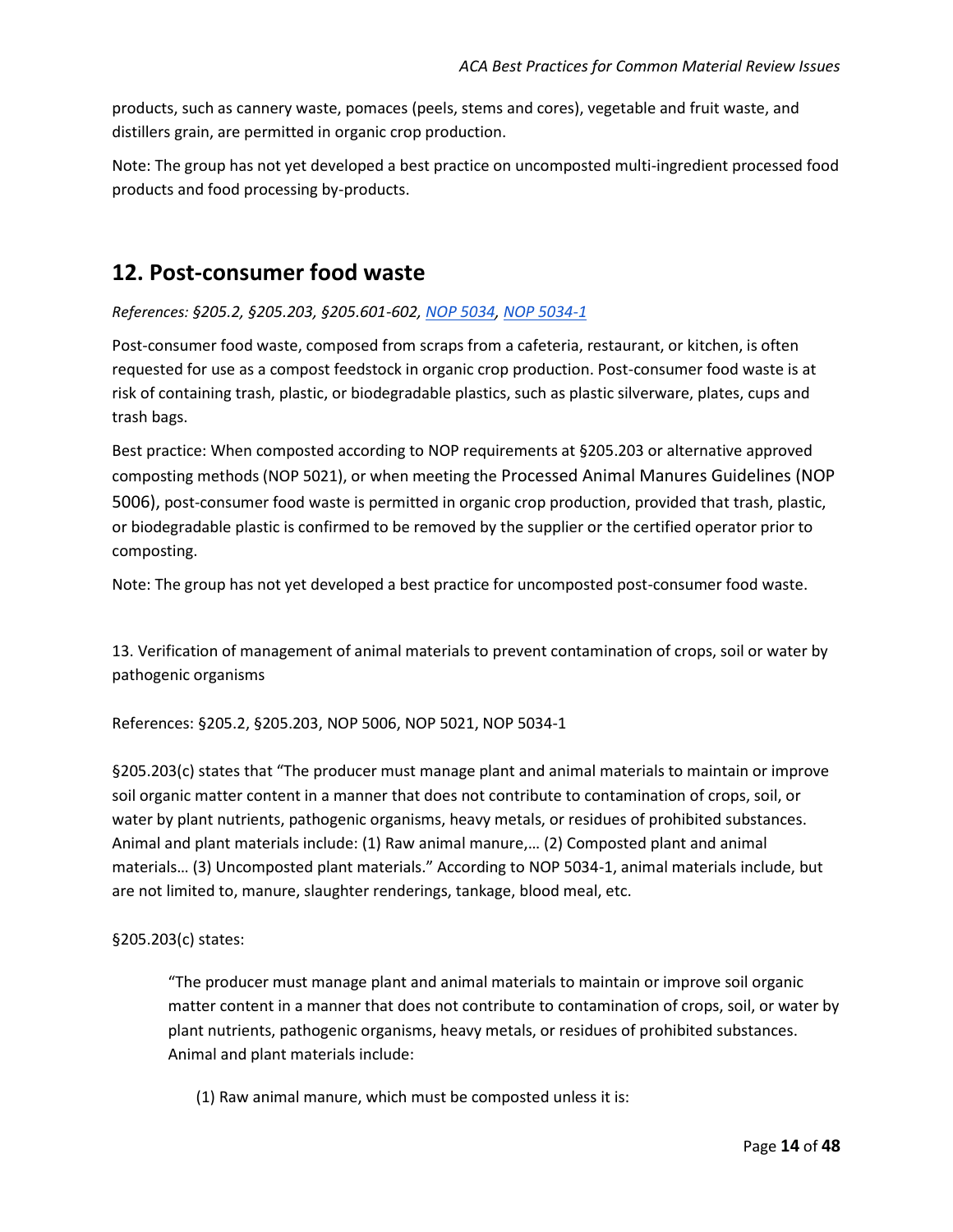(i) Applied to land used for a crop not intended for human consumption;

(ii) Incorporated into the soil not less than 120 days prior to the harvest of a product whose edible portion has direct contact with the soil surface or soil particles; or

(iii) Incorporated into the soil not less than 90 days prior to the harvest of a product whose edible portion does not have direct contact with the soil surface or soil particles;

(2) Composted plant and animal materials produced through a process that:

(i) Established an initial C:N ratio of between 25:1 and 40:1; and

(ii) Maintained a temperature of between 131 °F and 170 °F for 3 days using an in-vessel or static aerated pile system; or

(iii) Maintained a temperature of between 131 °F and 170 °F for 15 days using a windrow composting system, during which period, the materials must be turned a minimum of five times.

(3) Uncomposted plant materials."

§205.203(c) lists three types of plant and animal materials: (1) raw animal manure, (2) composted plant and animal materials, and (3) uncomposted plant materials. §205.203 does not clarify which animal materials, if any, need to be composted or otherwise processed unless they meet the requirements at §205.203(c)(1)(i), (ii), and (iii).

Best practice: In order to verify that an operator is managing animal materials to maintain or improve soil organic matter content in a manner that does not contribute to contamination of crops, soil, or water by plant nutrients, pathogenic organisms, heavy metals, or residues of prohibited substances, certifiers may consider whether or not the animal material applied to crops for human consumption has been processed by the manufacturer or producer in a way that reduces pathogen contamination concerns.

Some animal materials are processed in a manner that reduces pathogens. The following uncomposted animal materials may be considered to be processed by the manufacturer to reduce pathogen contamination concerns:

- Blood meal
- Feather meal
- Bone meal
- Fish meal
- Egg shell, egg shell meal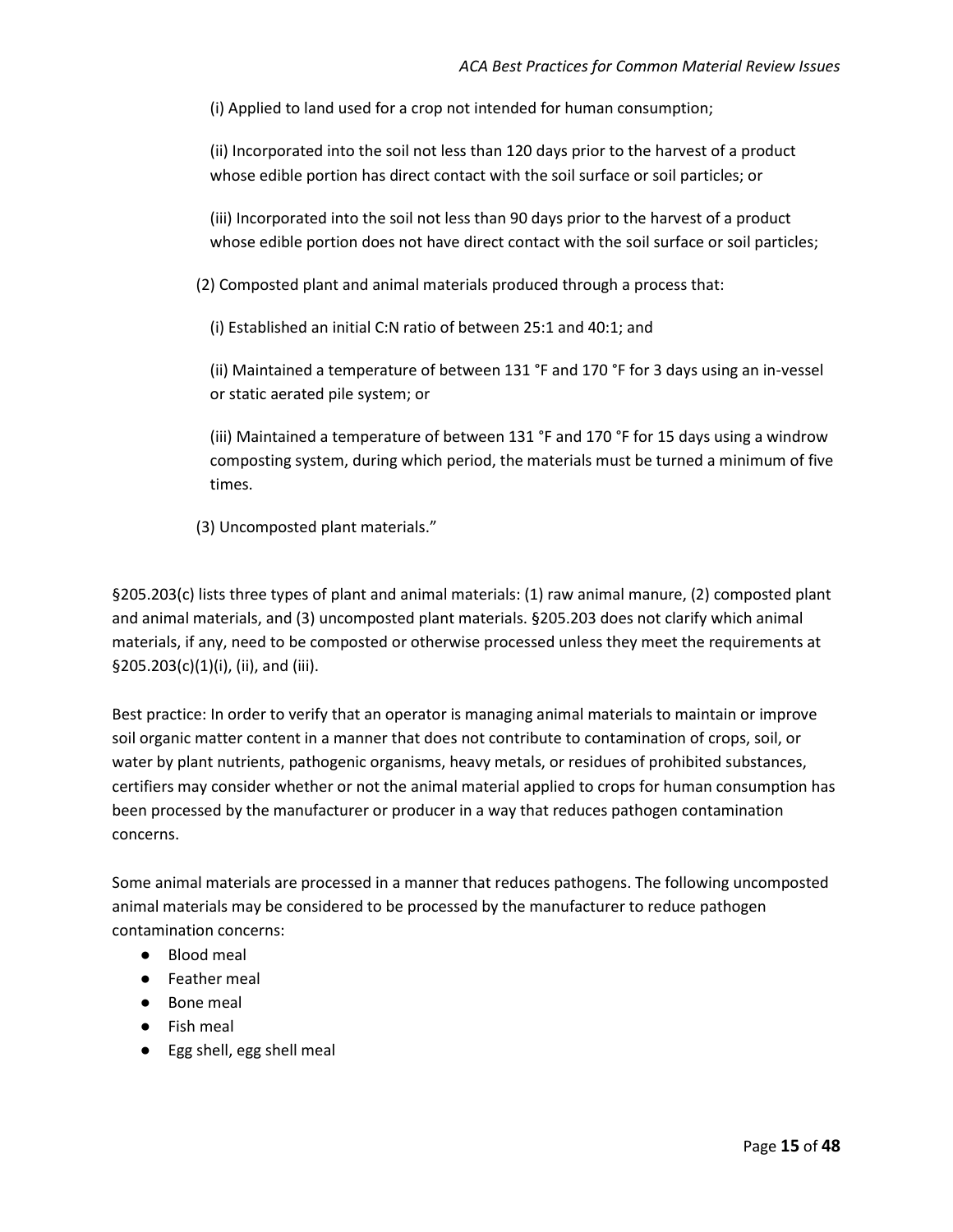Even these processed animal materials could be a source of pathogen contamination if they are not stored and applied in a way that would prevent such contamination from developing.

The following uncomposted, unprocessed animal materials may raise pathogen contamination concerns when applied to crops for human consumption:

- Food processing by-product, such as raw eggs, raw milk, meat trimmings, fat waste, slaughter renderings, fish scraps
- Animal mortalities
- Blood

These materials may contribute to unsafe levels of Salmonella or fecal coliform.

If an uncomposted animal material raises pathogen contamination concerns, the following actions taken by the organic producer will reduce pathogen contamination concerns:

- Composting according to §205.2, §205.203(c), or NOP 5021, or processing according to NOP 5006. Pathogen testing may be used to confirm pathogen levels. Please see the best practice on Compost, Vermicompost, and Processed Manure for more information.
- Using according to  $\S 205.203(c)(1)$ :
	- (i) Applied to land used for a crop not intended for human consumption;
	- (ii) Incorporated into the soil not less than 120 days prior to the harvest of a product whose edible portion has direct contact with the soil surface or soil particles; or
	- (iii) Incorporated into the soil not less than 90 days prior to the harvest of a product whose edible portion does not have direct contact with the soil surface or soil particles

If a review of any animal material and/or its use raises concerns for pathogen contamination, certifiers may require additional information, such as a full description of the processing or pathogen testing verifying pathogen levels to verify that use of the material does not violate §205.203(c).

Note: FSMA regulations, state, and local regulations were not evaluated or addressed in this best practice.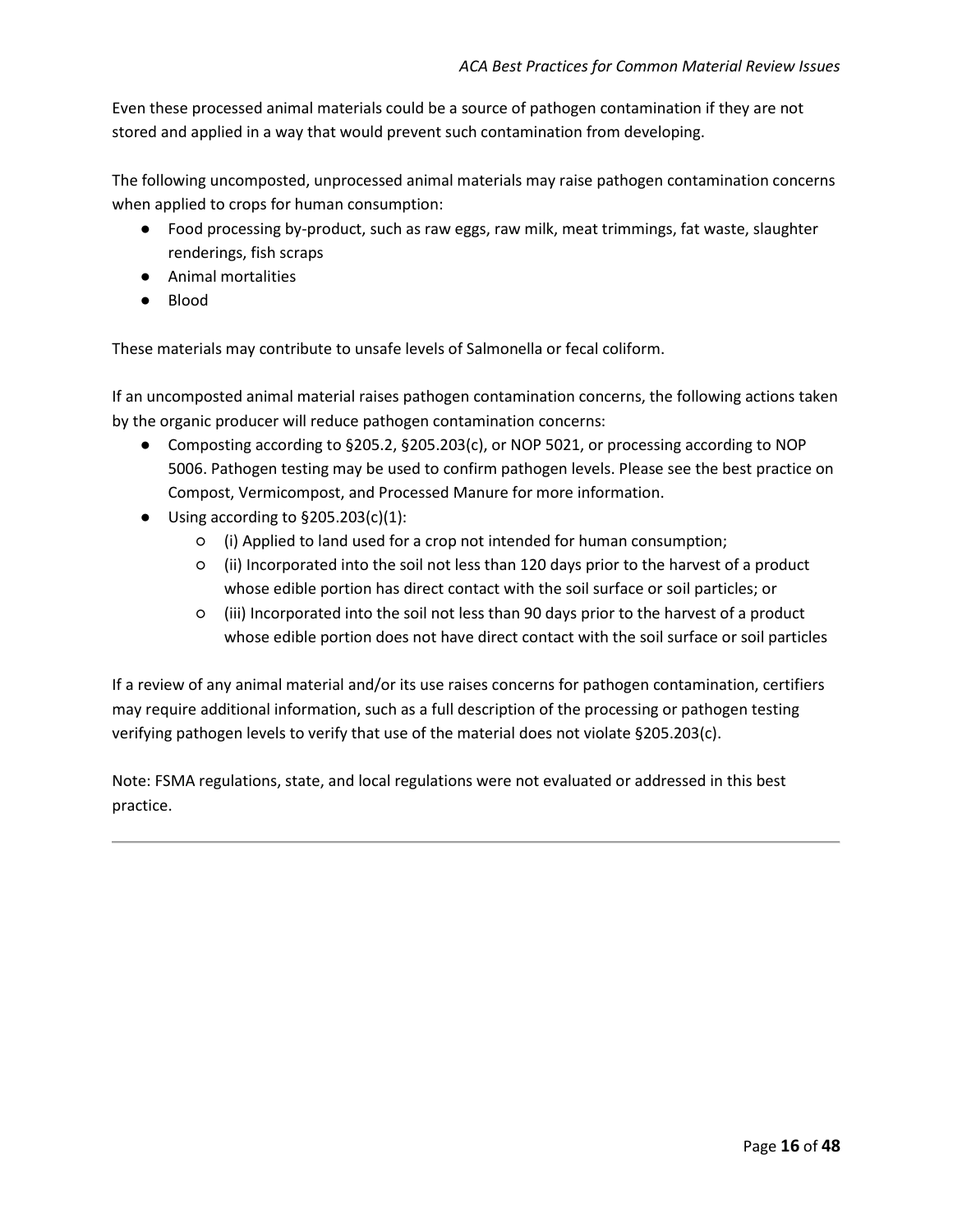# <span id="page-16-0"></span>**Livestock**

## <span id="page-16-1"></span>**1. Bedding treatments in livestock production**

#### *References: §205.603, §205.239(a)(3)*

**Ingredients:** Ingredients in bedding treatments must be reviewed individually in accordance with the National List (synthetics must be on 205.603).

- Synthetic vitamins and minerals that are listed at 205.603(d) are prohibited.
- Agricultural ingredients must be certified organic. (Note: OMRI does not currently require agricultural ingredients to be organic but will revisit this policy in the future.)

#### **Other considerations**

- Alternative label claims or intended uses could result in different review criteria (e.g., treatments for the purpose of controlling pests may contain synthetic EPA List 4 inerts; treatments intended for health care purposes may have synthetic excipients permitted via 205.603(f), non-organic agricultural ingredients, and/or other synthetic ingredients on 205.60(a)).
- Use of treated bedding in other areas of production (e.g., removing spent bedding from barn and spreading on organic fields) may involve additional considerations by certifiers.

### <span id="page-16-2"></span>**2. Excipients in livestock health care products**

#### *References: §205.603(f)*

*Excipients are Any ingredients that are intentionally added to livestock medications but do not exert therapeutic or diagnostic effects at the intended dosage, although they may act to improve product delivery (e.g., enhancing absorption or controlling release of the drug substance). Examples of such ingredients include fillers, extenders, diluents, wetting agents, solvents, emulsifiers, preservatives, flavors, absorption enhancers, sustained-release matrices, and coloring agents (§205.2). Synthetic excipients are allowed if identified at §205.603(f). Nonsynthetic excipients are allowed if not prohibited for this use at §205.604. When reviewing excipients in formulated products, the specific section of the applicable regulations should be documented to demonstrate that the excipient complies with § 205.603(f).* 

**Resources for identifying allowed excipients:** The following website and databases may be used to identify specific materials that are allowed under §205.603(f):

*Quick List:*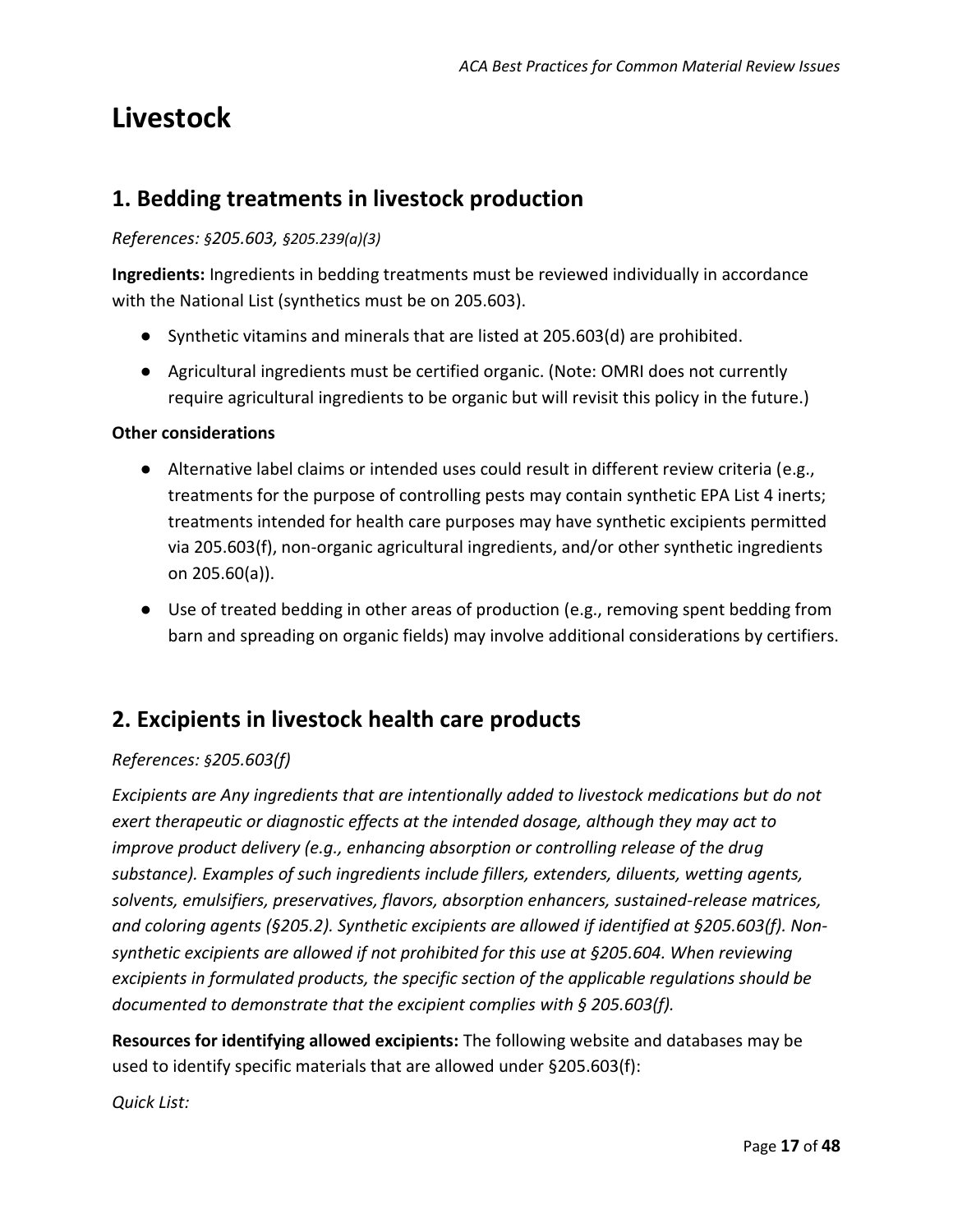- *Meta-database, including [GRAS Notices,](http://www.ecfr.gov/cgi-bin/text-idx?c=ecfr&sid=786bafc6f6343634fbf79fcdca7061e1&rgn=div5&view=text&node=21:3.0.1.1.13&idno=21) [Indirect Additives used in Food Contact](https://www.ecfr.gov/cgi-bin/ECFR?SID=4ef603918faa9b29d7bf77dbdf995159&mc=true&page=simple)  [Substances,](https://www.ecfr.gov/cgi-bin/ECFR?SID=4ef603918faa9b29d7bf77dbdf995159&mc=true&page=simple) and [Substances Added to Food \(formerly EAFUS\)](https://www.accessdata.fda.gov/scripts/fdcc/?set=FoodSubstances)*
	- [https://www.accessdata.fda.gov/scripts/fdcc/index.cfm?cat=foodingredpkg&typ](https://www.accessdata.fda.gov/scripts/fdcc/index.cfm?cat=foodingredpkg&type=basic&search) [e=basic&search](https://www.accessdata.fda.gov/scripts/fdcc/index.cfm?cat=foodingredpkg&type=basic&search)
- *GRAS*
	- GRAS Listings in 21 CFR: [http://www.ecfr.gov/cgi-bin/text](http://www.ecfr.gov/cgi-bin/text-idx?c=ecfr&sid=786bafc6f6343634fbf79fcdca7061e1&rgn=div5&view=text&node=21:3.0.1.1.13&idno=21)[idx?c=ecfr&sid=786bafc6f6343634fbf79fcdca7061e1&rgn=div5&view=text&nod](http://www.ecfr.gov/cgi-bin/text-idx?c=ecfr&sid=786bafc6f6343634fbf79fcdca7061e1&rgn=div5&view=text&node=21:3.0.1.1.13&idno=21) [e=21:3.0.1.1.13&idno=21](http://www.ecfr.gov/cgi-bin/text-idx?c=ecfr&sid=786bafc6f6343634fbf79fcdca7061e1&rgn=div5&view=text&node=21:3.0.1.1.13&idno=21)
	- 21 CFR GRAS Search
	- <https://www.ecfr.gov/cgi-bin/text-idx?gp=&SID=> [21a99a763c56f94f771057eccd64105f&mc=true&tpl=/ecfrbrowse/Title21/21](https://www.ecfr.gov/cgi-bin/text-idx?gp=&SID=) [CIsubchapB.tpl](https://www.ecfr.gov/cgi-bin/text-idx?gp=&SID=)
- *Approved by FDA as Food Additive:*
	- Food Additives (Direct and Indirect) Listings in 21 CFR: <https://www.fda.gov/food/food-additives-petitions/food-additive-status-list>
	- Substances Added to Food (Formerly EAFUS):

<https://www.accessdata.fda.gov/scripts/fdcc/?set=FoodSubstances>

- Color Additives Status List: [https://www.fda.gov/ForIndustry/ColorAdditives/ColorAdditiveInventories/ucm](https://www.fda.gov/ForIndustry/ColorAdditives/ColorAdditiveInventories/ucm106626.htm) [106626.htm](https://www.fda.gov/ForIndustry/ColorAdditives/ColorAdditiveInventories/ucm106626.htm)
- Indirect Additives used in Food Contact Substances: <https://www.accessdata.fda.gov/scripts/fdcc/?set=IndirectAdditives>
- *Included in FDA review and approval of NADA or NDA:*
	- To verify FDA approval of NADA (New Animal Drug Applications)*[:](https://animaldrugsatfda.fda.gov/adafda/views/#/search)* <https://animaldrugsatfda.fda.gov/adafda/views/#/search>
	- To verify FDA approval of NDA (New Drug applications), use the Inactive Ingredients in FDA Approved Drugs database[:](https://www.accessdata.fda.gov/scripts/cder/iig/index.cfm) <https://www.accessdata.fda.gov/scripts/cder/iig/index.cfm> .
	- To verify APHIS approval, use the Current Veterinary Biologics Product Catalog: [https://www.aphis.usda.gov/aphis/ourfocus/animalhealth/veterinary](https://www.aphis.usda.gov/aphis/ourfocus/animalhealth/veterinary-biologics/ct_vb_licensed_products)[biologics/ct\\_vb\\_licensed\\_products](https://www.aphis.usda.gov/aphis/ourfocus/animalhealth/veterinary-biologics/ct_vb_licensed_products)

Materials that are allowed under 205.603(f) must meet one or more of the following criteria:

- 1. *Identified by the FDA as GRAS[:](https://www.accessdata.fda.gov/scripts/fdcc/index.cfm?set=GRASNotices)*
	- [GRAS Listings in 21 CFR](https://www.ecfr.gov/cgi-bin/text-idx?c=ecfr&sid=786bafc6f6343634fbf79fcdca7061e1&rgn=div5&view=text&node=21:3.0.1.1.13&idno=21)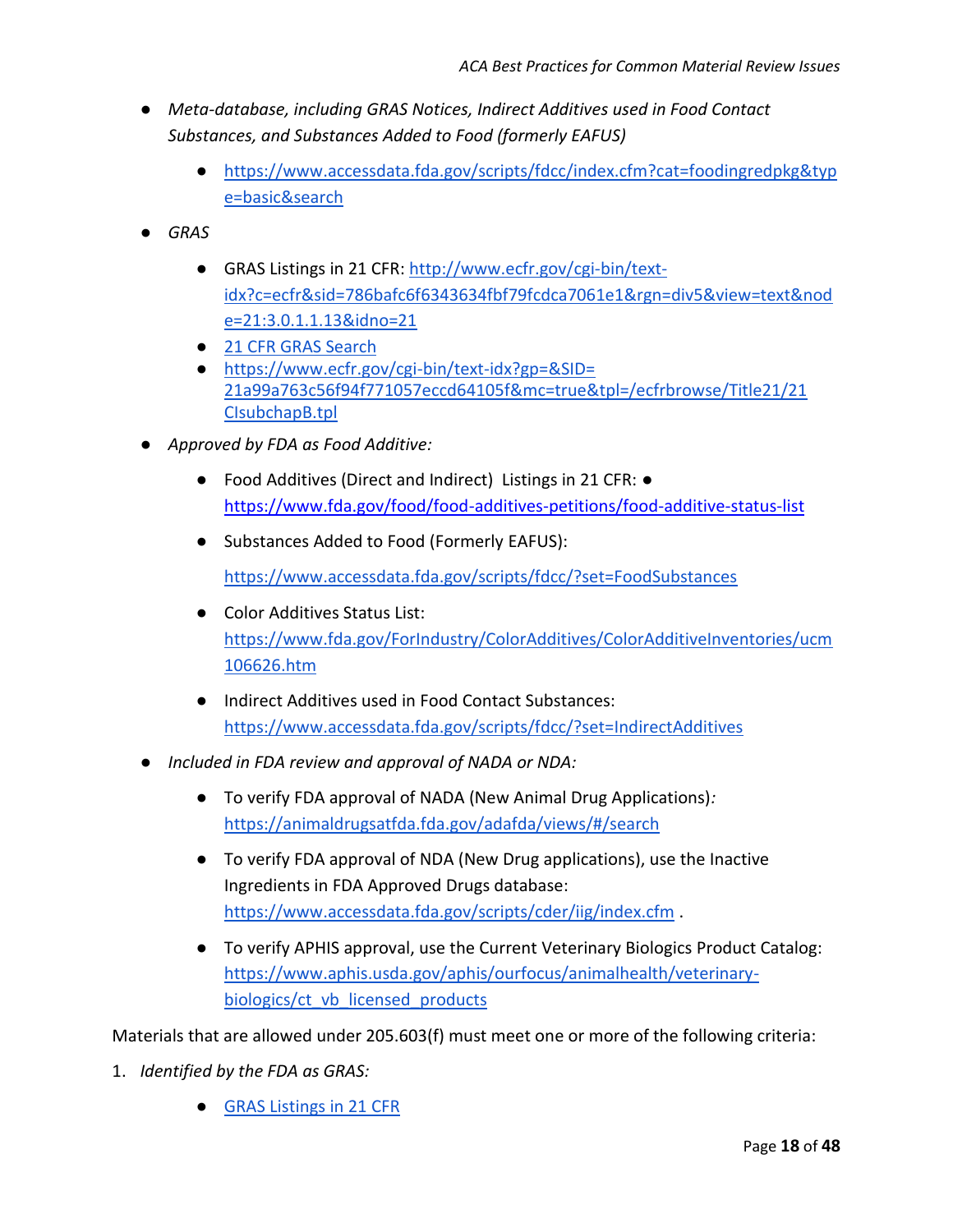- [21 CFR GRAS Search](https://www.ecfr.gov/cgi-bin/text-idx?gp=&SID=)
- 2. *Approved by the FDA as a food additive[:](https://www.fda.gov/Food/IngredientsPackagingLabeling/Definitions/default.htm)*

The [FDA definition of a food additive](https://www.fda.gov/food/ingredientspackaginglabeling/definitions/default.htm) includes food contact substances, indirect food additives, and color additives. The definition excludes GRAS substances, but GRAS substances are explicitly allowed in the rule.

There is an FDA "[Search Food Ingredient and Packaging Inventories](https://www.accessdata.fda.gov/scripts/fdcc/index.cfm?cat=foodingredpkg&type=basic&search)" tool that simultaneously returns results from [GRAS Notices,](http://www.ecfr.gov/cgi-bin/text-idx?c=ecfr&sid=786bafc6f6343634fbf79fcdca7061e1&rgn=div5&view=text&node=21:3.0.1.1.13&idno=21) Substances Added to Food (formerly [EAFUS\),](https://www.accessdata.fda.gov/scripts/fdcc/?set=FoodSubstances) and [Indirect Additives Used in Food Contact Substances,](https://www.accessdata.fda.gov/scripts/fdcc/?set=IndirectAdditives) **along with other datasets that are not relevant to the NOP standards**. It is important to verify sure that search results come from a database that is covered under the standards. The "Search Food Ingredient and Packing Inventories" database covers all datasets that would satisfy the first two criteria in 205.603(f[\)](https://www.accessdata.fda.gov/scripts/fdcc/index.cfm?cat=foodingredpkg&type=basic&search=sodium%20hydroxide)

Occasionally, CAS #'s or alternate names of substances do not match the listings in the searchable datasets. If this is the case, it may be worth asking the manufacturer if they know of a 21 CFR citation for the material that would meet the criteria for an FDA approved food additive. The [21 CFR description can referenced](https://www.ecfr.gov/cgi-bin/ECFR?SID=4ef603918faa9b29d7bf77dbdf995159&mc=true&page=simple%20(FOOD%20ADDITIVES%20(DIRECT%20AND%20INDIRECT)%20Listings%20in%2021%20CFR)) if the description substantially matches the material in question, and the material is listed in a section that meets the definition of a food additive[:](https://www.ecfr.gov/cgi-bin/ECFR?SID=4ef603918faa9b29d7bf77dbdf995159&mc=true&page=simple)

- 3. *Included in FDA review and approval of NADA or NDA:* Excipients in APHIS-approved biologics or NADA/NDA-approved products are allowed without further review.
	- a. [NADA \(New Animal Drug Applications\)](https://animaldrugsatfda.fda.gov/adafda/views/#/search)
	- b. NDA (New Drug applications), verified using the [Inactive Ingredients in FDA](https://www.accessdata.fda.gov/scripts/cder/iig/index.cfm)  [Approved Drugs database](https://www.accessdata.fda.gov/scripts/cder/iig/index.cfm)
	- c. APHIS approval, verified using the [Current Veterinary Biologics Product Catalog:](https://www.aphis.usda.gov/aphis/ourfocus/animalhealth/veterinary-biologics/ct_vb_licensed_products)

Note from 2015 [technical evaluation report on excipients](https://www.ams.usda.gov/sites/default/files/media/Excipients%20TR.pdf): "Although synthetic excipients did not appear at §205.603 until 2007, they have been used in livestock drugs and health care products with various interpretations by certification agencies and Material Review Organizations (MROs) as to their allowance (NOSB 2009). Since their listing on §205.603, there has still been some confusion among certification agencies about direct vs. indirect food additives, how those may be used, and their compliance with the excipient annotation (since the annotation does not stipulate 'direct' food additives and only says "approved by the FDA as a food additive") (emphasis added). Some certification agencies permit the use of indirect food additives only in health care products that are intended for external application (e.g., teat dips) while others do not permit them at all. Others permit indirect food additives in all types of health care products, including oral and injectable formulas."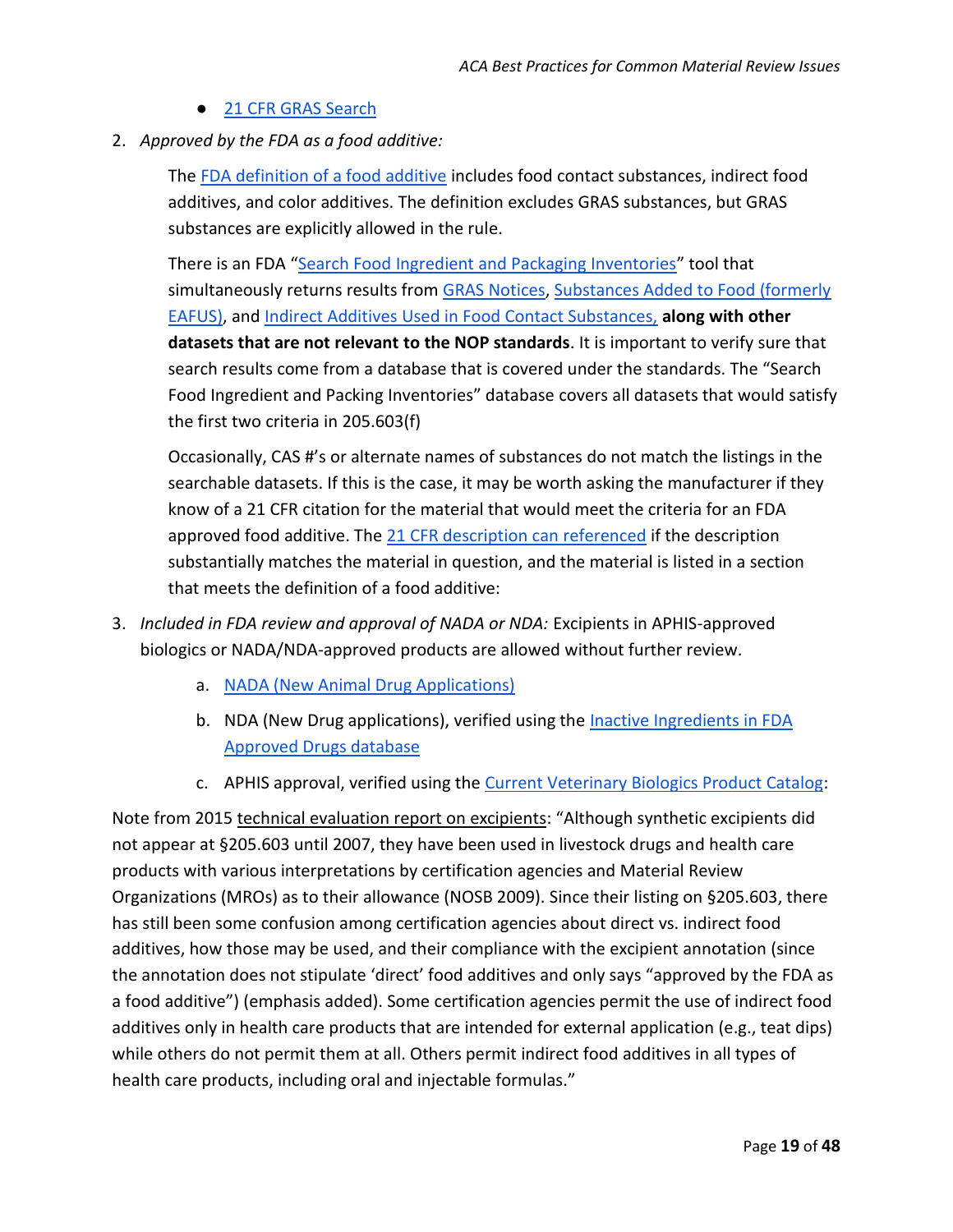**Excipients in Iodine products:** Ingredients that are identified as "complexing agents" in an iodine formulation are allowed as part of the "standard of identity" of iodine. Most complexing agents are identified in the Technical Report on Iodine. Ingredients that are not identified as the complexing agents for the iodine must be reviewed individually and be permitted under one of the resources listed above.

**NPEs:** If not being reviewed as iodine complexing agent, NPEs and APEs must be reviewed individually and be permitted under one of the resources listed above. The [Technical Report](https://www.ams.usda.gov/sites/default/files/media/NPE%20Technical%20Evaluation%20Report%20%282015%29.pdf) on [NPEs l](https://www.ams.usda.gov/sites/default/files/media/NPE%20Technical%20Evaluation%20Report%20%282015%29.pdf)ists a few compounds that are permitted as livestock excipients.

## <span id="page-19-0"></span>**3. GMO Vitamins in livestock feed**

#### *References: §205.237, §205.603(d); NOP 5030*

The GMO status of AAFCO-listed vitamins used in certified organic livestock feed does not need to be verified. This position is supported by NOP 5030, which called out only a few specific items as needing to be additionally verified, but not vitamins. The [draft version of this guidance](http://dairyprogramhearing.com/getfile5d335d33.pdf?dDocName=STELPRDC5091384) was originally published with the following statement: "Minerals and vitamins cannot be sourced from slaughter byproducts from poultry or mammalian sources (if being fed to poultry or mammals) or sourced from products produced by excluded methods." This language was removed and not included in NOP 5030. Some vitamins are exclusively from GMO sources, and NOP 5030-1 Response to Comments recognizes that there is a lack of NOP/NOSB guidance regarding sources of livestock minerals and vitamins; it also suggests that vitamins "should" be reviewed for excluded methods and noted NOP may provide more information in the future, but it does not say that vitamins "must" be reviewed for excluded methods. (Note: OMRI and WSDA public lists will not include GMO vitamins.)

*AAFCO and FDA listed vitamins and minerals, as listed at 205.603(d), are allowed for use in livestock feed and feed additives without additional verification of GMO status, with the exception of proteinated minerals, which require some additional verification, and minerals sourced from bone such as bone charcoal, bone meal, and bone phosphate, which are prohibited.*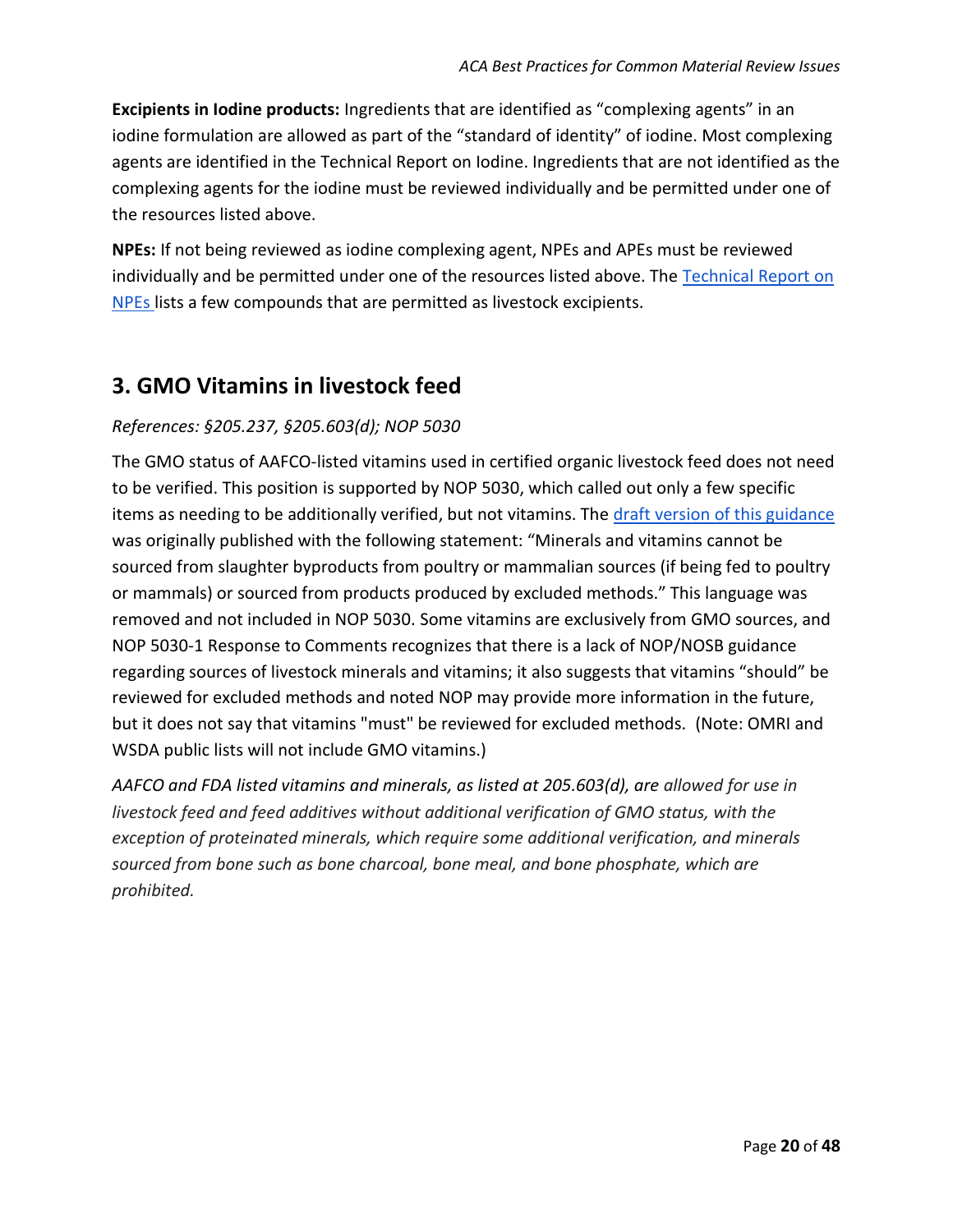## <span id="page-20-0"></span>**4. Non-synthetic feed additives and supplements**

*The materials working group has removed the best practice on non-synthetic food additives based on feedback from the NOP that non-synthetic feed additives and supplements must be verified as legal to feed to livestock per §205.237(b)(6). This feedback contradicts the best practice, and verifying this requirement would be a significant change for many certifiers that would affect hundreds of products and even more certified operators. Therefore, the working group has removed this best practice, and we will retain our notes for the possibility of revisiting this topic in the future.*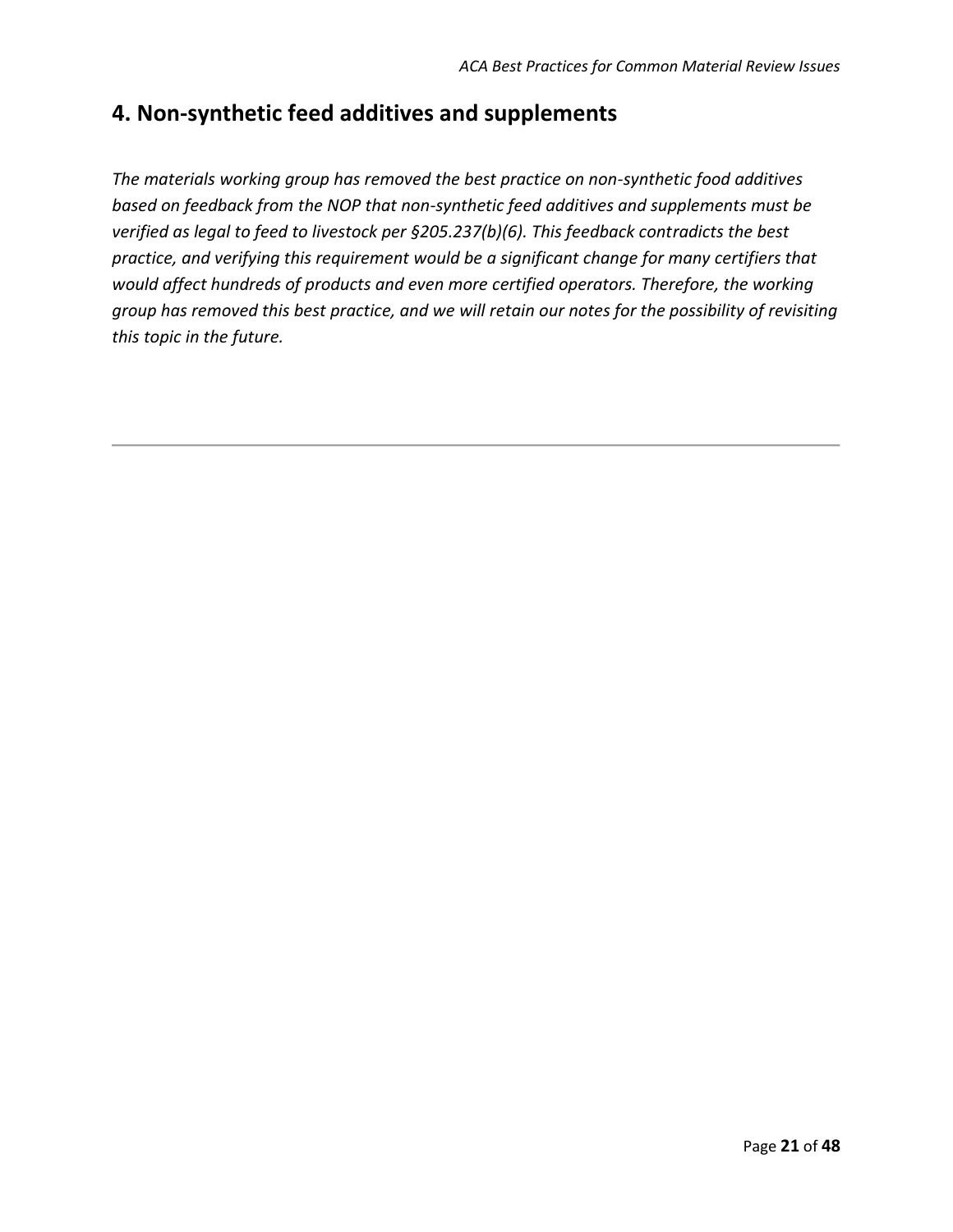# <span id="page-21-0"></span>**Handling**

## <span id="page-21-1"></span>**1. Non-synthetic gases for organic processing**

#### *References: §205.605(a)*

Non-synthetic oxygen and nitrogen are permitted at §205.605(a) as ingredients in or on processed products labeled as "organic" or "made with organic (specified ingredients or food group(s))," provided that they are "oil-free" grades.

Best Practice: Oxygen or nitrogen for use in or on a processed "organic" or "made with organic (specified ingredients or food group(s))" product is considered to meet the annotation "oil free grades" if one of the following criteria is met:

- the gas is medical or food grade
- the SDS lists the ingredients as greater than or equal to 99% oxygen or nitrogen, respectively
- the manufacturer supplies a statement that the gas is oil free

# <span id="page-21-2"></span>**2. Multi-ingredient packaged products for human consumption with less than 70 percent organically produced ingredients**

References: §205.2, §205.101(a)(3)&(4), §205.301(d), §205.305, §205.310(b), [2016 NOSB](https://www.ams.usda.gov/sites/default/files/media/HS%20Ancillary%20Substance%20Proposal%20NOP.pdf)  [Ancillary Substances Procedure Proposal](https://www.ams.usda.gov/sites/default/files/media/HS%20Ancillary%20Substance%20Proposal%20NOP.pdf)

#### **Definitions:**

- Ingredient: Any substance used in the preparation of an agricultural product that is still present in the final commercial product as consumed.§205.2
- Processing Aid: (1) Substance that is added to a food during the processing of such food but is removed in some manner from the food before it is packaged in its finished form; (2) a substance that is added to a food during processing, is converted into constituents normally present in the food, and does not significantly increase the amount of the constituents naturally found in the food; and (3) a substance that is added to a food for its technical or functional effect in the processing but is present in the finished food at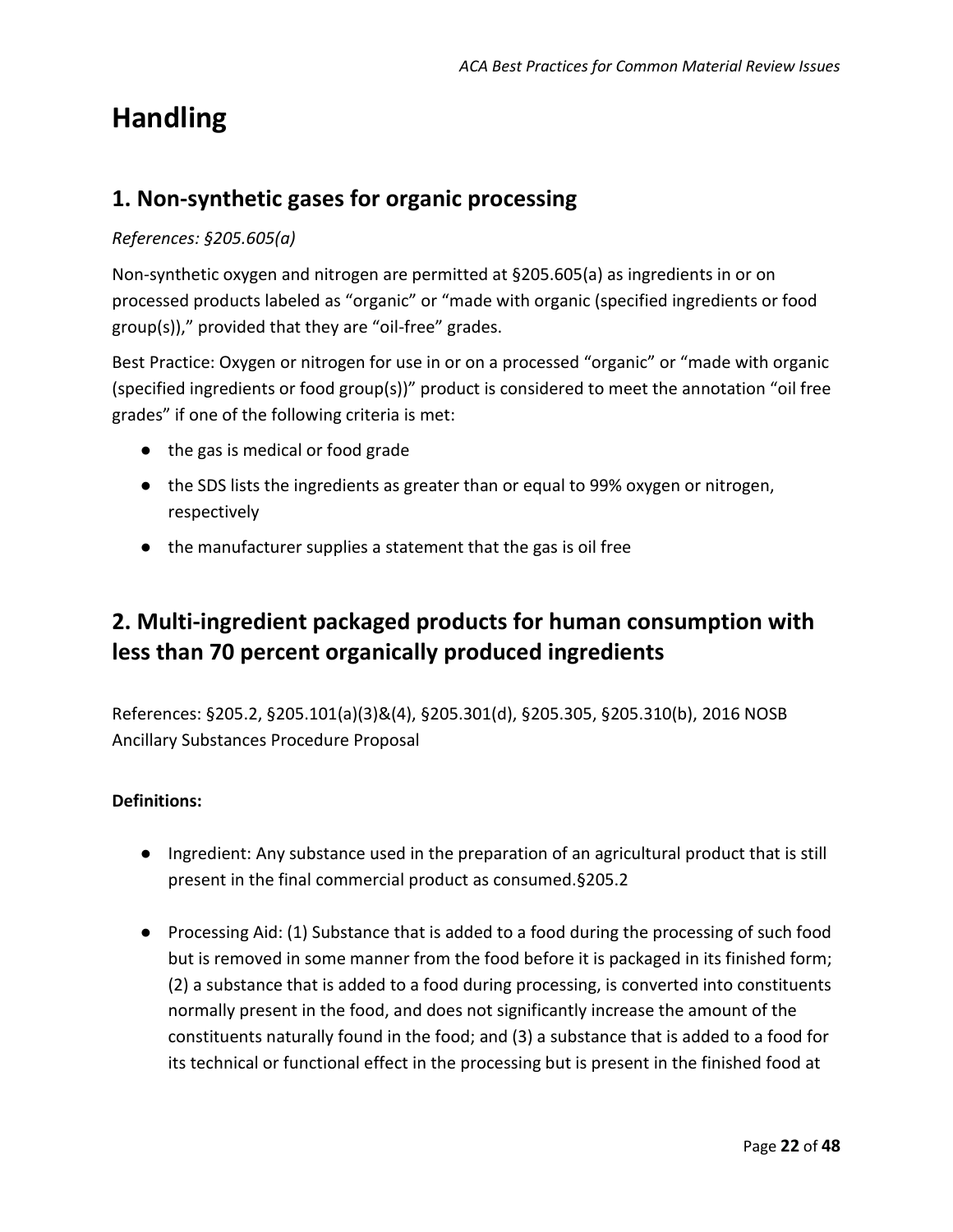insignificant levels and does not have any technical or functional effect in that food. §205.2

● Ancillary ingredient: Additives intentionally added to a non-organic substance on the National List that are not removed and have a technical or functional effect on the nonorganic substance, not on the final organic product that the non-organic substance is used in. Ancillary substances may be present in the final organic product but only in insignificant amounts. Ancillary substances fall under the FDA definition and labeling regulations for "incidental additives," which do not need to be declared on the label of the final food (including organic product) (CFR Title 21 101.22(h)(3) and 101.100 (a)(3 i to iii4). To illustrate: Enzymes are listed on 205.605(a). The enzymes might contain the following additives, which are considered by the organic industry as "ancillary ingredients": calcium silicate (anticaking agent), calcium phosphate (carrier and/or filler), stearic acid (preservative), sorbitol (stabilizer), sodium citrate (pH control, buffer). 2016 NOSB Ancillary Substances Procedure Proposal.

#### **Background:**

A handling operation or portion of a handling operation that only handles multi-ingredient packaged products for human consumption with less than 70 percent organically produced ingredients, as detailed at 205.301(d) and 205.305, is exempt from organic certification (§205.101(a)(3)). When these types of products are organically produced or handled on exempt operations, they must not be identified or represented as "organic" in a product processed by others (§205.310(b)).

In practice, products containing <70% organic agricultural ingredients are often requested to be used as ingredients or processing aids in or on certified organic products. According to §205.310(b), an agricultural product organically produced or handled on an exempt or excluded operation may be identified as an organic product or organic ingredient in a multi-ingredient product produced by the exempt or excluded operation.

However, when a request is made to use an exempt product as an ingredient in a product processed by others, §205.310(b) states that the agricultural ingredients in the exempt product must not be identified or represented as "organic". The solution, then, is for these ingredients to be certified.

However, operations that produce products containing <70% organic agricultural ingredients may not be able to opt into organic certification for these products, as some certification agencies do not offer this type of certification.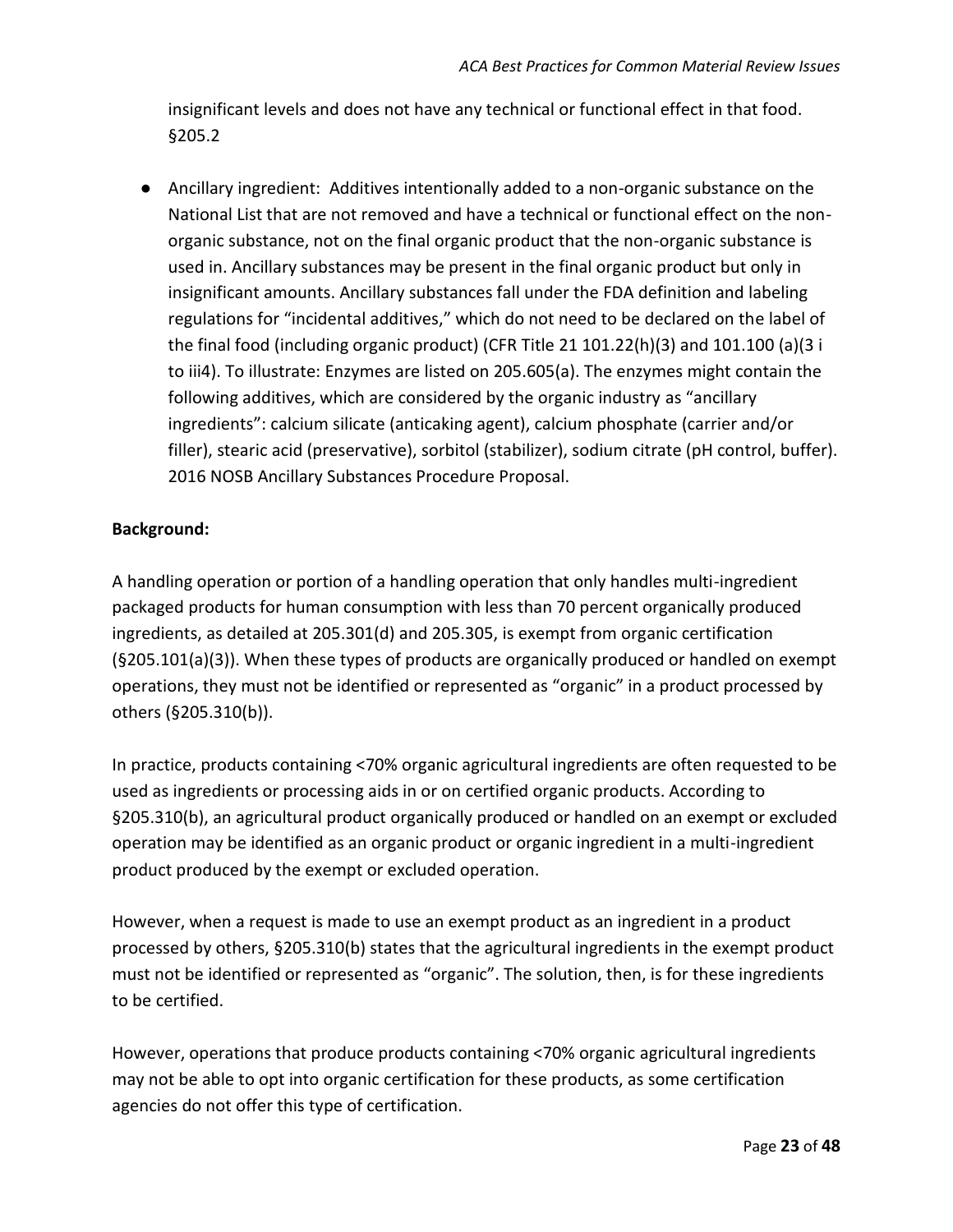In addition, inconsistencies and concerns have emerged when these materials have been approved by Material Review Organizations as inputs, but are not certified under an NOP certificate. In these cases, each ingredient is confirmed to comply with the organic requirements, but the production of the material in whole is not covered under an accredited certification agency.

#### **Best practice:**

All of the following scenarios involve a product containing <70% organic agricultural ingredients produced on an exempt operation, which is requested to be used as an ingredient or processing aid in a product processed by others.

- I. Agricultural component is an ingredient or processing aid: A "<70% organic" product containing a non-ancillary organic component may not be used as an ingredient or processing aid in or on a certified product, unless the "<70% organic" product is processed and handled on an organic operation certified by an accredited certifier and covered under the handler's organic certification. The certifier's verification can be confirmed by a listing on an organic certificate in a "<70% organic" category or by a certifier letter. The remaining non-organic ingredients in the "<70% organic" product must be verified for compliance by the certifier of the processor that wants to use this product as an ingredient in their "organic" or "made with organic" product. This certifier must verify that the remaining non-organic ingredients in the "<70% organic" product are
	- Allowed at §205.105, §205.605 and §205.606, including annotation verification
	- Produced and handled without excluded methods, ionizing radiation, and sewage sludge
	- Allowed according to other certifier specific requirements (i.e., ancillary ingredient review policies)
- II. Agricultural component is an ancillary ingredient: A "<70% organic" product may not be used as an ingredient or processing aid in or on a certified organic product, unless the organic component is an ancillary ingredient. If so, the "<70% organic" product does not need to be processed and handled on an organic operation or verified by a certifier. The remaining ingredients in the "<70% organic" product must be verified for compliance with the National List by the certifier of the processor that wants to use this product as an ingredient in their "organic" or "made with organic" product. This certifier must verify that the remaining non-organic ingredients in the <70% organic product are: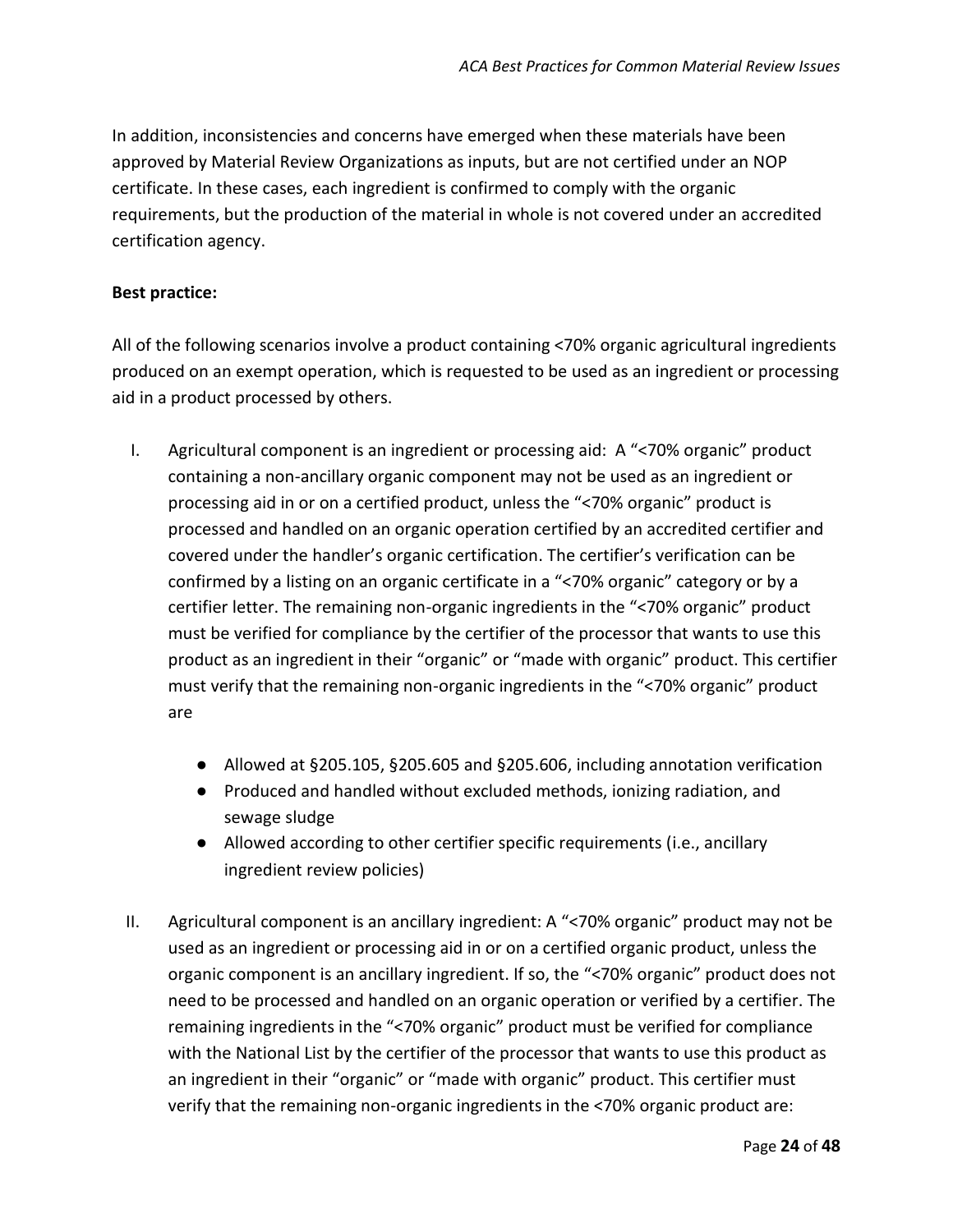- Allowed at §205.605 and §205.606, including annotation verification
- Produced and handled without genetic modification, ionizing radiation, and sewage sludge
- Allowed according to other certifier specific requirements (i.e. ancillary ingredient review policies)

If a product contains greater than or equal to 70% organic agricultural ingredients, the product must be certified to be used as an ingredient or processing aid in or on an organic or "made with organic…" product. Please note that waxes and coatings are considered ingredients.

Note: Material Review Organizations (MROs) do not currently follow this best practice for "<70% organic" products used as an ingredient or processing aid in or on a certified product. MROs currently review and approve "<70% organic" products for use as ingredients or processing aids in or on a certified product, without requirements for certifier verification.

OMRI now applies a caution statement to all uncertified processing ingredients and processing aids that formulate with organic agricultural ingredients. Processing ingredients and processing aids that are certified organic will not be cautioned. The caution statement appears on an OMRI certificate and is also published on OMRI's website and reads:

"This ingredient or processing aid is not certified organic. The operation supplying this input material may be exempt from certification under §205.101. Agricultural ingredients in this product shall not be labeled as organic when used in further processed products unless the ingredient or processing aid is certified by a USDA accredited certifier."

MROs are currently in communication with NOP about policy revisions. Certifiers may or may not accept MRO reviews/approvals for such materials, and may instead independently review the materials in line with this best practice.

|                                            | Certified Organic Ingredient in the "<70% Product"                                                                                                            |                                                                                                                                                                  |  |  |  |
|--------------------------------------------|---------------------------------------------------------------------------------------------------------------------------------------------------------------|------------------------------------------------------------------------------------------------------------------------------------------------------------------|--|--|--|
|                                            | Agricultural component is a ingredient<br>or processing aid in the final product                                                                              | Agricultural component is an ancillary<br>ingredient in the final product                                                                                        |  |  |  |
| Product<br>containing<br><70%<br>certified | Example: Batch pack contains 30%<br>certified organic wheat flour, salt, guar<br>gum, citric acid, enzymes. This batch<br>pack is used as an ingredient in an | Example: Non-Organic Flavor material<br>with organic maltodextrin included as a<br>carrier. This flavor is used as an<br>ingredient in an organic final product. |  |  |  |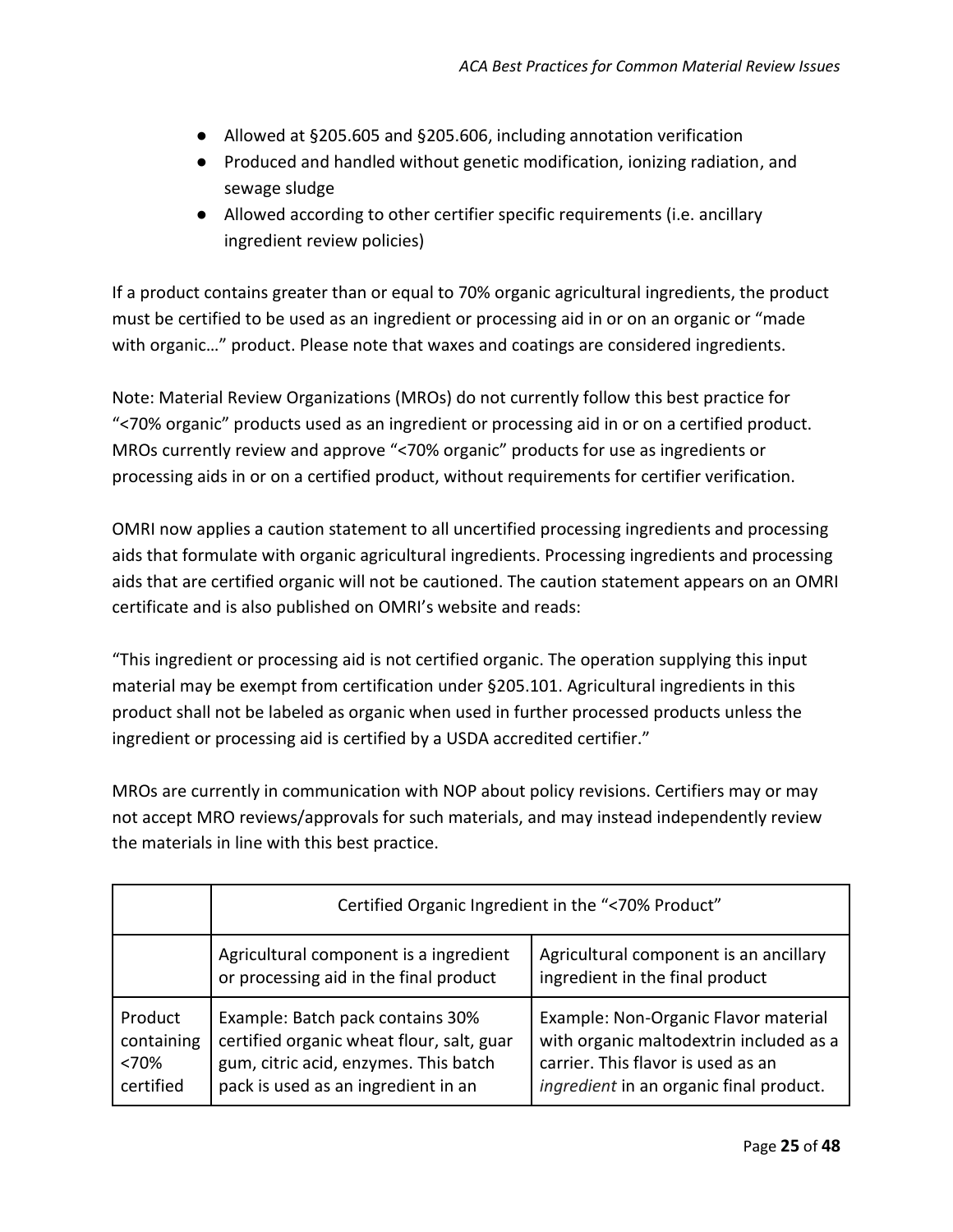| organic<br>ingredient | organic final product. No ingredients in<br>this batch pack are considered ancillary<br>ingredients in the final product.                                                                                                                                                         | The maltodextrin is considered an<br>ancillary ingredient in the final product,<br>as it serves a function in the flavor but<br>not in the final product.                                                                               |
|-----------------------|-----------------------------------------------------------------------------------------------------------------------------------------------------------------------------------------------------------------------------------------------------------------------------------|-----------------------------------------------------------------------------------------------------------------------------------------------------------------------------------------------------------------------------------------|
|                       | To allow as an ingredient, this batch<br>pack product must be processed and<br>handled by a certified organic operation<br>and must have certifier oversight,<br>confirmed with either a listing on a<br>certificate or a letter from that certifier<br>for the specific product. | Because the agricultural component of<br>this non-organic flavor is ancillary to<br>the final product, the flavor is NOT<br>required to be processed and handled<br>on an organic operation and certifier<br>oversight is NOT required. |
|                       | Certifiers approving the use of this<br>ingredient must still verify that the<br>remaining ingredients are compliant<br>with regs.                                                                                                                                                | Additional verification of ancillary<br>ingredients depends on individual<br>ancillary ingredient policies.                                                                                                                             |
|                       | Example: Defoamer contains 50%<br>sodium hydroxide, 50% certified organic<br>canola oil. This defoamer is considered<br>a processing aid in the final product.                                                                                                                    |                                                                                                                                                                                                                                         |
|                       | To allow as a processing aid, this<br>product must be processed and<br>handled by a certified organic operation<br>and must have certifier oversight,<br>confirmed with either a listing on a<br>certificate or a letter from that certifier.                                     |                                                                                                                                                                                                                                         |
|                       | Certifiers approving the use of this<br>ingredient must still verify that the<br>remaining ingredients are compliant<br>with regs.                                                                                                                                                |                                                                                                                                                                                                                                         |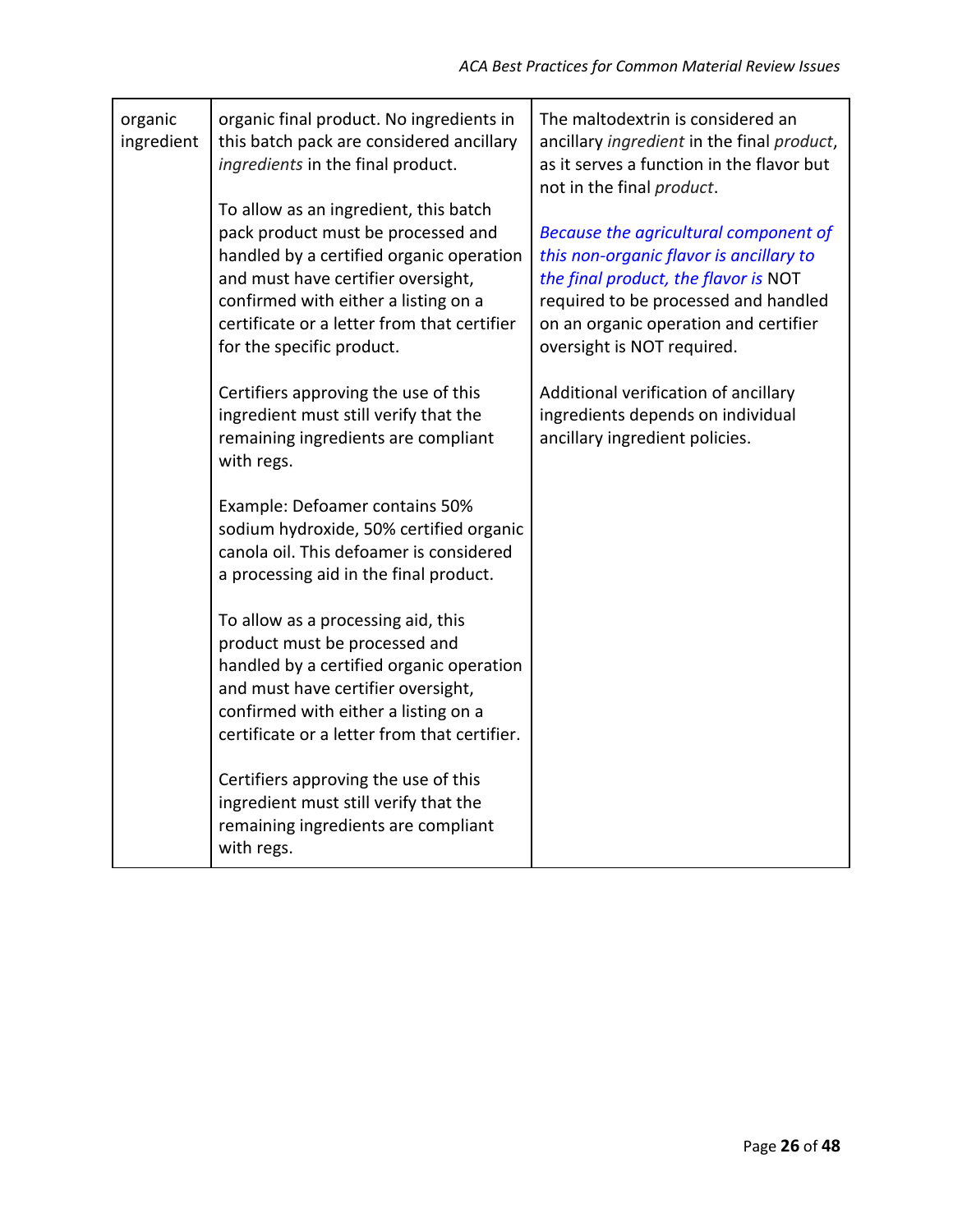## <span id="page-26-0"></span>**3. Applicability of the Commercial Availability Requirement**

References: §205.2, §205.301(c), §205.605, §205.606, Federal Register Notices for [Flavors](https://www.federalregister.gov/documents/2018/12/27/2018-27792/national-organic-program-amendments-to-the-national-list-of-allowed-and-prohibited-substances-crops) and [Yeast,](https://www.federalregister.gov/documents/2012/06/06/2012-13523/national-organic-program-nop-sunset-review-2012) NOP [NOTICE] on collagen gel commercial availability

**Summary:** organic commercial availability requirements do not apply to any permitted nonorganic ingredients or processing aids used in or on products sold, labeled, or represented as "made with organic (specified ingredients or food group(s))".

Non-organic materials listed at §205.606 of the National List of Allowed and Prohibited Substances are permitted as ingredients in or on processed products labeled as "organic" when the product is not commercially available in organic form. In addition, yeast is permitted at §205.605 with the following annotation:

"When used as food or a fermentation agent in products labeled as "organic," yeast must be organic if its end use is for human consumption; nonorganic yeast may be used when organic yeast is not commercially available" (emphasis added)

Non-organic materials listed at §205.605 may be used as ingredients in or on processed products labeled as "organic" or "made with organic (specified ingredients or food group(s))" only in accordance with any restrictions specified in this section.

Collagen gel, flavors and silicon dioxide are permitted at §205.605, with the respective annotations:

"Collagen gel - as casing, may be used only when organic collagen gel is not commercially available."

"Flavors - nonsynthetic flavors may be used when organic flavors are not commercially available..."

"Silicon dioxide - Permitted as a defoamer. Allowed for other uses when organic rice hulls are not commercially available."

Unlike for the substances at 606 and yeast, the listings for collagen gel, flavors, and silicon dioxide seem to indicate that the requirement to use an organic form of the product when commercially available applies to both products labeled as "organic" and "made with organic (specified ingredients or food group(s))"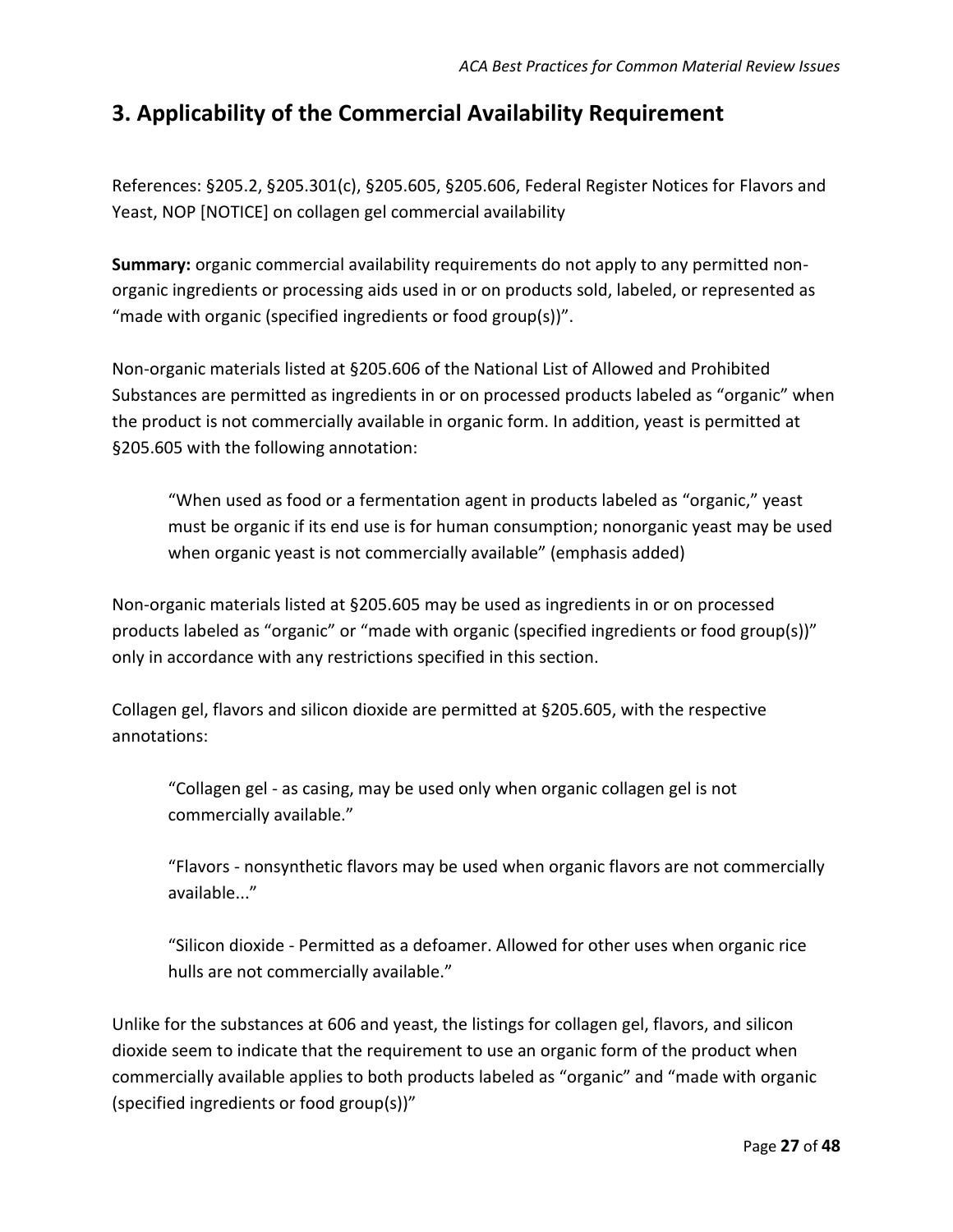However, §205.301(c) states:

"Products sold, labeled, or represented as "made with organic (specified ingredients or food group(s)). Multiingredient agricultural product sold, labeled, or represented as "made with organic (specified ingredients or food group(s))" must contain (by weight or fluid volume, excluding water and salt) at least 70 percent organically produced ingredients which are produced and handled pursuant to requirements in subpart C of this part. No ingredients may be produced using prohibited practices specified in paragraphs (f)(1), (2), and (3) of § 205.301. Nonorganic ingredients may be produced without regard to paragraphs (f)(4), (5), (6), and (7) of § 205.301..."

#### §205.301(f)(6) states:

"All products labeled as "100 percent organic" or "organic" and all ingredients identified as "organic" in the ingredient statement of any product must not: ...

(6) Be produced using nonorganic ingredients when organic ingredients are available.."

Therefore, the requirement to use organic ingredients when commercially available does not apply to collagen gel, flavors, silicon dioxide, and other non-organic ingredients when they are used as ingredients in products sold, labeled, or represented as "made with organic (specified ingredients or food group(s))."

# <span id="page-27-0"></span>**4. Risk-based Assessment of 205.605(a) Substances**

#### **Purpose**

This ACA Guidance Document details a practical risk-based approach for assessing the compliance of 205.605(a) inputs\* with National Organic Program requirements, specifically with regards to classification verification and the prohibition on the use of excluded methods, ionizing radiation, and sewage sludge in the production of "Organic" and "Made with Organic (specified ingredients or food groups(s))" ("MWO") products.

\*This best practice does not address the assessment of natural flavors, which are detailed in the [ACA Best Practice for Review of Non-Organic Flavors](https://www.accreditedcertifiers.org/wp-content/uploads/2021/05/ACA-Best-Practices-for-Review-of-Non-Organic-Natural-Flavors-05.2021.pdf)

**Background**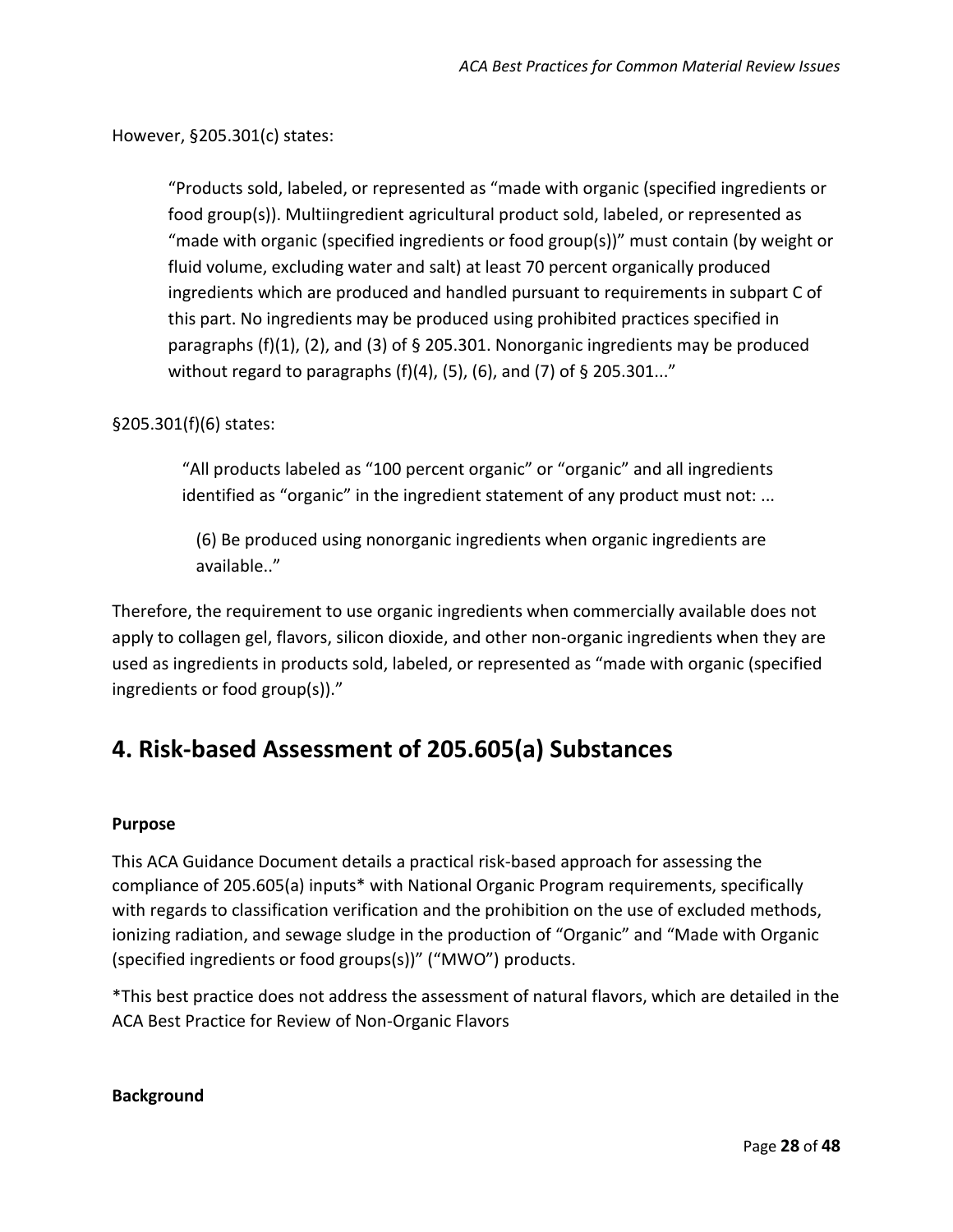The Organic Foods Production Act of 1990 (OFPA) and National Organic Program Final Rule established the National List of Allowed and Prohibited Substances and also detailed allowed and prohibited substances, methods, and ingredients in organic production and handling. Specifically, §205.605(a) lists nonagricultural, nonsynthetic substances allowed as ingredients in or on processed products labeled as "Organic" or "MWO", and §205.105 indicates that such products must be produced and handled without the use of excluded methods, ionizing radiation, and sewage sludge (the Big 3).

The terms "nonsynthetic", "excluded methods", and "sewage sludge" are defined at §205.2 Terms Defined as follows:

Nonsynthetic (natural). A substance that is derived from mineral, plant, or animal matter and does not undergo a synthetic process as defined in section 6502(21) of the Act (7 U.S.C. 6502(21)). For the purposes of this part, nonsynthetic is used as a synonym for natural as the term is used in the Act.

Excluded methods. A variety of methods used to genetically modify organisms or influence their growth and development by means that are not possible under natural conditions or processes and are not considered compatible with organic production. Such methods include cell fusion, microencapsulation and macroencapsulation, and recombinant DNA technology (including gene deletion, gene doubling, introducing a foreign gene, and changing the positions of genes when achieved by recombinant DNA technology). Such methods do not include the use of traditional breeding, conjugation, fermentation, hybridization, in vitro fertilization, or tissue culture.

Sewage sludge. A solid, semisolid, or liquid residue generated during the treatment of domestic sewage in a treatment works. Sewage sludge includes but is not limited to: domestic septage; scum or solids removed in primary, secondary, or advanced wastewater treatment processes; and a material derived from sewage sludge. Sewage sludge does not include ash generated during the firing of sewage sludge in a sewage sludge incinerator or grit and screenings generated during preliminary treatment of domestic sewage in a treatment works.

Though "ionizing radiation" is not included at §205.2 Terms defined, §205.105(f) refers to ionizing radiation, "as described in Food and Drug Administration regulation, 21 CFR 179.26", which details the FDA permitted uses of ionizing radiation for the treatment of food.

Explicit verification that each §205.605(a) input used by a certified organic operation is nonsynthetic and complies with the Big 3 prohibitions is ideal. Certifiers have accordingly developed comprehensive forms that aim to collect the information needed to assess compliance. Ingredient manufacturers and suppliers often opt to complete these forms. However, manufacturers and suppliers typically market ingredients to entities certified by various certifiers, and understandably may submit their own attestations detailing ingredient compliance rather than completing the various and nuanced forms from multiple certifiers.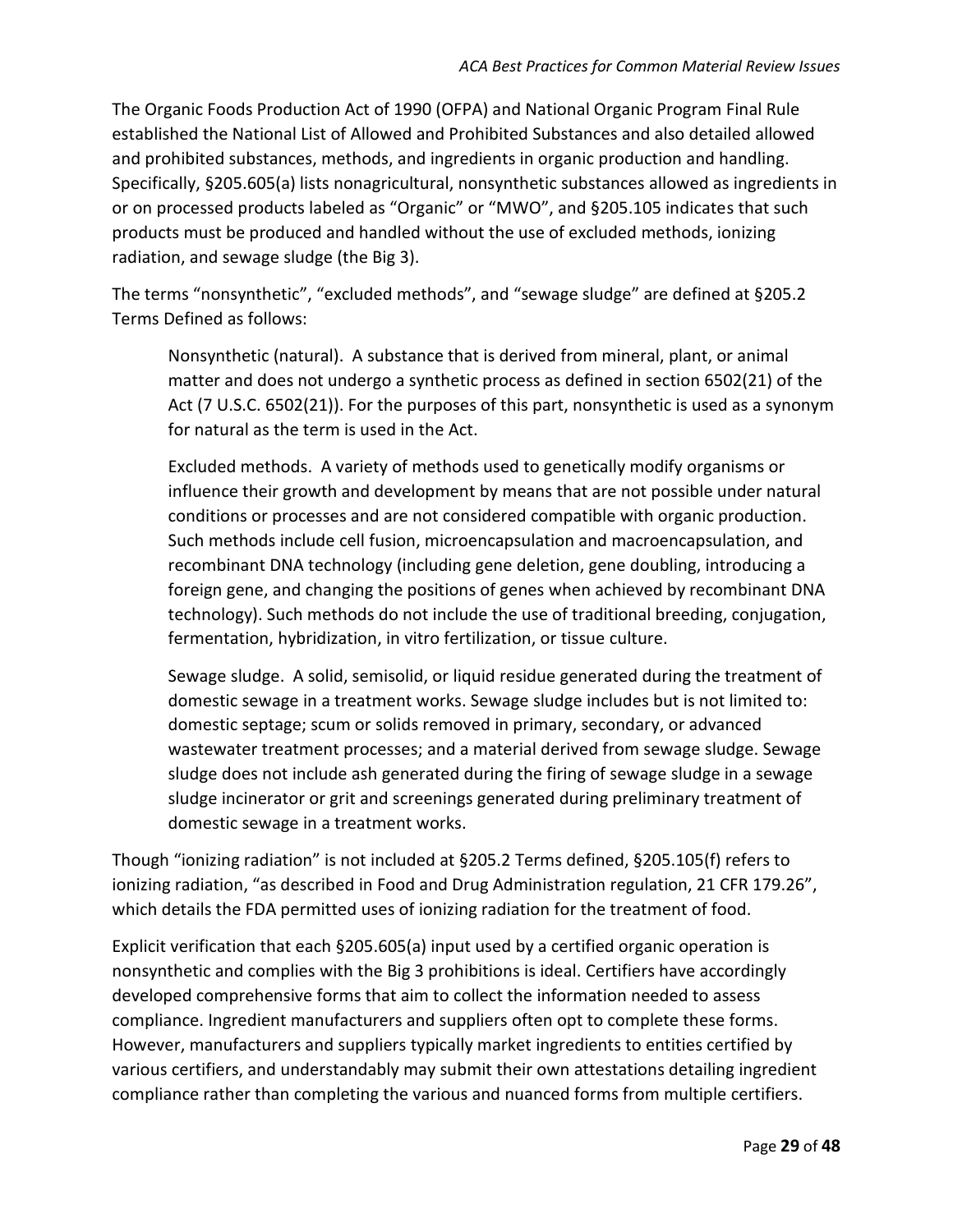These attestations sometimes do not include all the information needed to verify a nonsynthetic status or production and handling without the Big 3.

Is it necessary to engage in the administrative burden of requesting, waiting for, and reviewing the complete manufacturing process for microorganisms to verify their nonsynthetic status, or is it reasonable and prudent to simply assume a nonsynthetic status for microorganisms? Similarly, should a sodium bicarbonate ingredient be prohibited if documentation is not available to affirm it was produced and handled without the use of excluded methods, or is this verification unnecessary considering the source and manufacture of sodium bicarbonate and that excluded methods only pertain to organisms?

This best practice takes the position that depending on the substance in question, certain compliance criteria may not require verification based on the inherent nature of the substance or based on commercially relevant production methods. Additionally, it establishes a risk-based approach for certifiers to implement in assessing §205.605(a) inputs with regards to classification verification and verification of compliance with the Big 3.

#### **Risk Assessment**

This best practice assigns each §205.605(a) substance either a low, high, or undetermined risk status with regards to the following criteria:

- Classification Verification
- Excluded Methods Verification
- Ionizing Radiation Verification
- Sewage Sludge Verification

All assigned risk levels are presented in the attached ACA Risk-based Assessment of 205.605(a) Substances Table.

Each risk assignment was based on the ACA Materials Working Group's review of the literature, including journal articles and similar industry resources, Technical Evaluation Reports, Technical Advisory Panel Reports, NOSB recommendations, NOSB meeting minutes, and National List Petitions, and based on the collective experience of the certifiers participating in the ACA Materials Working Group.

A low or high-risk status was only assigned if at least 80% of the working group agreed with a given status. When an 80% consensus could not be achieved, the status was assigned as undetermined.

A low-risk designation indicates no information is required for a given criteria in order to approve the substance. A high-risk designation indicates that information is required to assess the substance against the given criteria. An undetermined risk status indicates certifier discretion should be exercised in determining whether or not applicable information is required to assess the substance. For example, enzymes have been assessed as low risk with regards to classification verification and high risk with regards to excluded methods verification. This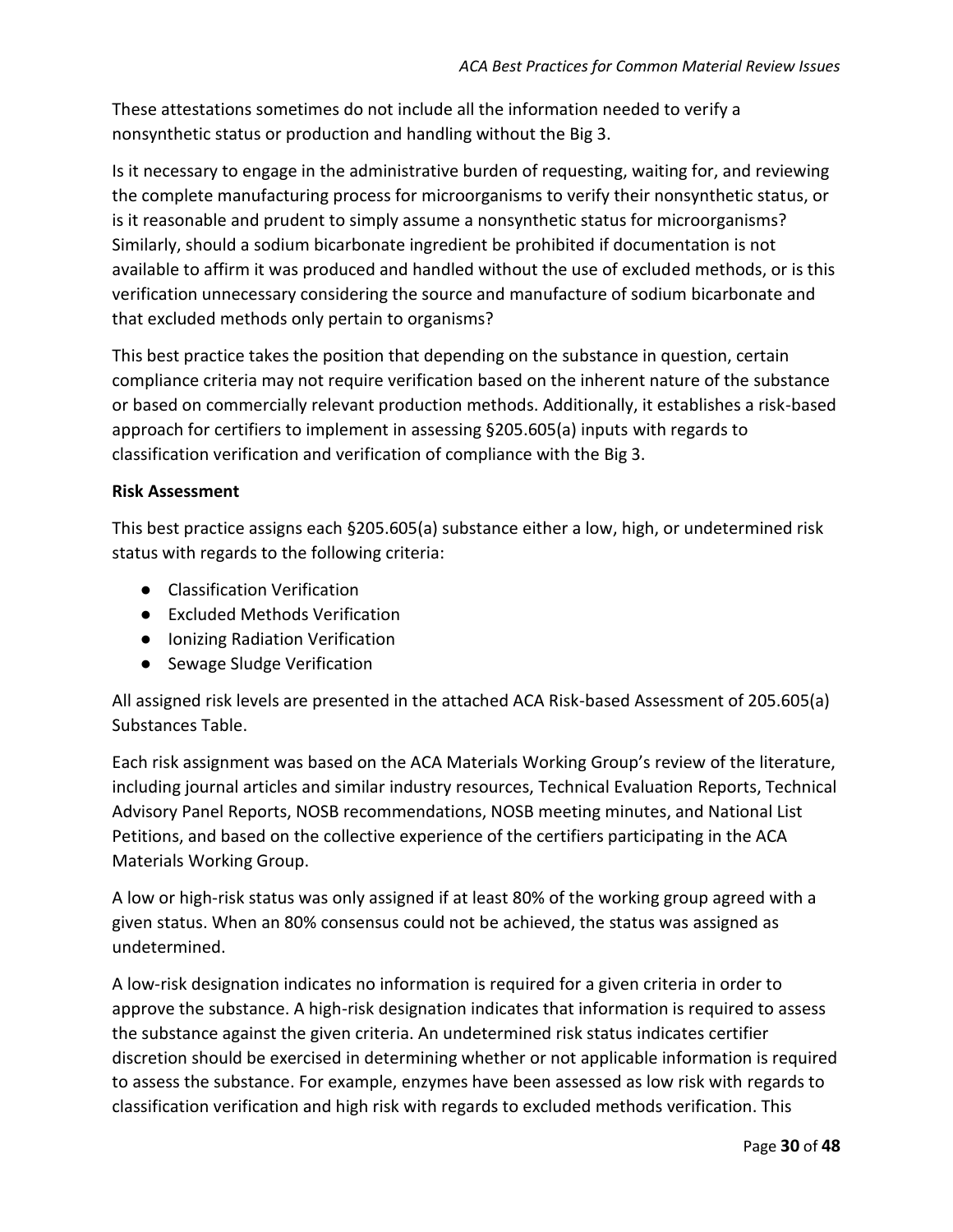means it is not necessary to verify the nonsynthetic classification of enzymes, but it must be verified that enzymes are produced and handled without the use of excluded methods.

Note that restriction verification is required in all instances for 205.605(a) inputs. As such, an input was not qualified as high risk with regards to classification verification if its restriction already sufficiently addresses classification verification. For example, while lactic acid was determined to be high risk for classification verification with the requirement to verify it is a product of fermentation, citric acid was assessed as low risk for classification verification since its National List restriction already stipulates that it must be produced by microbial fermentation of carbohydrate substances.

Additionally, if any compliance documentation calls into question the classification or Big 3 status of a material, even if considered low risk and verification is noted as not required within this resource, additional review may be warranted.

#### **Classification Verification Considerations**

[NOP 3012 Interim Instruction: Material Review](https://www.ams.usda.gov/sites/default/files/media/NOP%203012%20Material%20Review.pdf) indicates that certifiers must:

Make synthetic vs. nonsynthetic or agricultural vs. nonagricultural determinations in compliance with the USDA organic regulations and NOP guidance regarding the classification of materials…

#### It also notes:

Certifiers have several options available for determining whether materials may be used in organic production or handling under the USDA organic regulations:

1. Certifiers can verify that the material complies with the regulations by evaluating the product, all of the ingredients within the product, and if applicable, the manufacturing process, source materials, and processing aids used to produce the ingredients or final product (…).

[NOP 5033 Guidance: Classification of Materials](https://www.ams.usda.gov/sites/default/files/media/NOP-5033.pdf) states the following:

For the majority of materials, classification as synthetic or nonsynthetic, or as agricultural or nonagricultural, is straightforward; however, other materials are more complicated to classify.

The classification of some substances is straightforward and some §205.605(a) substances can be considered nonsynthetic based simply upon the nature of the substance. This is not always the case. In those instances when a classification determination is required, the determination must be made based on the USDA organic regulations and based on NOP guidance regarding the classification of materials. However, it appears that some 205.605(a) substances are improperly classified since most were added to the National List prior to the release of [NOP](https://www.ams.usda.gov/sites/default/files/media/NOP-5033.pdf)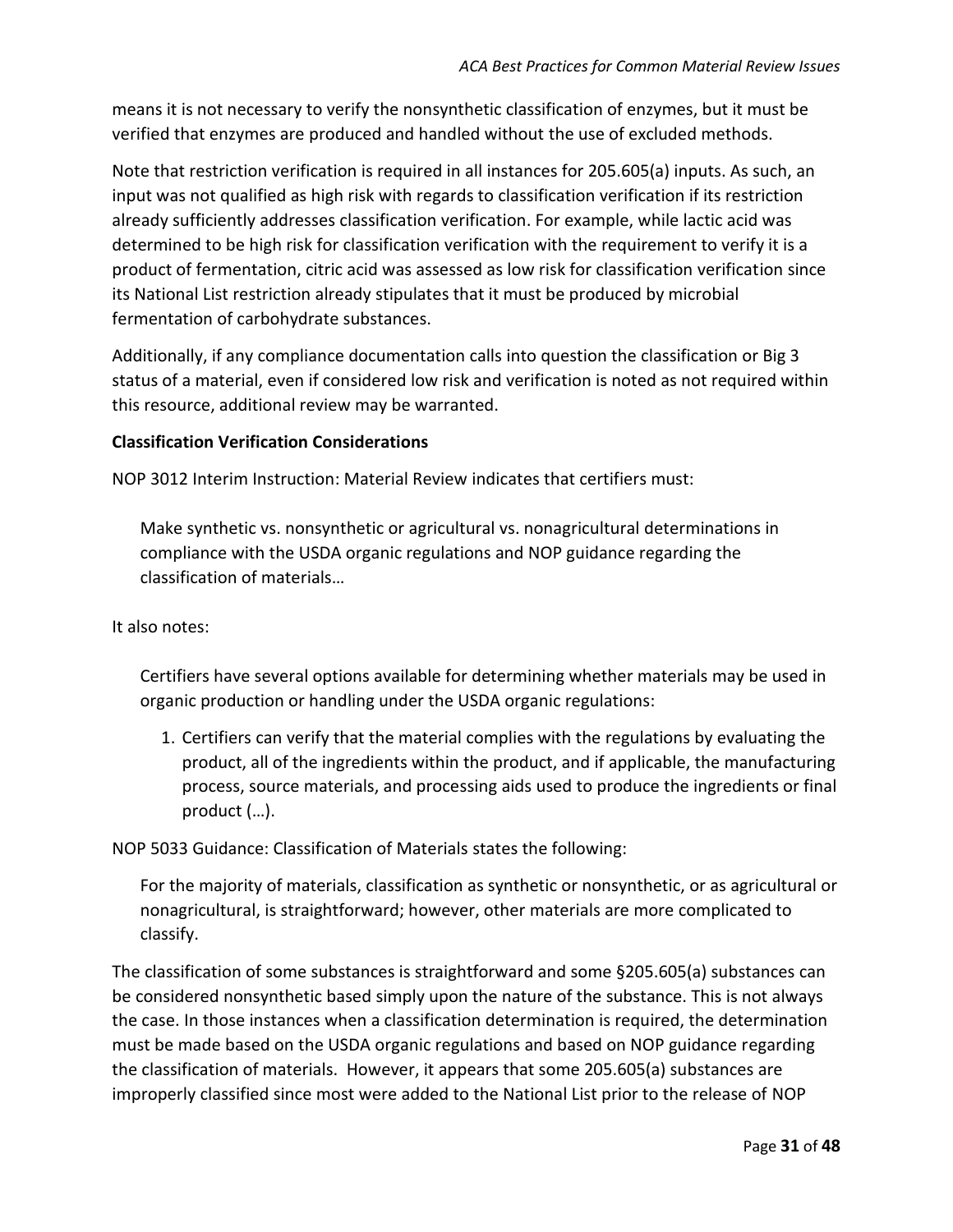[5033 Guidance: Classification of Materials](https://www.ams.usda.gov/sites/default/files/media/NOP-5033.pdf) and [NOP 5033-1 Guidance: Decision Tree for](https://www.ams.usda.gov/sites/default/files/media/NOP-Synthetic-NonSynthetic-DecisionTree.pdf)  [Classification of Materials as Synthetic or Nonsynthetic.](https://www.ams.usda.gov/sites/default/files/media/NOP-Synthetic-NonSynthetic-DecisionTree.pdf) For example, refer to the [ACA's April 3,](https://www.accreditedcertifiers.org/wp-content/uploads/2020/04/ACA-NOSB-Handling-Subcommittee-Comments-Spring-2020.pdf)  [2020 comments to the National Organic Standards Board](https://www.accreditedcertifiers.org/wp-content/uploads/2020/04/ACA-NOSB-Handling-Subcommittee-Comments-Spring-2020.pdf) (NOSB) regarding the potential misclassification of L-malic acid and sodium bicarbonate as nonsynthetic. While there is not always consensus on proper classification, it is clear that some §205.605(a) inputs are improperly classified and warrant further investigation by the NOSB to ensure proper classification and placement on the National List. The NOSB has in some cases begun to address questionable classifications, but has not consistently taken up the work topic of evaluating proper classification of existing §205.605(a) substances in accordance with aforementioned NOP guidance documents. This has led to inconsistencies amongst certifiers and lack of clarity with regards to whether classification verification is essential for some of the substances.

The methods certifiers and MROs implement to verify the classification for the identified highrisk substances vary. For example, one group may verify the nonsynthetic status of lactic acid by verifying it is a product of fermentation and accepting attestations to this effect, whereas another group may require the full manufacturing process to assess classification. When there was general consensus regarding the depth of verification required, this supplemental information is included in the attached ACA Risk-based Assessment of 205.605(a) Substances Table. It is also noted in the resource if there was a lack of consensus.

#### **Excluded Methods Verification Considerations**

Note that if the level for consensus needed to designate a substance as low or high risk was reduced to 70%, all of the substances assigned the risk of "undetermined" with regards to excluded methods verification would have been assessed as low risk. The divergence amongst certifiers for this category was largely based on the differing perspectives of either needing to conduct excluded methods verification for all §205.605(a) inputs regardless of perceived risk, or not requiring excluded methods verification for substances unlikely to be derived from or using organisms.

#### **Ionizing Radiation Verification Considerations**

Whether a certifier considers a §205.605(a) substance to be low or high risk with regards to ionizing radiation is largely dictated by how its prohibition at §205.105(f) is interpreted. Some certifiers interpret the prohibition to cover all the forms of ionizing radiation (i.e. the "energy sources") detailed at 21 CFR 179.26(a) as applied to all §205.605(a) substances. However, since 21 CFR 179.26(b) stipulates specific applications for the detailed forms of ionizing radiation, some certifiers only verify production and handling without ionizing radiation for the §205.605(a) substances covered by the 21 CFR 179.26(b) permitted applications. This latter interpretation would result in the requirement to verify production and handling without ionizing radiation for just enzymes since no other §205.605(a) substance covered by this best practice is permitted to be treated with ionizing radiation via 21 CFR 179.26(b). As such, animal enzymes and enzymes are the only two §205.605(a) substances to be assessed as high risk with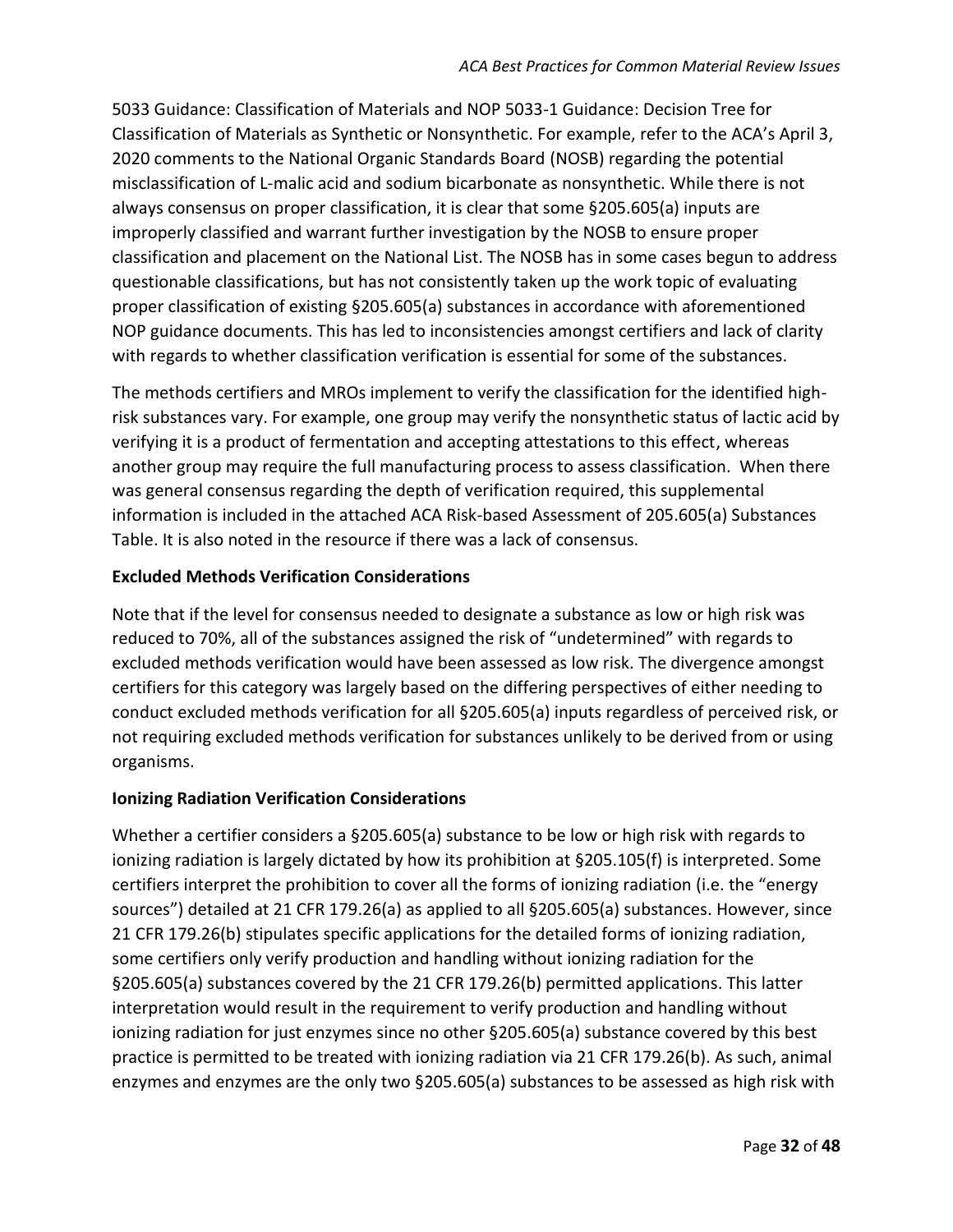regards to ionizing radiation verification. All other substances were assigned the risk of "undetermined".

#### **Sewage Sludge Verification Considerations**

All 205.605(a) substances covered by this best practice are considered to be low risk with regards to the use of sewage sludge.

#### **Ongoing evaluation**

The ACA Materials Working Group is committed to reassessing all substances covered by this best practice, especially with regards to low-risk designations, on a continual basis. This will be accomplished by:

- Members informing the group when contradictory information is obtained in the course of input reviews.
- Evaluating new/updated Technical Evaluation Reports when published.
- Participating in NOSB meetings both by listening to NOSB deliberations and by actively commenting when substances up for sunset review may warrant classification considerations.

#### **References and Relevant Regulations**

7 CFR 205.2 Terms defined

7 CFR 205.105 Allowed and prohibited substances, methods, and ingredients in organic production and handling

7 CFR 205.605(a) Nonagricultural (nonorganic) substances allowed as ingredients in or on processed products labeled as "organic" or "made with organic (specified ingredients or food group(s))."

The Organic Foods Production Act of 1990

[NOP 3012 Interim Instruction: Material Review](https://www.ams.usda.gov/sites/default/files/media/NOP%203012%20Material%20Review.pdf)

[NOP 5033 Guidance: Classification of Materials](https://www.ams.usda.gov/sites/default/files/media/NOP-5033.pdf)

[NOP 5033-1 Guidance: Decision Tree for Classification of Materials as Synthetic or Nonsynthetic](https://www.ams.usda.gov/sites/default/files/media/NOP-Synthetic-NonSynthetic-DecisionTree.pdf)

[NOP Petitioned Substances](https://www.ams.usda.gov/rules-regulations/organic/national-list/petitioned)

[NOSB Meeting Minutes](https://www.ams.usda.gov/rules-regulations/organic/nosb/meetings)

[ACA Best Practice for Review of Non-Organic Flavors](https://www.accreditedcertifiers.org/wp-content/uploads/2021/05/ACA-Best-Practices-for-Review-of-Non-Organic-Natural-Flavors-05.2021.pdf)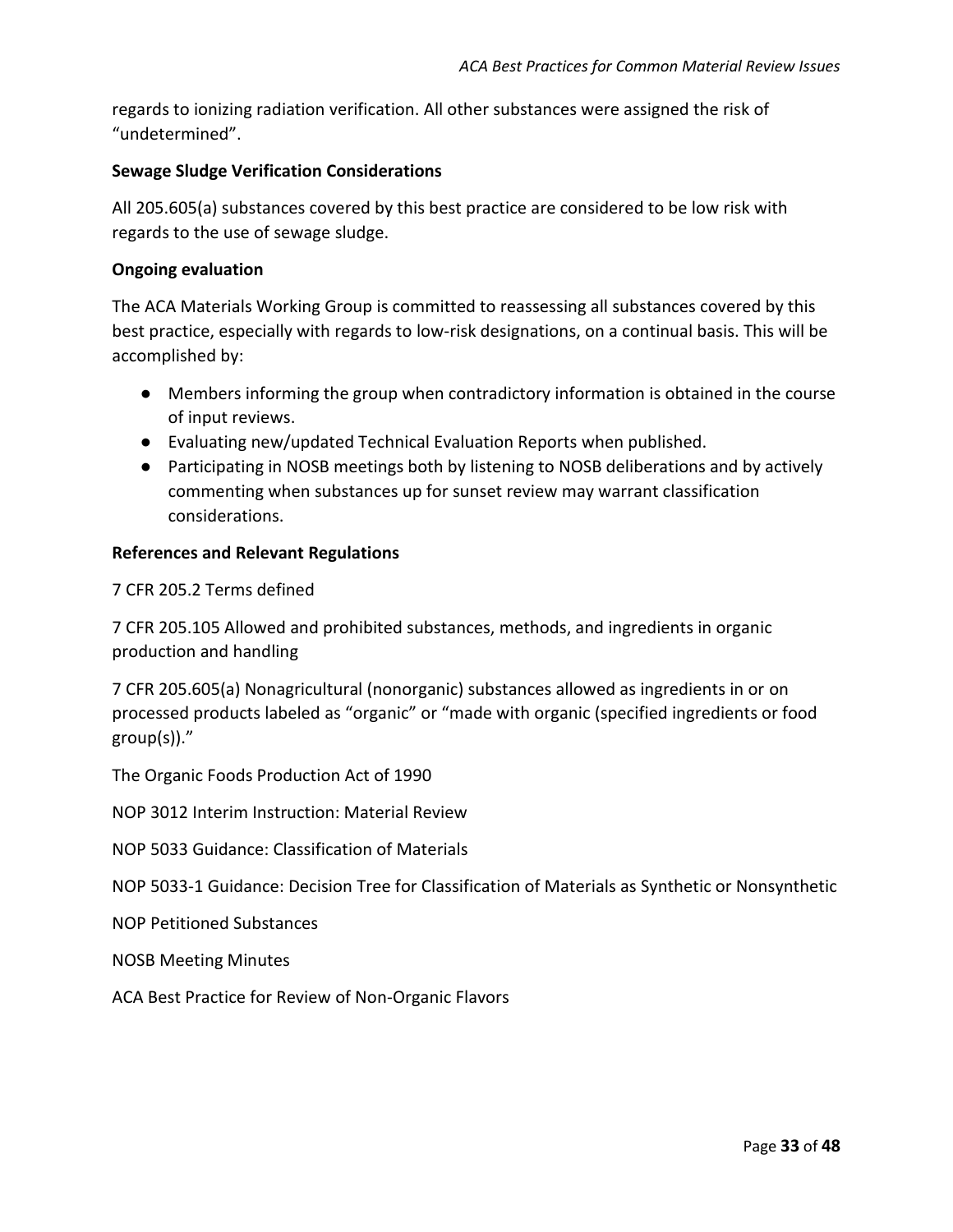#### ACA Risk-based Assessment of 205.605(a) Substances Table

Notes:

1. Annotation verification is required in all instances for 205.605(a) inputs.

2. If any compliance documentation received calls into question the classification or Big 3 status of a material, even if considered low risk and verification is noted as not required within this resource, additional review may be warranted.

Key:

Low risk = no information is required for a given criteria in order to approve the substance

High-risk = information is required to assess the substance against the given criteria

Undetermined risk = certifier discretion should be exercised in determining whether or not applicable information is required to assess the substance

| 205.605(a) Substance | <b>Classification</b><br>Verification<br>Risk | <b>Classification Verification Notes</b>                     | Excluded<br><b>IMethods</b><br><b>Verification</b><br><b>Risk</b> | lonizing<br>Radiation<br>Verification<br><b>Risk</b> | Sewage<br>Sludge<br><i><u><b>Nerification</b></u></i><br>Risk |
|----------------------|-----------------------------------------------|--------------------------------------------------------------|-------------------------------------------------------------------|------------------------------------------------------|---------------------------------------------------------------|
| Acids - lactic       | High                                          | Verify product of fermentation.                              | High                                                              | Undetermined                                         | Low                                                           |
| Acids - citric       | Low                                           |                                                              | High                                                              | Undetermined                                         | Low                                                           |
| Agar-agar            | Low                                           |                                                              | Undetermined                                                      | Undetermined                                         | ILow                                                          |
| Animal enzymes       | Low                                           |                                                              | High                                                              | High                                                 | Low                                                           |
| Attapulgite          | Undetermined                                  |                                                              | Undetermined                                                      | Undetermined                                         | <b>Low</b>                                                    |
| Bentonite            | High                                          | Verify not acid-leached, acid-activated,<br>or acid-treated. | Undetermined                                                      | Undetermined                                         | <b>ILow</b>                                                   |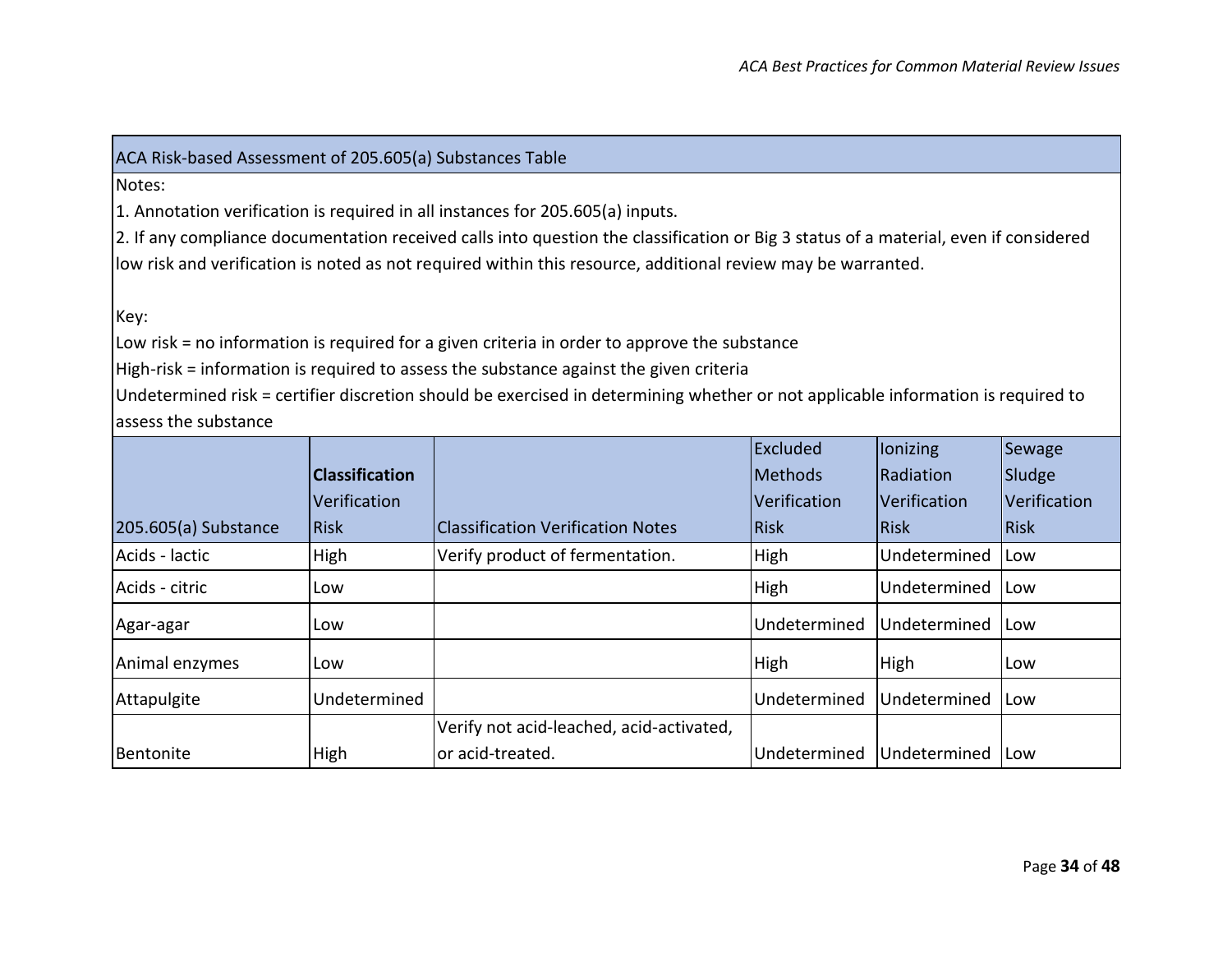|                       |                       | A consensus was not achieved on how         |                     |                 |               |
|-----------------------|-----------------------|---------------------------------------------|---------------------|-----------------|---------------|
|                       |                       | to verify nonsynthetic classifciation for   |                     |                 |               |
|                       |                       | calcium carbonate based on differing        |                     |                 |               |
|                       |                       | perspectives on the classification of       |                     |                 |               |
| Calcium carbonate     | High                  | precipitated calcium carbonate.             | Undetermined        | Undetermined    | Low           |
|                       |                       |                                             | <b>Excluded</b>     | <b>lonizing</b> | <b>Sewage</b> |
|                       | <b>Classification</b> |                                             | <b>Methods</b>      | Radiation       | Sludge        |
|                       | <b>Verification</b>   |                                             | <b>Verification</b> | Verification    | Verification  |
| 205.605(a) Substance  | <b>Risk</b>           | <b>Classification Verification Notes</b>    | <b>Risk</b>         | <b>Risk</b>     | <b>Risk</b>   |
|                       |                       | Verify isolated from from natural brines    |                     |                 |               |
| Calcium chloride      | High                  | and not produced via the solvay process.    | Undetermined        | Undetermined    | Low           |
|                       |                       |                                             |                     |                 |               |
|                       |                       |                                             |                     |                 |               |
| Calcium sulfate       | Low                   |                                             | Undetermined        | Undetermined    | Low           |
| Carrageenan           | Low                   |                                             | High                | Undetermined    | Low           |
| Dairy cultures        | Low                   |                                             | High                | Undetermined    | Low           |
| Diatomaceous earth    | Low                   |                                             | Undetermined        | Undetermined    | Low           |
| Enzymes               | Low                   |                                             | High                | High            | Low           |
|                       |                       | $\ast$                                      | $\ast$              |                 | $\ast$        |
| Flavors               | *                     |                                             |                     | *               |               |
| Gellan gum            | Undetermined          |                                             | High                | Undetermined    | <b>Low</b>    |
|                       |                       | In addition to the annotation, verify it is |                     |                 |               |
|                       |                       | produced via either microbial               |                     |                 |               |
| Glucono delta-lactone | High                  | fermentation or enzymatic oxidation of      | High                | Undetermined    | ILow          |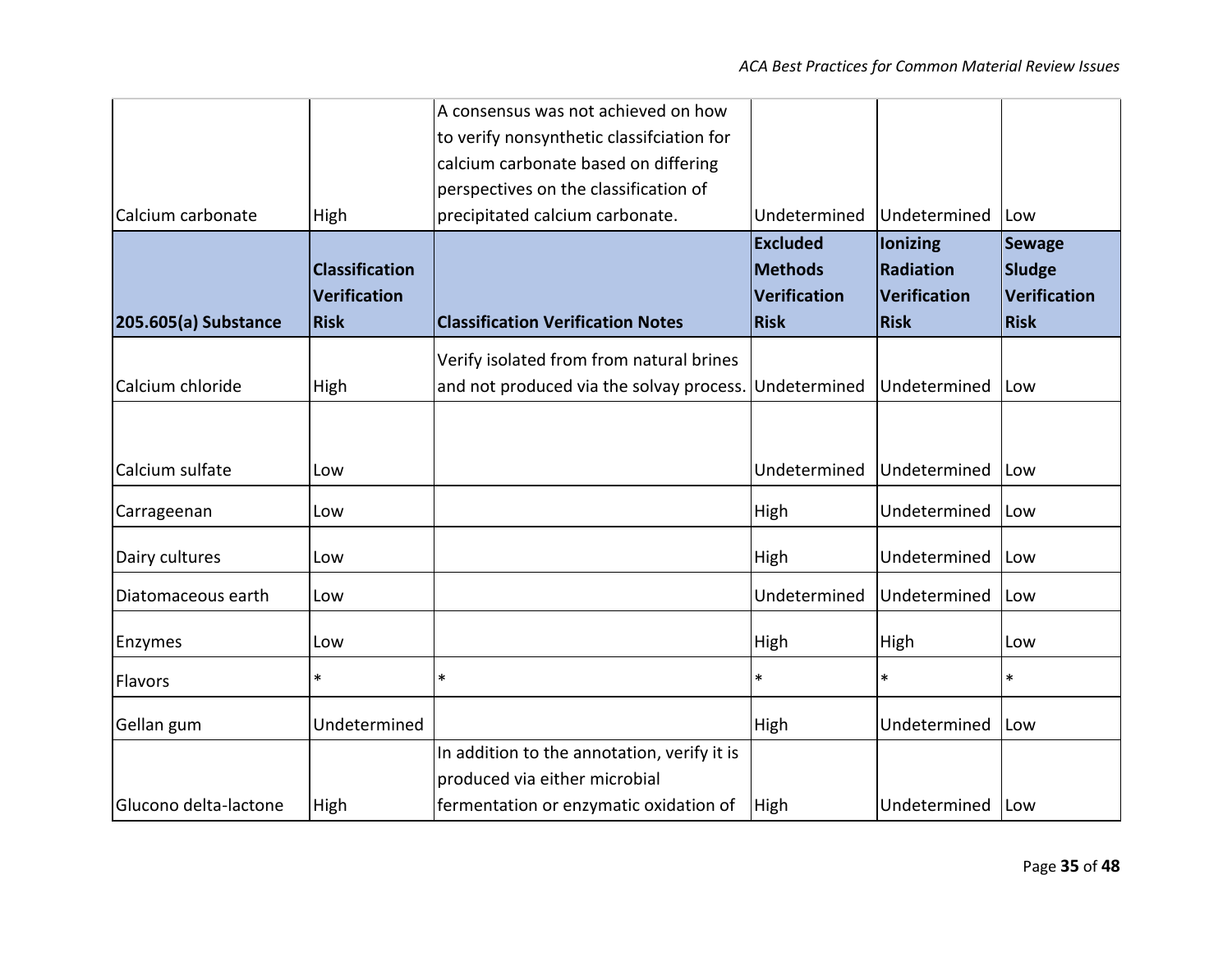|                         |                       | carbohydrate substances.                 |                 |                  |                     |
|-------------------------|-----------------------|------------------------------------------|-----------------|------------------|---------------------|
|                         |                       |                                          |                 |                  |                     |
|                         |                       |                                          |                 |                  |                     |
|                         |                       | Verify not acid-leached, acid-activated, |                 |                  |                     |
| Kaolin                  | High                  | or acid-treated.                         | Undetermined    | Undetermined     | <b>Low</b>          |
| L-Malic acid (CAS # 97- |                       |                                          |                 |                  |                     |
| $67-6)$                 | Low                   |                                          | High            | Undetermined     | Low                 |
|                         |                       |                                          | <b>Excluded</b> | lonizing         | <b>Sewage</b>       |
|                         | <b>Classification</b> |                                          | <b>Methods</b>  | <b>Radiation</b> | Sludge              |
|                         | <b>Verification</b>   |                                          | Verification    | Verification     | <b>Verification</b> |
| 205.605(a) Substance    | <b>Risk</b>           | <b>Classification Verification Notes</b> | <b>Risk</b>     | <b>Risk</b>      | Risk                |
|                         |                       | The 2016 Technical Evaluation Report     |                 |                  |                     |
|                         |                       | details permitted non-synthetic          |                 |                  |                     |
|                         |                       | production practices under the           |                 |                  |                     |
|                         |                       | "Magnesium Chloride from Natural         |                 |                  |                     |
|                         |                       | Sources" section of Evalulation Question |                 |                  |                     |
|                         |                       | 1. It also details prohibited synthetic  |                 |                  |                     |
|                         |                       | production practices under the           |                 |                  |                     |
|                         |                       | "Magnesium Chloride Formed by            |                 |                  |                     |
|                         |                       | Chemical Synthesis" section of           |                 |                  |                     |
|                         |                       | Evaluation Question 1. This information  |                 |                  |                     |
|                         |                       | should be verified against complete      |                 |                  |                     |
|                         |                       | manufacturing information that includes  |                 |                  |                     |
| Magnesium chloride      | High                  | all inputs.                              | Undetermined    | Undetermined     | <b>ILow</b>         |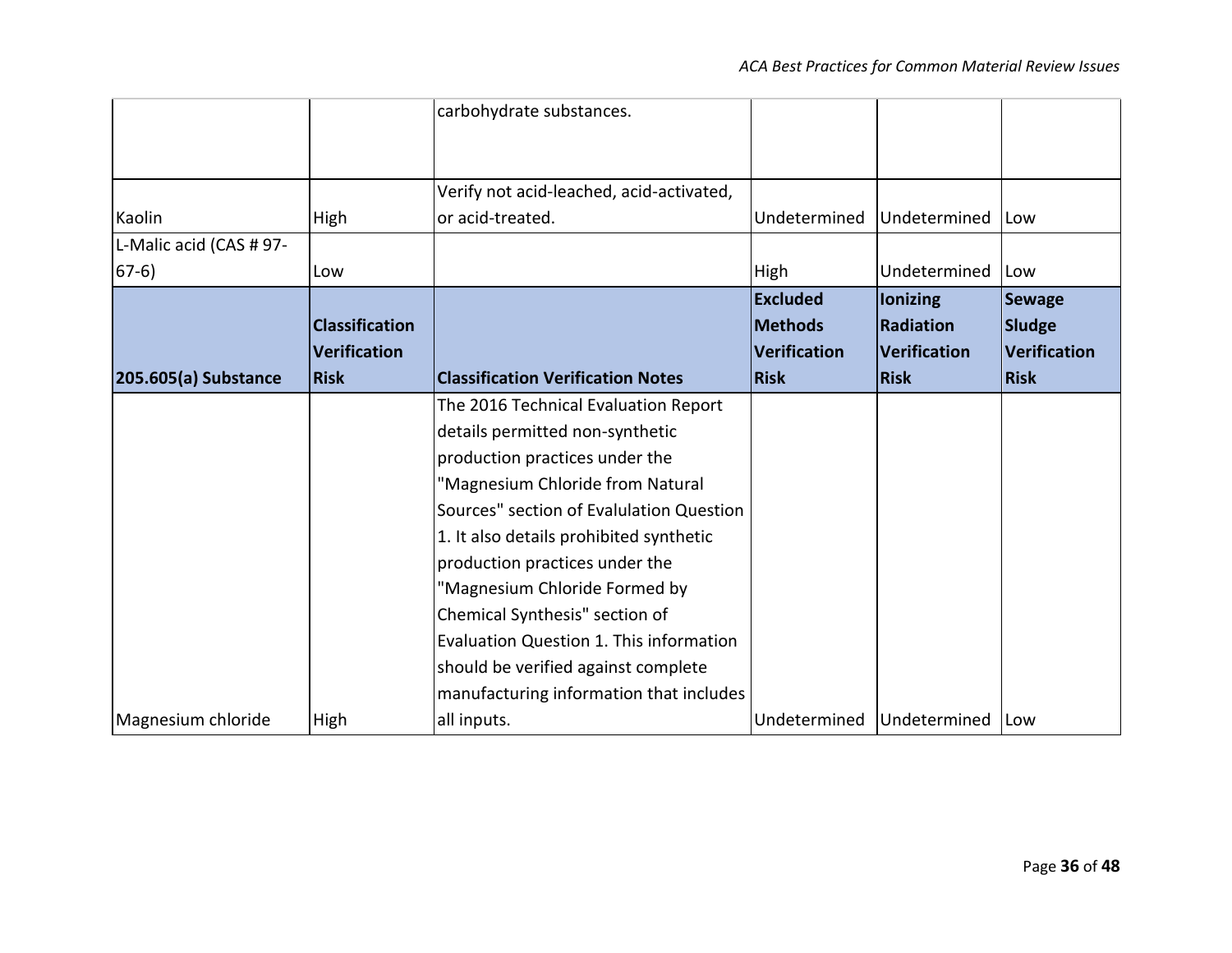|                      |                       | Verify mined form such as kieserite      |                 |              |                     |
|----------------------|-----------------------|------------------------------------------|-----------------|--------------|---------------------|
|                      |                       | (magnesium sulfate monohydrate) or       |                 |              |                     |
|                      |                       | epsomite (magnsium sulfate               |                 |              |                     |
|                      |                       | heptahydrate) whithout further           |                 |              |                     |
|                      |                       | synthetic processing. Some mined         |                 |              |                     |
|                      |                       | sources of magnesium are synthetically   |                 |              |                     |
|                      |                       | processed to produce magnesium           |                 |              |                     |
|                      |                       | sulfate, which is not permitted. The     |                 |              |                     |
|                      |                       | synthetic, prohibited form of            |                 |              |                     |
|                      |                       | magnesium sulfate is produced by a       |                 |              |                     |
|                      |                       | chemical reaction in which magnesite     |                 |              |                     |
|                      |                       | ore (consisting of MgCO3) or magnesium   |                 |              |                     |
|                      |                       | hydroxide (obtained from seawater) is    |                 |              |                     |
|                      |                       | ignited to produce magnesium oxide.      |                 |              |                     |
|                      |                       | Magnesium oxide is then reacted with     |                 |              |                     |
|                      |                       | sulfuric acid, producing magnesium       |                 |              |                     |
|                      |                       | sulfate. This information should be      |                 |              |                     |
|                      |                       | verified against complete manufacturing  |                 |              |                     |
| Magnesium sulfate    | High                  | information that includes all inputs.    | Undetermined    | Undetermined | Low                 |
|                      |                       |                                          | <b>Excluded</b> | lonizing     | <b>Sewage</b>       |
|                      | <b>Classification</b> |                                          | <b>Methods</b>  | Radiation    | <b>Sludge</b>       |
|                      | <b>Verification</b>   |                                          | Verification    | Verification | <b>Verification</b> |
| 205.605(a) Substance | <b>Risk</b>           | <b>Classification Verification Notes</b> | <b>Risk</b>     | <b>Risk</b>  | <b>Risk</b>         |
| Microorganisms       | Low                   |                                          | High            | Undetermined | Low                 |
| Nitrogen             | Low                   |                                          | Undetermined    | Undetermined | Low                 |
| Oxygen               | Low                   |                                          | Undetermined    | Undetermined | <b>Low</b>          |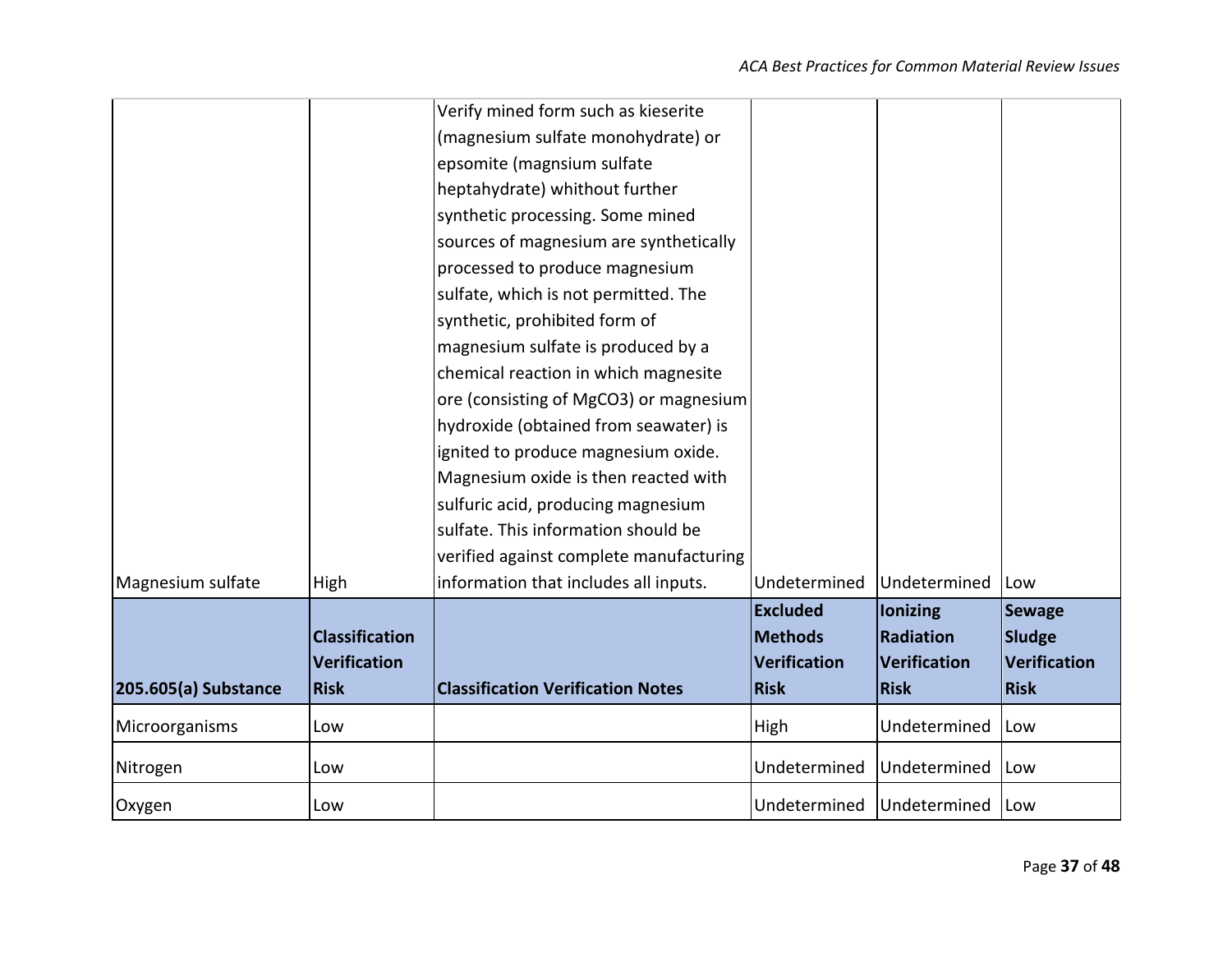| Perlite                             | Low          |                                                                                                                        | Undetermined | Undetermined | <b>Low</b>  |
|-------------------------------------|--------------|------------------------------------------------------------------------------------------------------------------------|--------------|--------------|-------------|
| Potassium chloride                  | High         | Verify extracted from a non-synthetic<br>source material (mined or from brine).                                        | Undetermined | Undetermined | <b>ILow</b> |
|                                     |              | If not used as a nutrient (permited via<br>205.605(b)), review full manufacturing<br>process in accordance with formal |              |              |             |
| Potassium iodide                    | <b>High</b>  | classification of materials guidance.                                                                                  | Undetermined | Undetermined | ILow        |
| Pullulan                            | Low          |                                                                                                                        | High         | Undetermined | ILow        |
| Sodium bicarbonate                  | High         | Verify produced via the Trona Process<br>and not the Solvay Process.                                                   | Undetermined | Undetermined | <b>ILow</b> |
| Sodium carbonate                    | High         | Verify produced via the Trona Process<br>and not the Solvay Process.                                                   | Undetermined | Undetermined | ILow        |
| Tartaric acid                       | Undetermined |                                                                                                                        | <b>High</b>  | Undetermined | ILow        |
| Waxes-nonsynthetic<br>(Wood resin). | Undetermined |                                                                                                                        | <b>High</b>  | Undetermined | ILow        |
| Yeast                               | Low          |                                                                                                                        | High         | Undetermined | <b>ILow</b> |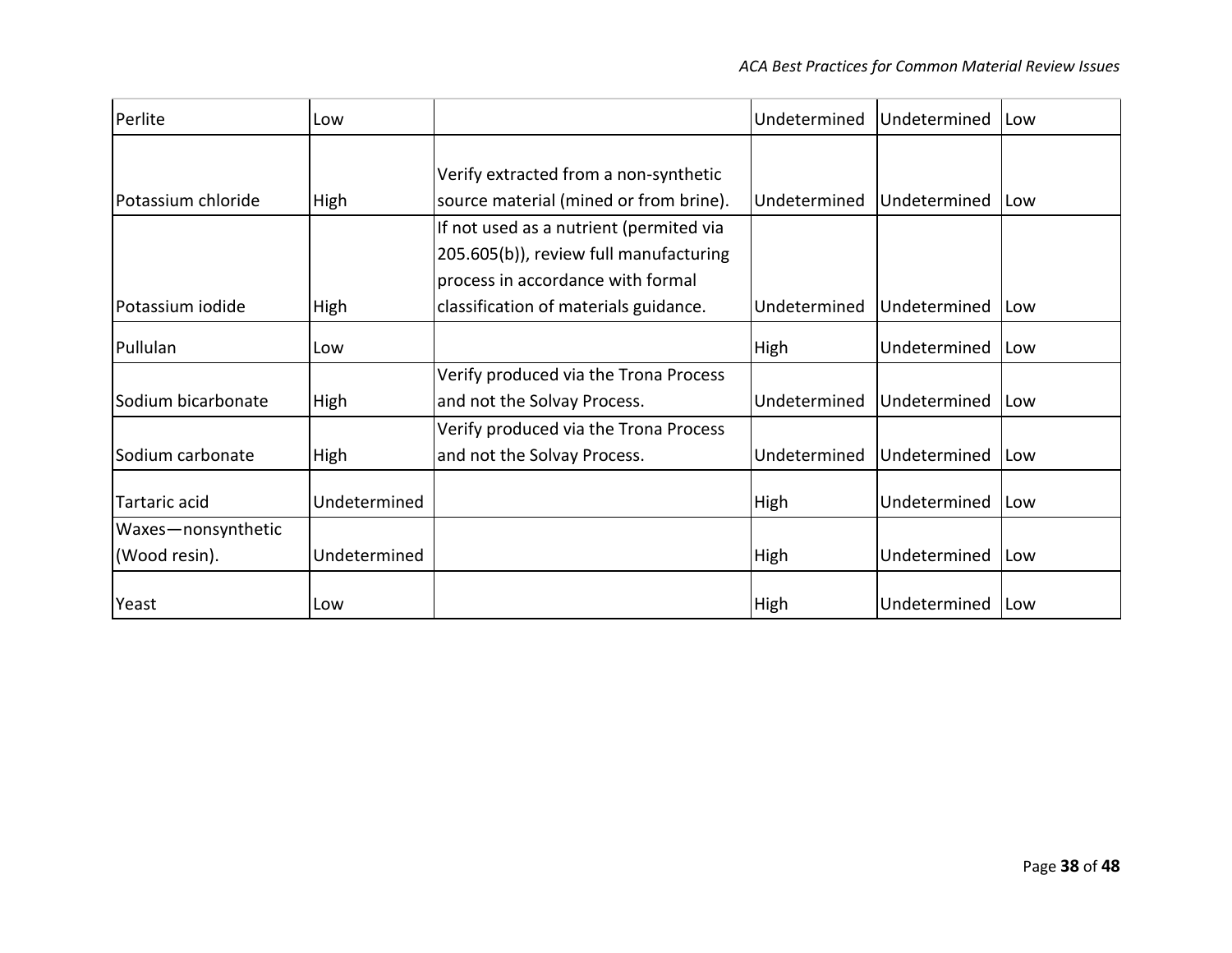# <span id="page-38-0"></span>**Multiple Scopes/Other**

## <span id="page-38-1"></span>**1. Verification of excluded methods**

*References:* §205.2, *§205.105, §205.600, [Excluded Methods Terminology Discussion Document](https://www.ams.usda.gov/sites/default/files/media/GMOSCTrmnlgyExclddMthdsApril%202013.pdf)  [February 2013](https://www.ams.usda.gov/sites/default/files/media/GMOSCTrmnlgyExclddMthdsApril%202013.pdf)[,](https://www.ams.usda.gov/sites/default/files/media/MSDDExcludedMethodsOct2014.pdf) [Discussion Document on Excluded Methods Terminology August 2014,](https://www.ams.usda.gov/sites/default/files/media/MSDDExcludedMethodsTrmnlgyApr2015.pdf) [Second](https://www.ams.usda.gov/sites/default/files/media/MSDDExcludedMethodsOct2014.pdf)  [Discussion Document on Excluded Methods Terminology August 2014,](https://www.ams.usda.gov/sites/default/files/media/MSDDExcludedMethodsOct2014.pdf) [Excluded Methods](https://www.ams.usda.gov/sites/default/files/media/MSDDExcludedMethodsApr2016.pdf)  Terminology – [Third Discussion Document February 2016,](https://www.ams.usda.gov/sites/default/files/media/MSDDExcludedMethodsApr2016.pdf) [Excluded Methods Terminology](https://www.ams.usda.gov/sites/default/files/media/MSExcludedMethodsDiscussionDocumentNov2016.pdf) – [Third Discussion Document August 2016,](https://www.ams.usda.gov/sites/default/files/media/MSExcludedMethodsDiscussionDocumentNov2016.pdf) [Excluded Methods Terminology August 2016,](https://www.ams.usda.gov/sites/default/files/media/MSExcldMethTerminologyProposalNov2016.pdf) [National](https://www.ams.usda.gov/sites/default/files/media/MSExcludedMethodsNOPFall2017.pdf)  [Organic Program Excluded Methods Guidance Document August 2017,](https://www.ams.usda.gov/sites/default/files/media/MSExcludedMethodsNOPFall2017.pdf) [Excluded Method](https://www.ams.usda.gov/sites/default/files/media/MSExcludedMethodsOct2018Web.pdf)  [Determinations October 2018,](https://www.ams.usda.gov/sites/default/files/media/MSExcludedMethodsOct2018Web.pdf) [Excluded Method Determinations April 2019,](https://www.ams.usda.gov/sites/default/files/media/MSExcludedMethodsApril2019ProposalWebApril2019.pdf) [Excluded Methods](https://www.ams.usda.gov/sites/default/files/media/MSExcludedMethodsProposaFall2019.pdf)  [Determinations October 2019](https://www.ams.usda.gov/sites/default/files/media/MSExcludedMethodsProposaFall2019.pdf)*

#### §205.105 states:

"To be sold or labeled as "100 percent organic," "organic," or "made with organic (specified ingredients or food group(s))," the product must be produced and handled without the use of: ...

(e) Excluded methods…"

Furthermore, §205.2 defines excluded methods as "A variety of methods used to genetically modify organisms or influence their growth and development by means that are not possible under natural conditions or processes and are not considered compatible with organic production. Such methods include cell fusion, microencapsulation and macroencapsulation, and recombinant DNA technology (including gene deletion, gene doubling, introducing a foreign gene, and changing the positions of genes when achieved by recombinant DNA technology). Such methods do not include the use of traditional breeding, conjugation, fermentation, hybridization, in vitro fertilization, or tissue culture."

The National Organic Standards Board (NOSB) has worked extensively on the topic of excluded methods, developing several discussion documents and proposals to clarify excluded method definitions and criteria in response to the increasing diversity in the types of genetic manipulations performed on seed, livestock, and other biologically-based resources used in agriculture.

Affidavits are commonly used by certifiers to verify non-GMO status of an input. However, certifiers vary in the exact language of the affidavit and the party whom is required to sign the affidavit. Even with this variation, some 'best practices' have been identified (although some exceptions may apply for some type of materials for some uses by some certifiers).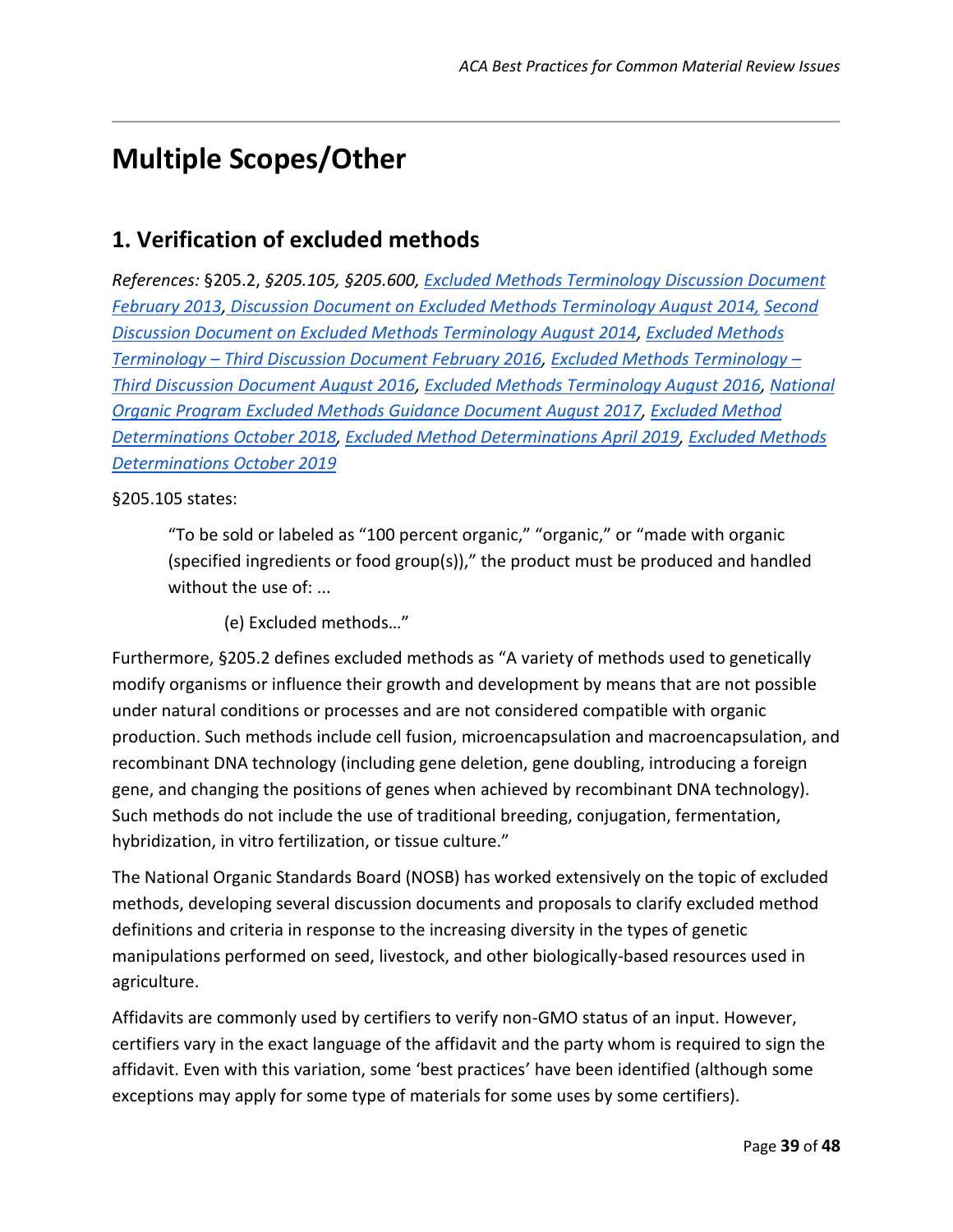Best Practice: In cases when GMO status of a material must be verified for compliance, affidavits are an acceptable form of documentation. Language on affidavits should encompass the entire manufacturing process of the material including the source organism, such that products produced from fermentation by a GMO microorganism are evaluated and prohibited, even if the final product does not contain genetically modified material.

Affidavits that only verify whether the product contains GMO are not sufficient (such as some affidavits from the EU and/or from the Non-GMO Project).

Affidavits should ideally be signed by the original manufacturer of the material, rather than the final handler, distributor, or re-packager.

Certifiers and MROs should utilize both the excluded methods definition at §205.2 as well as the list of excluded methods developed by the National Organic Standards Board to evaluate potential excluded method technology. Excluded methods, as identified by the NOSB, can be incorporated into affidavits for manufacturers.

Associated documents: [Excluded Methods Affidavit](#page-44-1)

## <span id="page-39-0"></span>**2. Sanitizer and Disinfectant Review**

References: 7 CFR 205.601-605, NOP Guidance 5023, NOP Policy Memo 13-1, [Formal NOSB](https://www.ams.usda.gov/sites/default/files/media/NOP%20Handling%20Final%20Rec%20Ancillary%20Substances.pdf)  [Recommendation on Ancillary Substances](https://www.ams.usda.gov/sites/default/files/media/NOP%20Handling%20Final%20Rec%20Ancillary%20Substances.pdf)

Purpose:

Sanitation measures are part of organic practice standards for the prevention of crop pests, weeds, and diseases, and in organic livestock healthcare management, as provided for at 7 CFR §205.206(a)(2) and §205.238(a)(3), respectively. Sanitizers and disinfectants are also used in post-harvest handling and in the further processing and handling of organic commodities. Many of these sanitizers and disinfectants are EPA registered pesticides with identified active ingredients and often include "other ingredients." Other ingredients may include inactive ingredients that provide a necessary technical effect upon the active ingredient and are not functional in organic production.

7 CFR 205.601(a), §205.603(a), and §205.605(b) describe the synthetic sanitizer and disinfectant materials allowed for use in USDA organic crop and livestock production, as well as in handling and processing. In addition to National List materials, nonsynthetic and organic substances may come into direct or indirect contact with certified organic products as allowed. Some certification agencies review all sanitizing and disinfection inputs, even those that do not contact organic products, while others only review the materials that may contact the organic product. Materials that make contact with organic products are sometimes considered "last step inputs'' in the sanitizing and disinfecting process. The present document does not address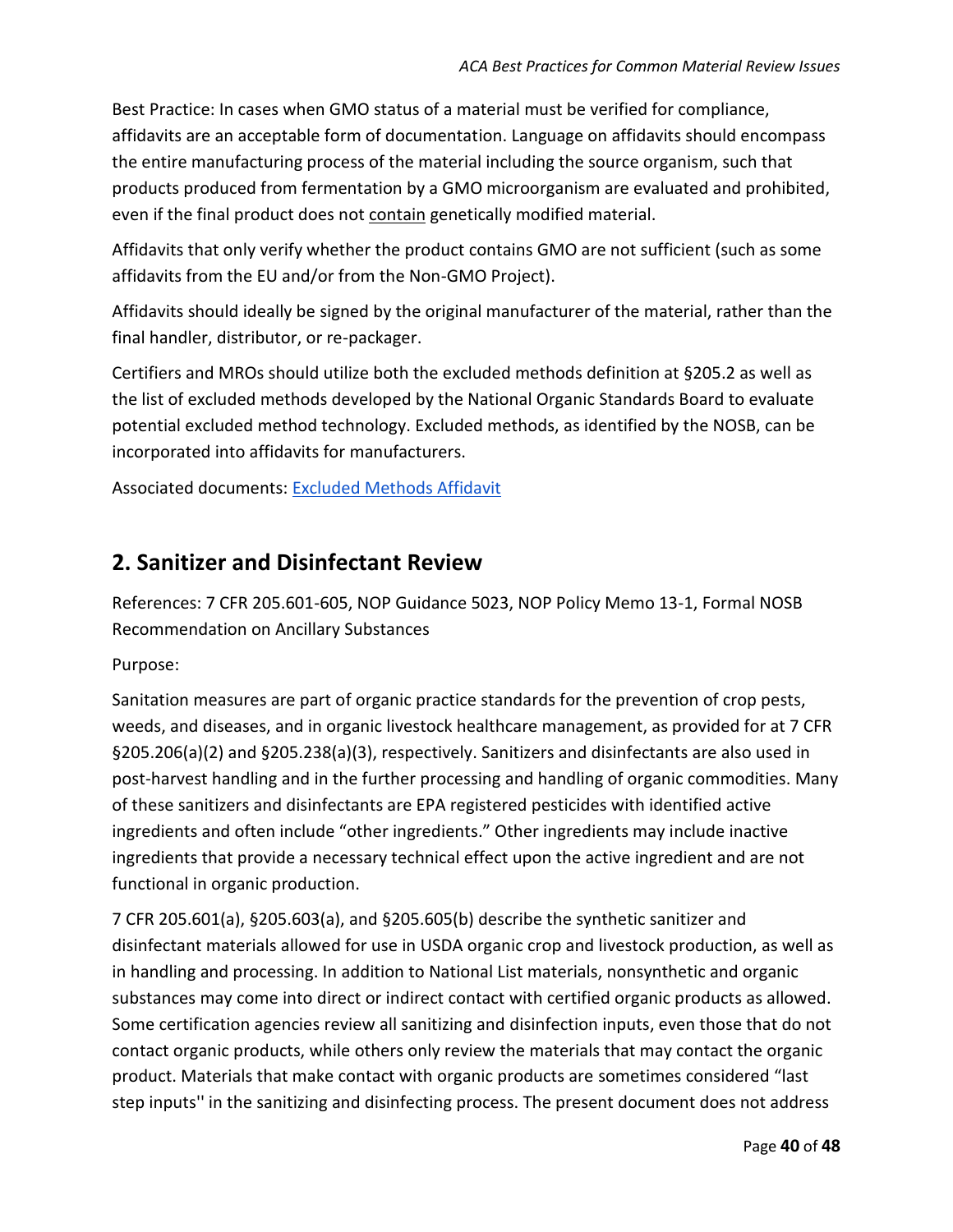the review of materials that do not contact organic products, as these are considered "contaminants'' and fall under the purview of the certifier to verify contact prevention as needed. For sanitizer and disinfection materials used in direct contact with organic product or food contact surfaces without a removal event, there is a lack of a clear review standard. The NOP has not endorsed any one specific material review approach, and there is a wide variety of accepted practices among accredited certifiers.

The ACA Materials Working Group sought to develop consistent guidelines for the review of sanitizers and disinfectants in the various scopes of organic production and handling, but was unable to reach a consensus and come to one or two best practices for the overall review of sanitizers and disinfectants. However, the group did agree on the review of active ingredients in sanitizers and disinfectants, as identified on a label or other readily available documentation, as a minimum for reviewing these materials. A number of organizations represented in the working group use additional review steps to evaluate the compliance of other ingredients in sanitizer and disinfectant products. Both the agreed upon active ingredient review criteria and the additional review steps where the working group diverged are summarized in the table below.

Active ingredient\* review:

- Review active ingredients for compliance based on scope, observing any use restrictions in a National List annotation:

Crops: active must be nonsynthetic or on §205.601(a) or §205.605 when used in post-harvest handling;

Livestock: active must be nonsynthetic or on §205.603(a) or §205.605 when used in post-harvest handling;

Processing and handling: active must be on §205.605.

\*"Active ingredients" are ingredients that the manufacturer has identified as the materials that act to repel, destroy, prevent, or mitigate pests or microorganisms in the product.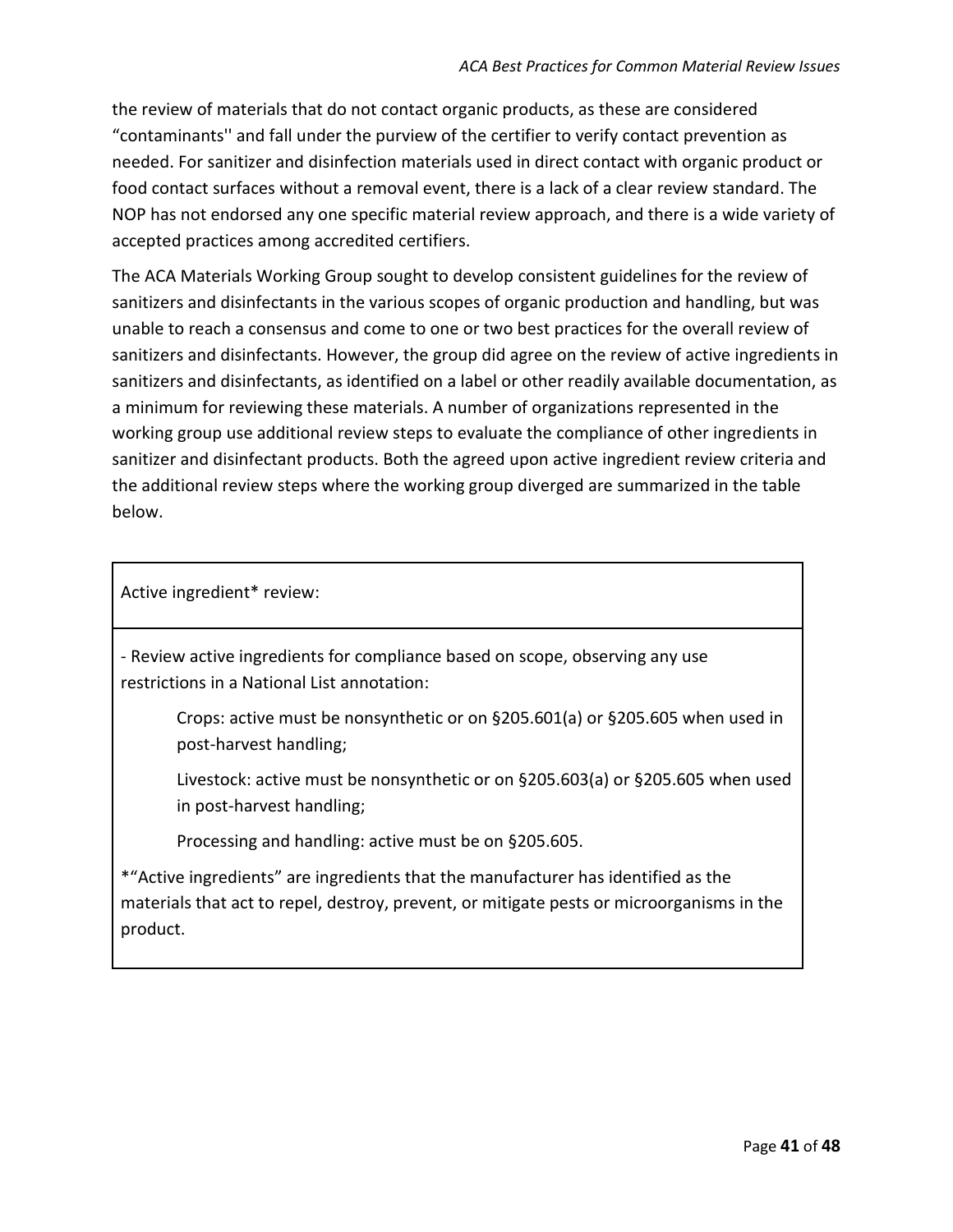Additional review steps may include:

- No additional review steps.

- Verify EPA, FDA or FSIS registration and use in accordance with approved label instructions.

- Confirmation that any non-active substances are included in the Technical Report or are commonly used in the manufacture of a specific active ingredient.

- Other substances that meet the definition of ancillary substance are reviewed by an organization according to their own policy on ancillary substances (handling production only).

Crops and Livestock:

● Confirmation that other ingredients are either nonsynthetic or included on the 2004 EPA List 4A or 4B‡. Handling/Processing:

● Confirmation that other ingredients (excluding ancillaries or equivalent determination) are included on the National List at §205.605, or 2004 EPA List 4A or 4B‡ if used in post-harvest handling.

‡ 2004 EPA Lists 4A and 4B are considered obsolete by the EPA and are no longer maintained. The NOSB intends to amend the allowance for inert ingredients in pesticide products in the future. See "Resolution on EPA List 4 Inerts" for more information[:](https://www.ams.usda.gov/sites/default/files/media/NOSBResolutionList4InertsRec_webpost.pdf)

[https://www.ams.usda.gov/sites/default/files/media/NOSBResolutionList4InertsRec\\_webpost.](https://www.ams.usda.gov/sites/default/files/media/NOSBResolutionList4InertsRec_webpost.pdf) [pdf](https://www.ams.usda.gov/sites/default/files/media/NOSBResolutionList4InertsRec_webpost.pdf)

# <span id="page-41-0"></span>**3. Compliant Use of Materials in Organic Production and Handling**

References: §205.201(a)(2), 205.400(f)(2), NOP [2615](https://www.ams.usda.gov/sites/default/files/media/2615.pdf)

§205.201(a)(2) requires that "the producer or handler of a production or handling operation ... must develop an organic production or handling system plan," and that "An organic production or handling system plan must include:

… (2) A list of each substance to be used as a production or handling input, indicating its composition, source, location(s) where it will be used, and documentation of commercial availability, as applicable;"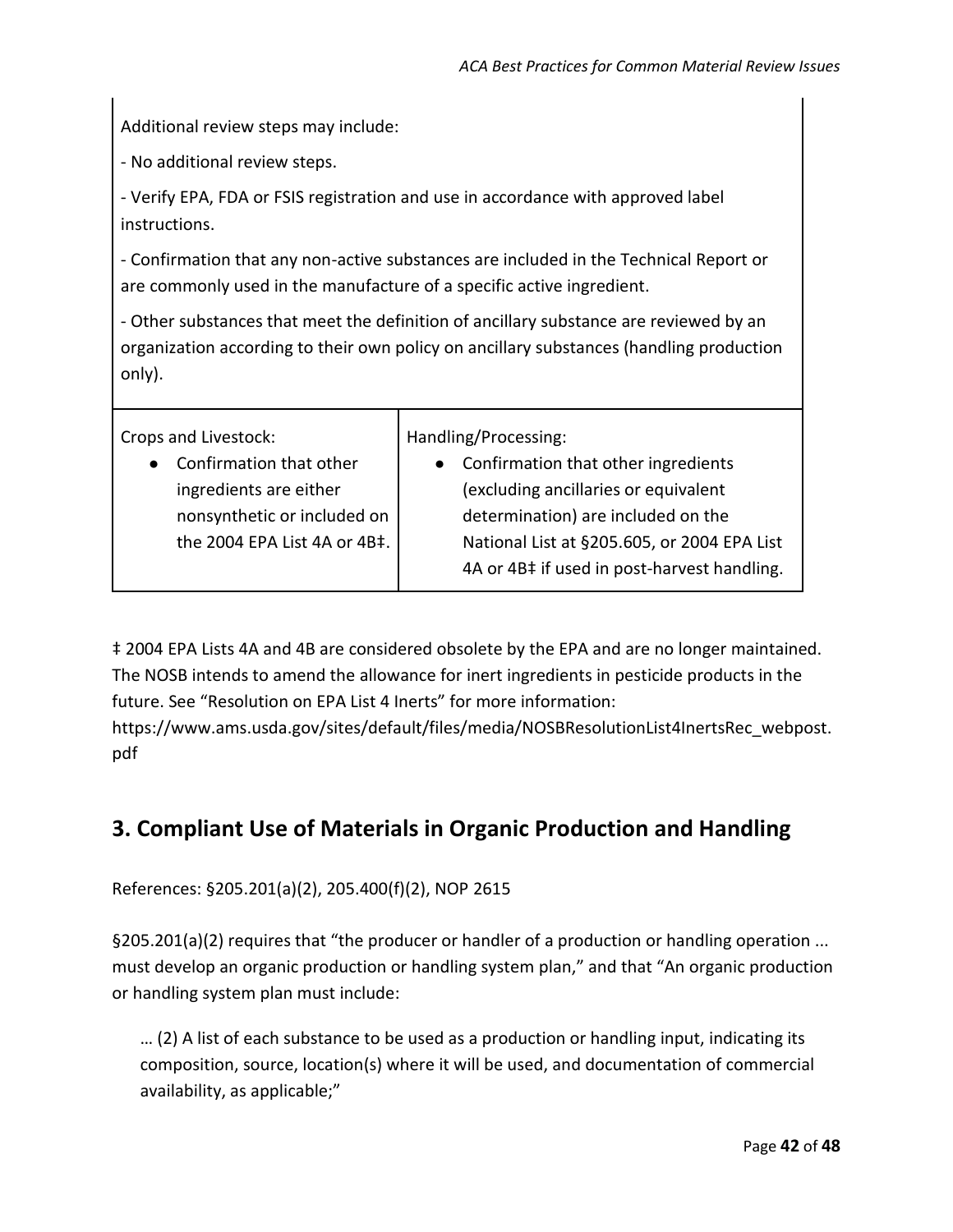In addition, §205.400(f)(2) requires that "A person seeking to receive or maintain organic certification under the regulations in this part must

(f) Immediately notify the certifying agent concerning any:

… (2) Change in a certified operation or any portion of a certified operation that may affect its compliance with the Act and the regulations in this part."

Certifiers vary in how they respond to an operator's use of a material prior to notifying the certification agency. Some certifiers issue a notice of noncompliance, citing §205.201(a)(2) and 205.400(f)(2) for the use of any material prior to notifying the certifier. Other certifiers only issue a notice of noncompliance if the material used by the operator is prohibited for that use. If the material was used prior to notifying the certifier, but the material was used compliantly, the certifier does not issue a notice of noncompliance.

Best practice: It is strongly recommended that certifiers encourage operators to contact them prior to the use of any new input material. Determining compliance of inputs is a complex process, and encouraging operator-determined compliance is not recommended. If a client uses a material prior to notifying their certifier, they are at risk of using a prohibited material, which could jeopardize their organic certification status.

Operators using new inputs must at minimum notify the certifier of updates to the materials being used annually per continuation of certification requirements detailed at §205.406(a)(1).

That said, the producer or handler of a production or handling operation does not need to notify the certifying agent prior to the use of a new input material that does not affect its compliance with the Act and the regulations.

Certifiers may consider input materials to not affect the compliance of an operation if:

- The material is approved by a material review organization, such as OMRI, WSDA, or CDFA; approved by the EPA; or approved by the client's own certifier for use in organic production or handling, and it is used by the operator for the approved use, according to any applicable restrictions. The material's use must not affect the formulation or label of a certified product.
- The material is not approved by a material review organization, the EPA, or by the client's own certifier, but the product is found to be permitted for the operator's use and the operator used it in accordance with any applicable restriction. The material's use must not affect the formulation or label of a certified product. If this situation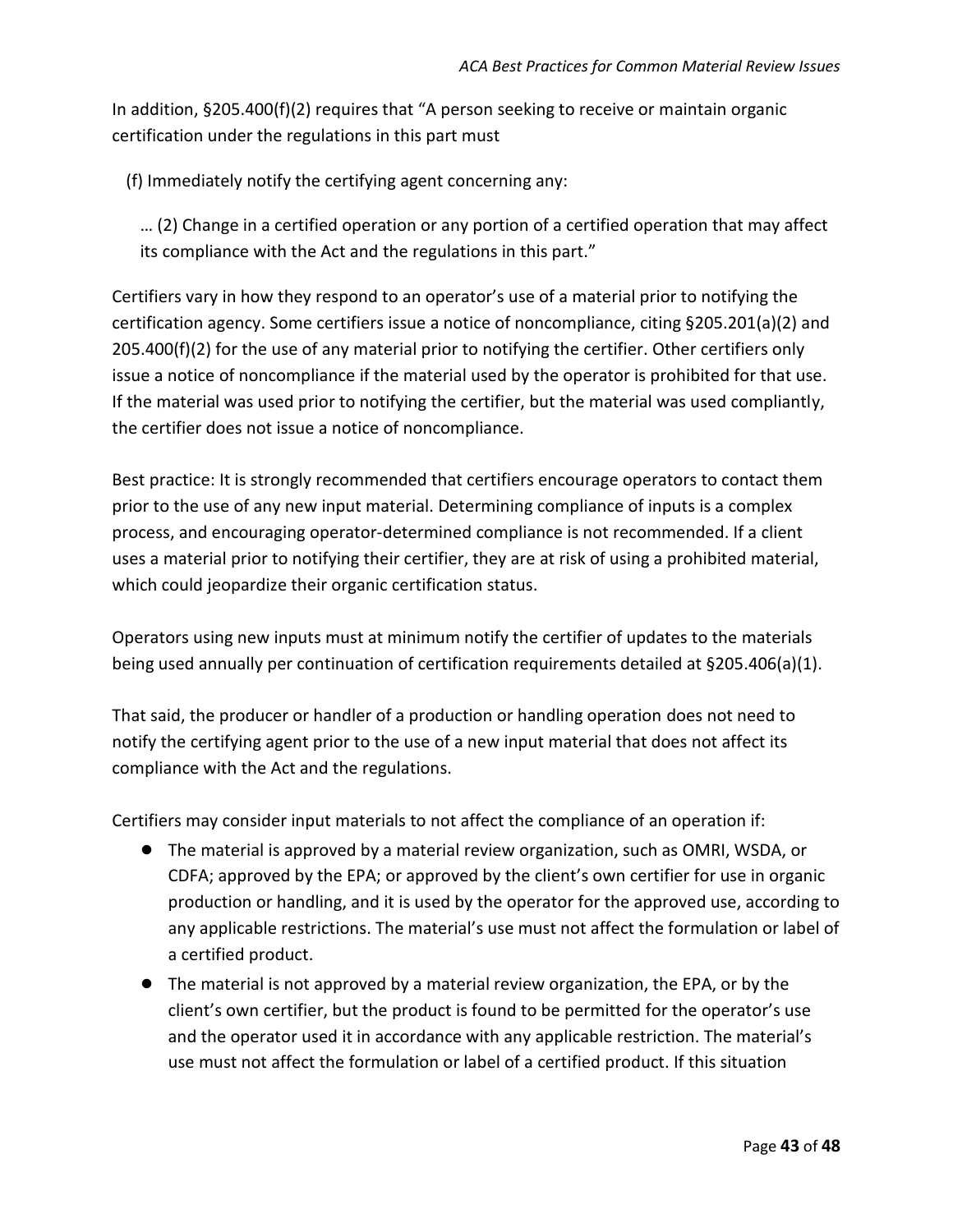occurs, it is again recommended that the certifier reiterate to the operation that it is best practice for operators to contact them prior to the use of any new input material.

If an operator uses a material prior to notifying the certifier, but the material does not affect the compliance of the operation as determined above, the certifier does not need to issue a notice of noncompliance to §205.201(a)(2) or 205.400(f)(2).

Operators must always notify certifiers prior to the use of a material that affects the formulation or label of a certified product.

# <span id="page-43-0"></span>**Attachments**

The following documents are included as attachments to this best practice: Off-Farm Manure Verification and Excluded Methods Affidavit.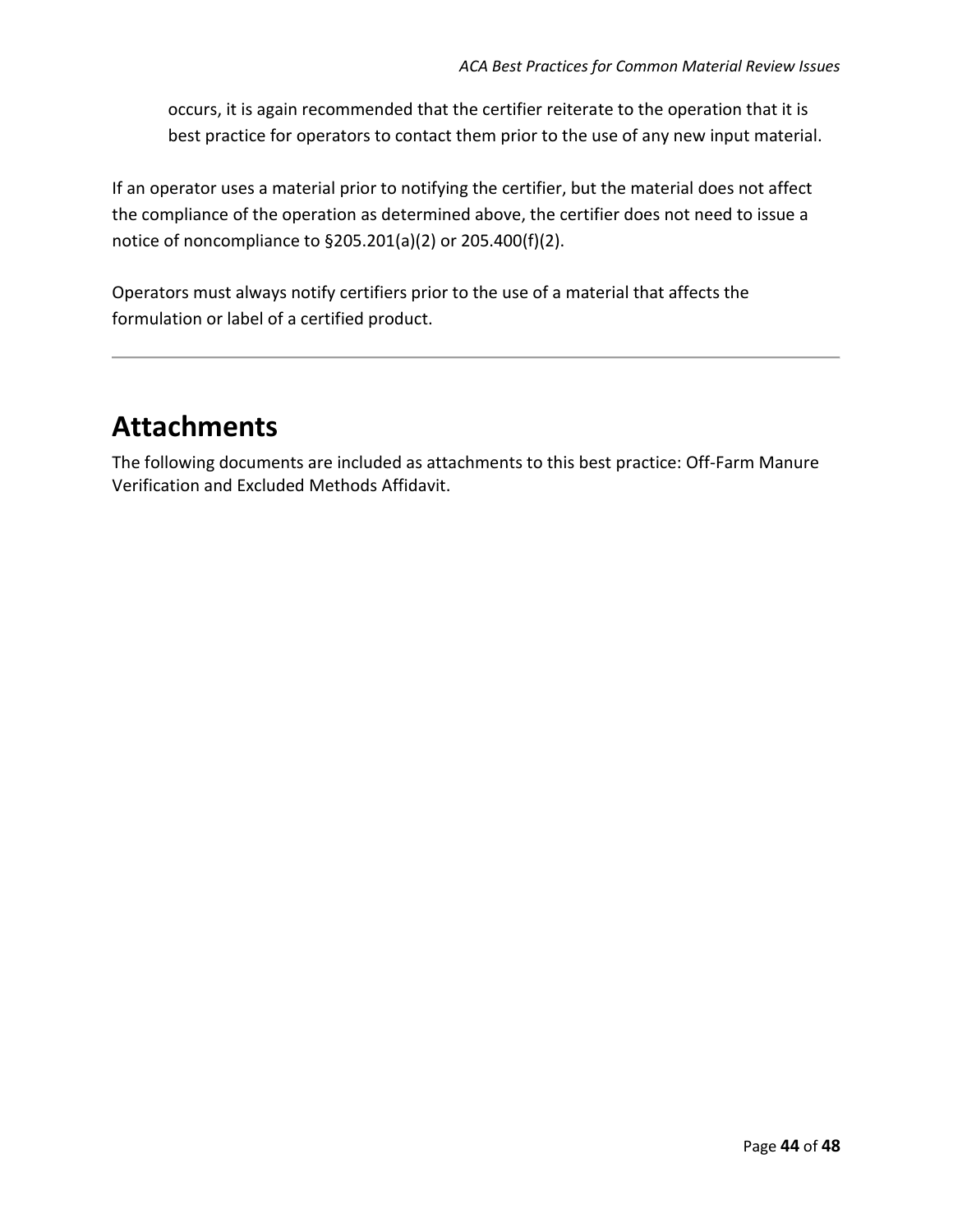# **OFF‐FARM MANURE VERIFICATION**

<span id="page-44-0"></span>Use this form to provide information on bulk off‐farm manure materials. Have the supplier of your manure complete this form. *(Note: This form does not apply to packaged and labeled products.)*

<span id="page-44-1"></span>

|        |                     | I have supplied <b>the contract of the contract of the contract of the contract of the contract of the contract of the contract of the contract of the contract of the contract of the contract of the contract of the contract </b> | with manure.  |
|--------|---------------------|--------------------------------------------------------------------------------------------------------------------------------------------------------------------------------------------------------------------------------------|---------------|
|        |                     | (client)                                                                                                                                                                                                                             |               |
|        |                     |                                                                                                                                                                                                                                      |               |
|        | Check manure type   |                                                                                                                                                                                                                                      |               |
| $\Box$ | liquid manure       |                                                                                                                                                                                                                                      |               |
| ◘      | solid               |                                                                                                                                                                                                                                      |               |
| $\Box$ | semi-solid          |                                                                                                                                                                                                                                      |               |
| □      | dehydrated          |                                                                                                                                                                                                                                      |               |
| ❏      | pelleted            |                                                                                                                                                                                                                                      |               |
| ❏      |                     |                                                                                                                                                                                                                                      |               |
| ❏      | $\Box$ No<br>added) |                                                                                                                                                                                                                                      | (list inputs) |
|        |                     |                                                                                                                                                                                                                                      |               |
|        |                     |                                                                                                                                                                                                                                      |               |
|        |                     |                                                                                                                                                                                                                                      |               |
|        |                     |                                                                                                                                                                                                                                      |               |
|        |                     |                                                                                                                                                                                                                                      |               |
|        |                     |                                                                                                                                                                                                                                      |               |
|        |                     |                                                                                                                                                                                                                                      |               |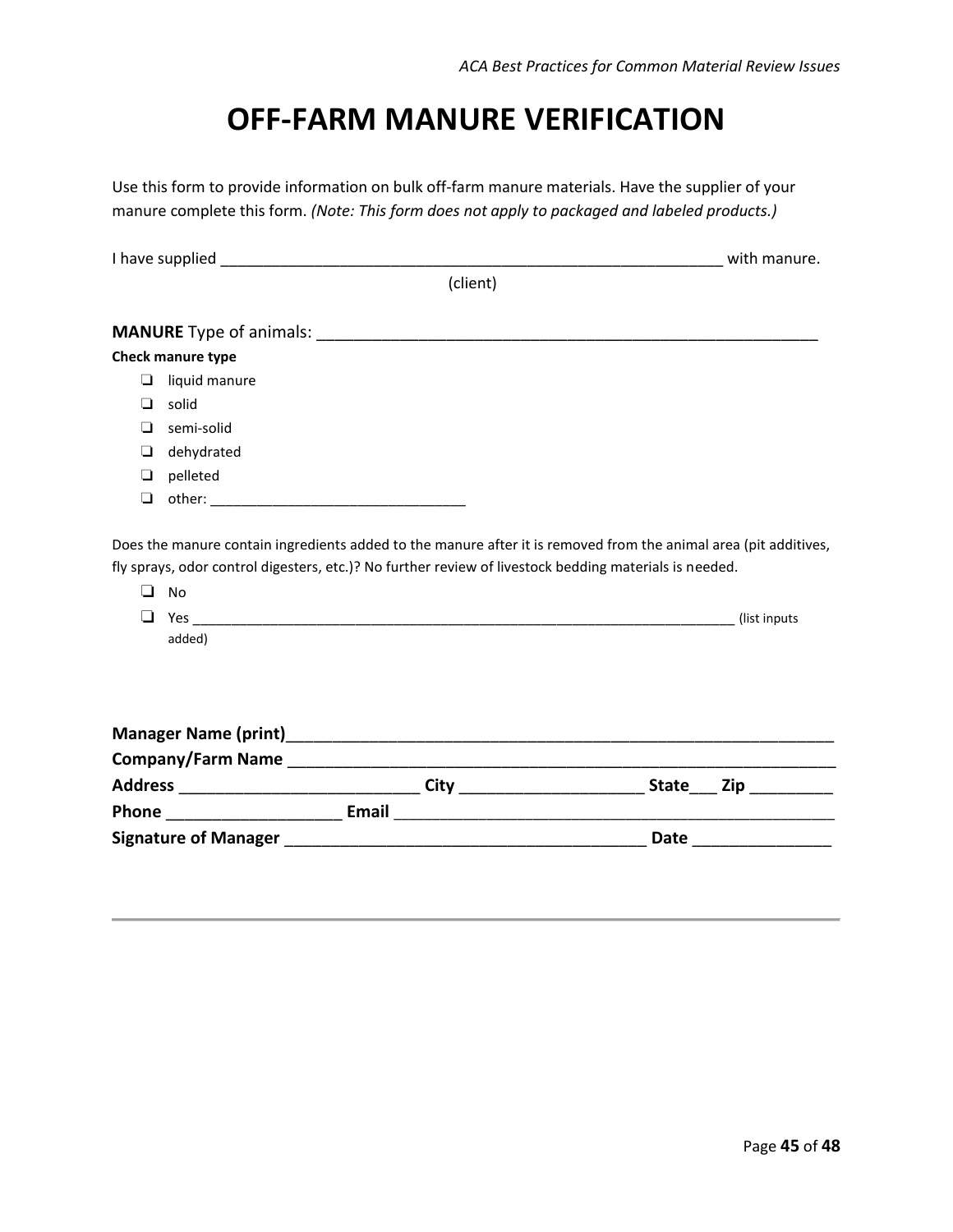# **EXCLUDED METHODS**

<span id="page-45-0"></span>7 CFR section 205.105 requires that "100 percent organic," "organic," or "made with organic (specified ingredients or food group(s))" must be produced and handled without the use of excluded methods, ionizing radiation, and sewage sludge.

§205.2 defines excluded methods as "a variety of methods used to genetically modify organisms or influence their growth and development by means that are not possible under natural conditions or processes and are not considered compatible with organic production. Such methods include cell fusion, microencapsulation and macroencapsulation, and recombinant DNA technology (including gene deletion, gene doubling, introducing a foreign gene, and changing the positions of genes when achieved by recombinant DNA technology). Such methods do not include the use of traditional breeding, conjugation, fermentation, hybridization, in vitro fertilization, or tissue culture."

| <b>Method and synonyms</b>                                                                                                                          | <b>Types</b>                                                                                                                                                                                                                                                                                                                                                                 |
|-----------------------------------------------------------------------------------------------------------------------------------------------------|------------------------------------------------------------------------------------------------------------------------------------------------------------------------------------------------------------------------------------------------------------------------------------------------------------------------------------------------------------------------------|
| Targeted genetic modification<br>(TagMo)<br>syn. Synthetic gene technologies<br>syn. Genome engineering<br>syn. Gene editing<br>syn. Gene targeting | Sequence-specific nucleases (SSNs)<br>Meganucleases Zinc finger nuclease (ZFN)<br>Mutagenesis via Oligonucleotides<br>CRISPR-Cas system (Clustered regularly interspaced short palindromic repeats) and<br>associated protein genes<br>TALENs (Transcription activator-like effector nucleases)<br>Oligonucleotide directed mutagenesis (ODM) Rapid Trait Development System |
| Gene Silencing                                                                                                                                      | RNA-dependent DNA methylation (RdDM) Silencing via RNAi pathway RNAi pesticides                                                                                                                                                                                                                                                                                              |
| Accelerated plant breeding<br>techniques                                                                                                            | <b>Reverse Breeding</b><br><b>Genome Elimination</b><br>FasTrack<br>Fast flowering                                                                                                                                                                                                                                                                                           |
| Synthetic biology                                                                                                                                   | Creating new DNA sequences<br>Synthetic chromosomes<br>Engineered biological functions and systems                                                                                                                                                                                                                                                                           |
| Cloned animals and offspring                                                                                                                        | Somatic nuclear transfer                                                                                                                                                                                                                                                                                                                                                     |
| <b>Plastid transformation</b>                                                                                                                       |                                                                                                                                                                                                                                                                                                                                                                              |
| Cisgenesis                                                                                                                                          | The gene modification of a recipient plant with a natural gene from a crossable-<br>sexually compatible-plant. The introduced gene includes its introns and is flanked by<br>its native promoter and terminator in the normal-sense orientation.                                                                                                                             |
| Intragenesis                                                                                                                                        | The full or partial coding of DNA sequences of genes originating from the sexually<br>compatible gene pool of the recipient plant and arranged in sense or antisense<br>orientation. In addition, the promoter, spacer, and terminator may originate from a<br>sexually compatible gene pool of the recipient plant.                                                         |
| Agro-infiltration                                                                                                                                   |                                                                                                                                                                                                                                                                                                                                                                              |

#### PROHIBITED EXCLUDED METHODS INCLUDE, BUT ARE NOT LIMITED TO: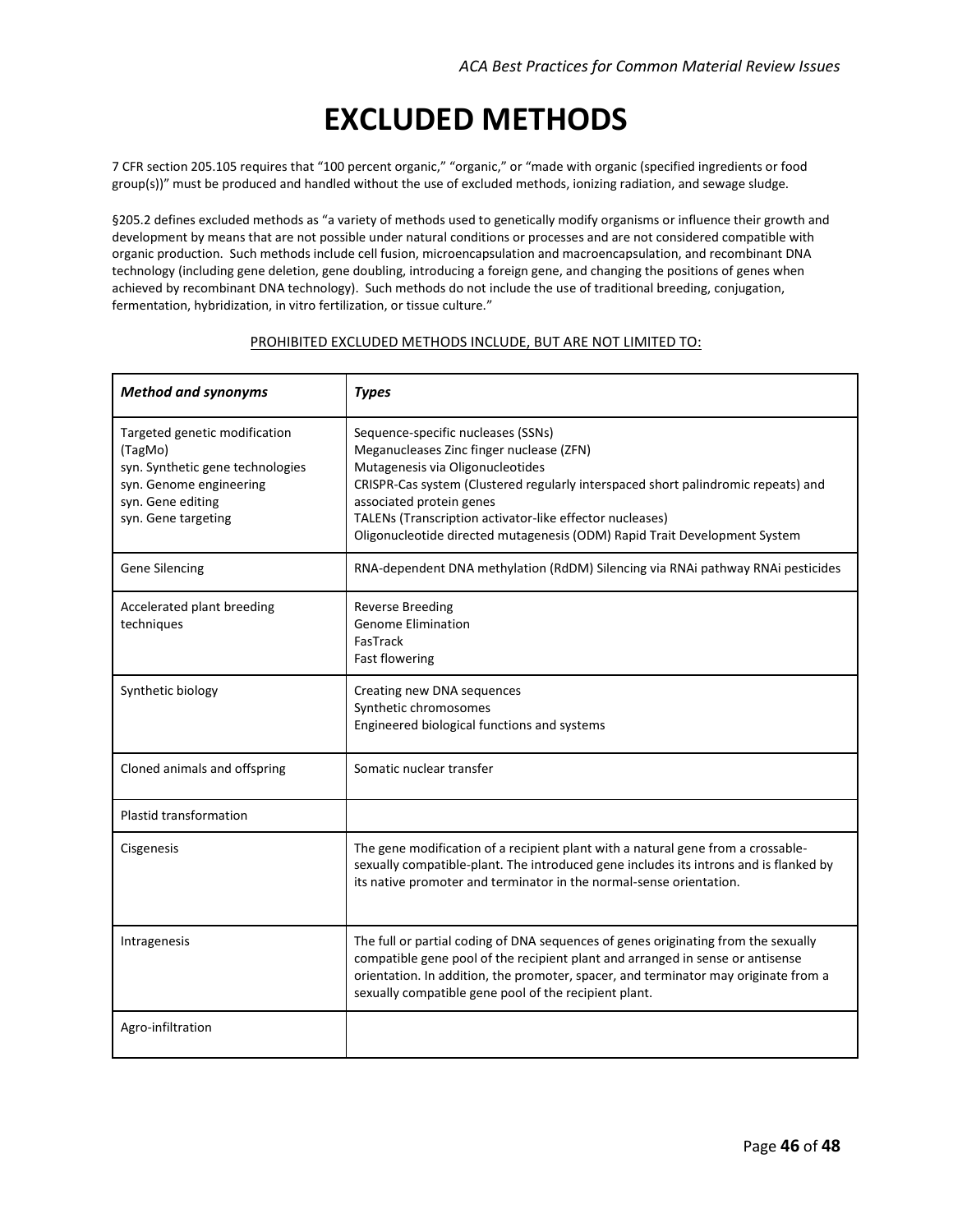\_\_\_\_\_\_\_\_\_\_\_\_\_\_\_\_\_\_\_\_\_\_\_\_\_\_\_\_\_\_\_\_\_\_\_\_\_\_\_\_\_\_\_\_\_\_\_\_\_\_\_\_\_\_\_\_\_\_\_\_\_\_\_\_\_\_\_\_\_\_\_\_\_\_\_\_\_\_\_\_\_\_\_\_\_

| Transposons – Developed via use of in<br>vitro nucleic acid techniques |                                                                                                                                                                                            |
|------------------------------------------------------------------------|--------------------------------------------------------------------------------------------------------------------------------------------------------------------------------------------|
| Induced mutagenesis                                                    | Developed through in vitro nucleic acid techniques. Does not include mutagenesis<br>developed through exposure to UV light, chemicals, irradiation, or other stress-causing<br>activities. |

# **AFFIDAVIT**

*This form must be completed by the manufacturer of the input.*

MANUFACTURER: \_\_\_\_\_\_\_\_\_\_\_\_\_\_\_\_\_\_\_\_\_\_\_\_\_\_\_\_\_\_\_\_\_\_\_\_\_\_\_\_\_\_\_\_\_\_\_\_\_\_\_\_\_\_\_\_\_\_\_\_\_\_\_\_\_\_\_\_\_\_

INPUT: \_\_\_\_\_\_\_\_\_\_\_\_\_\_\_\_\_\_\_\_\_\_\_\_\_\_\_\_\_\_\_\_\_\_\_\_\_\_\_\_\_\_\_\_\_\_\_\_\_\_\_\_\_\_\_\_\_\_\_\_\_\_\_\_\_\_\_\_\_\_\_\_\_\_\_\_\_\_\_

Description of processing (how is the product made):

| True | False | The above product has been produced and handled without the<br>use of excluded methods, genetic engineering, or genetically<br>manipulated organisms or ingredients, as described above. The<br>product listed above is not derived from products or ingredients<br>that contain genetically modified organisms (GMO) and has not<br>been produced with GMO processing aids. Microbial substrate,<br>feedstocks, or culture media consumed or removed are not<br>required to be produced without excluded methods. |
|------|-------|--------------------------------------------------------------------------------------------------------------------------------------------------------------------------------------------------------------------------------------------------------------------------------------------------------------------------------------------------------------------------------------------------------------------------------------------------------------------------------------------------------------------|
| True | False | The above product has been produced and handled without the<br>use of sewage sludge.                                                                                                                                                                                                                                                                                                                                                                                                                               |
| True | False | The above product has been produced and handled without the<br>use of ionizing radiation, as described in the Food and Drug<br>Administration regulation, 21 CFR 179.26.                                                                                                                                                                                                                                                                                                                                           |

| Signature | Date |
|-----------|------|
|           |      |